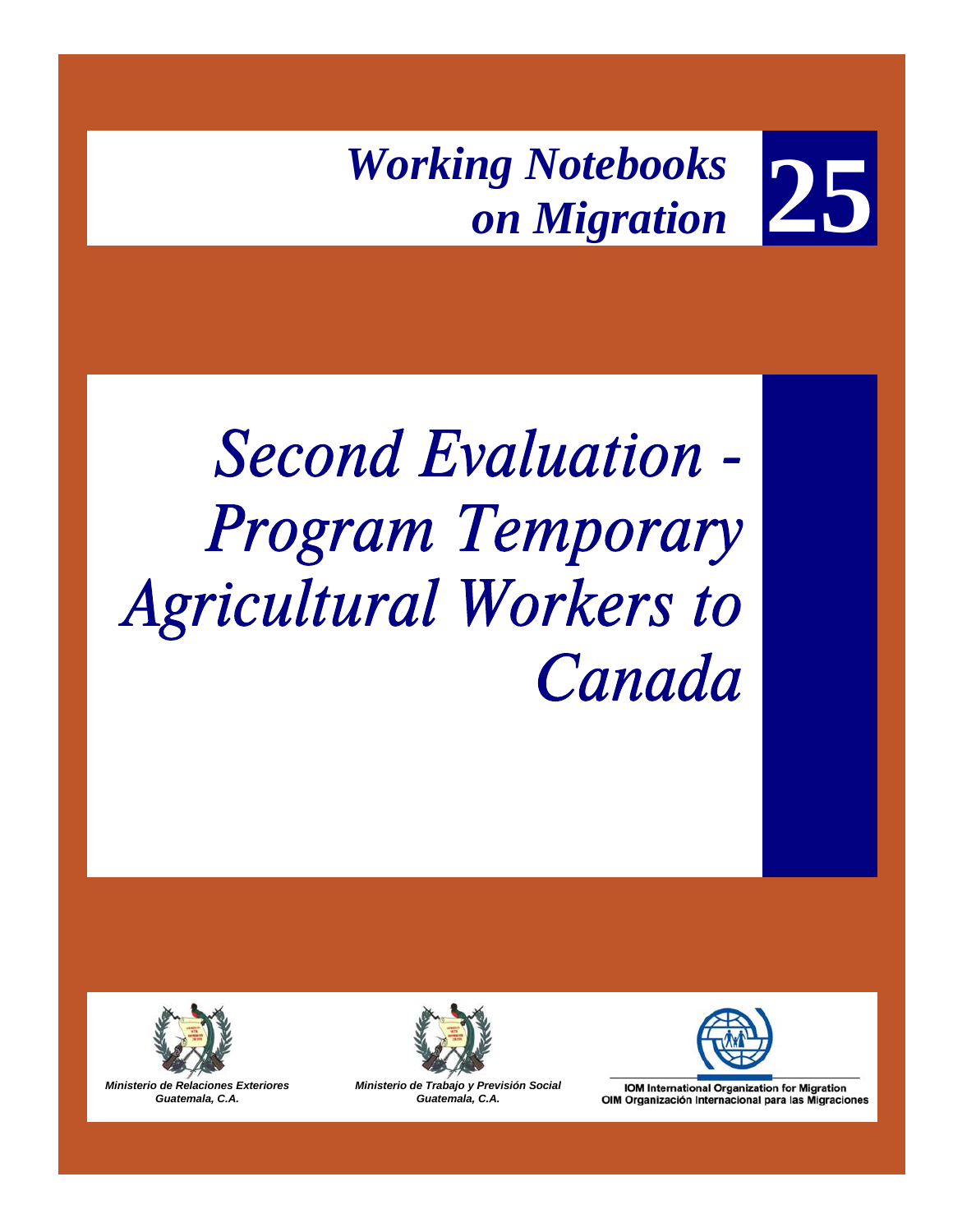

*Ministerio de Relaciones Exteriores Guatemala, C.A.* 



*Ministerio de Trabajo y Previsión Social Guatemala, C.A.* 



IOM International Organization for Migration<br>OIM Organización Internacional para las Migraciones

# **SECOND EVALUATION - PROGRAM TEMPORARY AGRICULTURAL WORKERS TO CANADA**

**Guatemala, March 2008**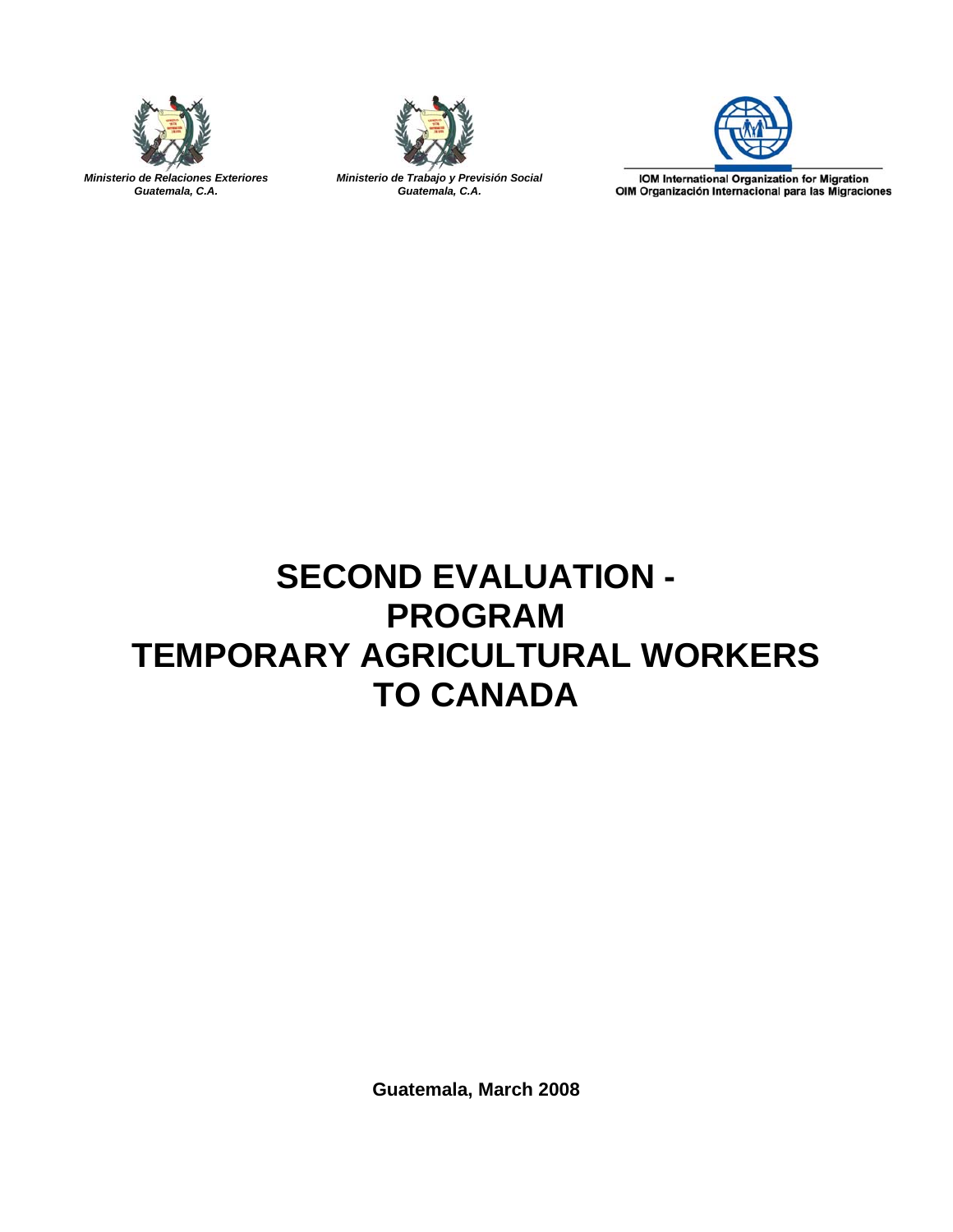# **PRESENTATION**

The International Organization for Migration (IOM) presents the second evaluation of the Program Temporary Agricultural Workers to Canada. This document addresses the strengths and weaknesses of the program that have to be overcome in the future, as well as the impact on the migrant workers and their families from the perspective of the workers themselves.

This initiative was launched as a pilot project five years ago and it has turned into an increasingly successful program. Presently it includes several projects providing direct benefits to the workers. Also, the inter-institutional coordination mechanisms between IOM as the manager of the program, authorities of the Government of Guatemala and Canadian employers have been refined and are currently comprehensive, well-defined and quite fluid.

The program is growing increasingly stronger due to its inclusive approach consisting of a complete recruitment system, accompaniment in travel arrangements and medical examinations, as well as assistance in migratory procedures, which are provided by IOM. On the other hand, the Guatemalan Consulate in Canada provides support verifying the labour conditions on the farms where migrant labourers work and solving any conflicts among workers or between employers and workers. Recent assessments offer evidence that the employers are in fact complying with Canadian labour regulations. Workers are continuously evaluated in order to render the program more and more efficient.

This publication addresses a series of important issues to evaluate the program, including profiles of migrant workers, characteristics of work in Canada, contract fulfilment, getting acquainted to the life together in Canada, experience gained by workers in Canada, and the use of wages earned in Canada. Additionally, the publication includes a chapter on the main findings by the Tripartite Annual Evaluation 2007, which was jointly performed by Canadian employers, Government authorities and IOM.

We hope this document will make an important contribution of quantitative data to measure the advances of the country in this matter in the framework of international commitments. These include the Montevideo Commitment on Migration and Development, signed by Heads of State and Government of the Ibero-American Community in 2006, and the recommendations issued by the First Global Forum on Migration and Development that took place in Brussels in 2007.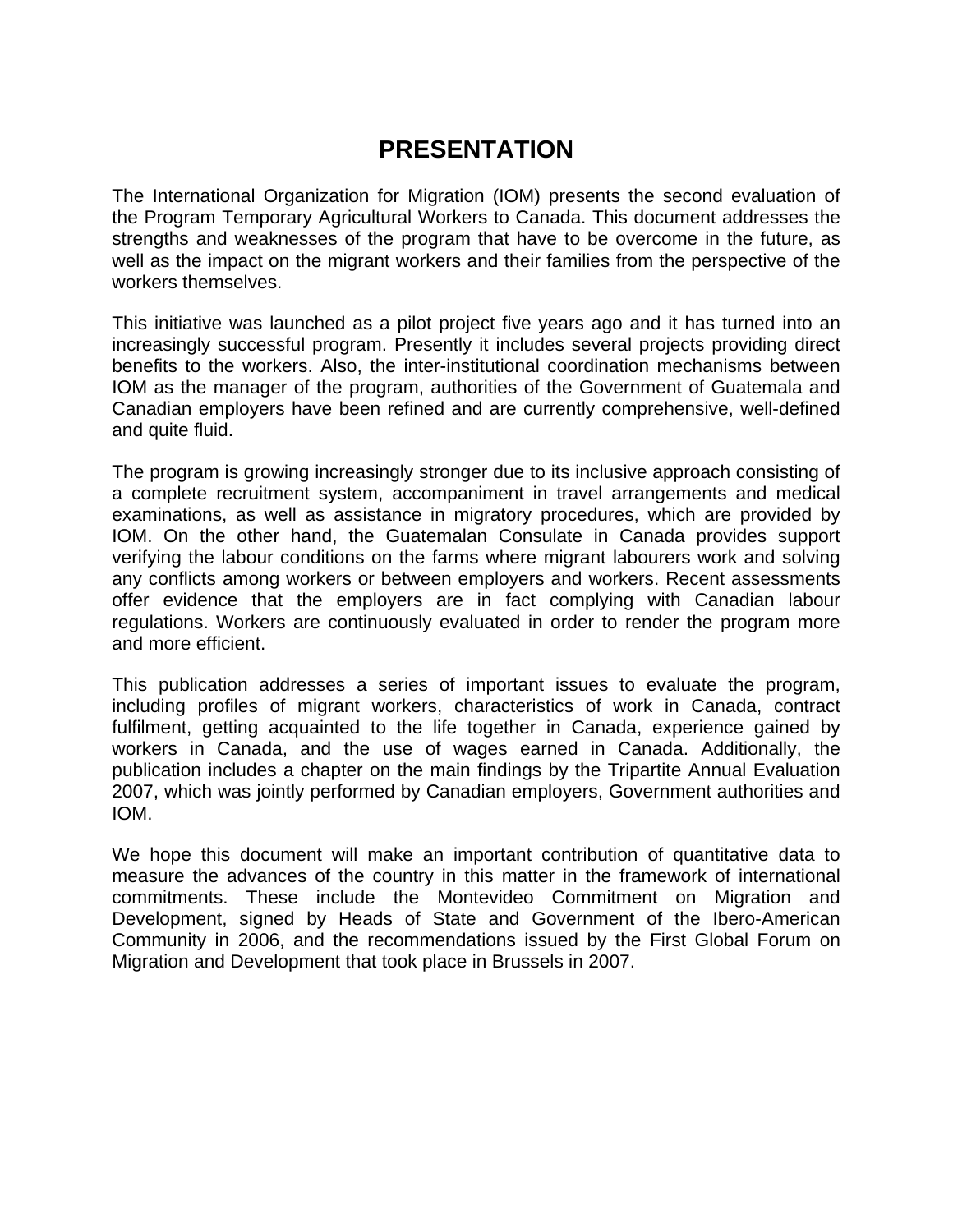# **TABLE OF CONTENTS**

| I.               | ASSESSMENT 2007 OF PROGRAM TEMPORARY AGRICULTURAL WORKERS TO                            |  |
|------------------|-----------------------------------------------------------------------------------------|--|
|                  |                                                                                         |  |
| 1.1              |                                                                                         |  |
| 1.2              | Distribution of workers by geographical location of place of origin 11                  |  |
| 1.3              |                                                                                         |  |
| $\overline{1.4}$ |                                                                                         |  |
| 1.5              |                                                                                         |  |
| 1.6              |                                                                                         |  |
| 1.7              |                                                                                         |  |
| 1.8              |                                                                                         |  |
| 1.9              |                                                                                         |  |
|                  | 1.10                                                                                    |  |
| 1.11             |                                                                                         |  |
|                  | 1.12                                                                                    |  |
|                  |                                                                                         |  |
| $\Pi$ .          | ANNUAL TRIPARTITE EVALUATION 2007 OF THE PROGRAM TEMPORARY                              |  |
|                  |                                                                                         |  |
| II.1             |                                                                                         |  |
| II.2             |                                                                                         |  |
| II.3             |                                                                                         |  |
| II.4             |                                                                                         |  |
| II.5             |                                                                                         |  |
| II.6             |                                                                                         |  |
| II.7             |                                                                                         |  |
| II.8             |                                                                                         |  |
| II.9             |                                                                                         |  |
|                  | II.10                                                                                   |  |
|                  | II.11                                                                                   |  |
|                  | Cultural component of the Program Temporary Agricultural Workers to Canada  27<br>II.12 |  |
|                  |                                                                                         |  |
|                  | III. ADDITIONAL PRODUCTS THAT STRENGTHEN THE PROGRAM TEMPORARY                          |  |
|                  |                                                                                         |  |
|                  | III.1                                                                                   |  |
|                  | III.2                                                                                   |  |
| IV.              |                                                                                         |  |
|                  |                                                                                         |  |
| V.               |                                                                                         |  |
|                  |                                                                                         |  |
|                  |                                                                                         |  |
|                  |                                                                                         |  |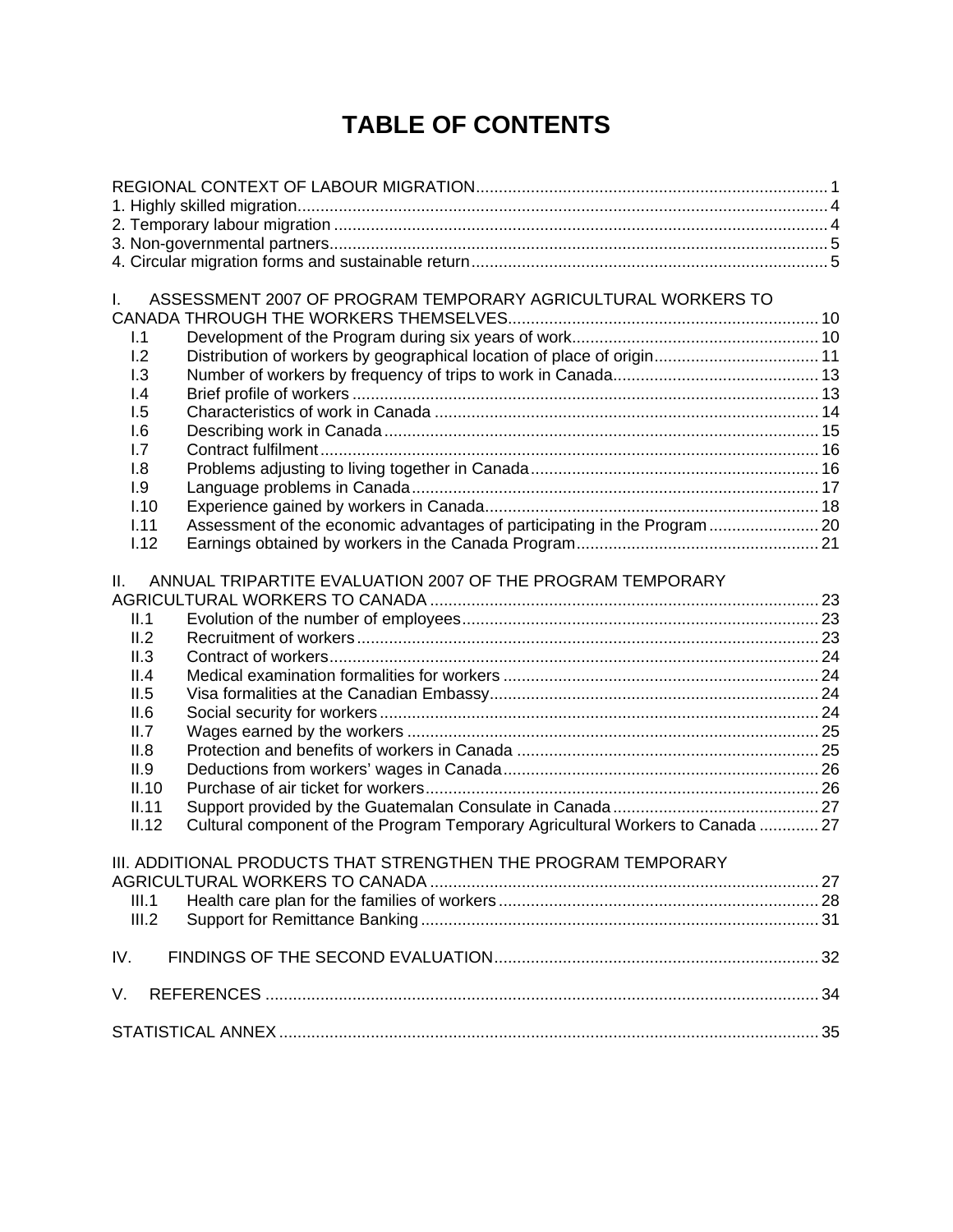# <span id="page-4-0"></span>**REGIONAL CONTEXT OF LABOUR MIGRATION**

The literature on population mobility considers temporary migration as the movement of persons that do not change their usual place of residence. This type of migration, however, could become definitive at a given moment. One of the main modalities of temporary migration is circular migration, defined by the Global Forum as "the free movement of persons between countries, which is related to the labour needs in the country of origin and destination and offers benefits on a global scale". Circularity is a more dynamic pattern of international movement than the types of migration known in the past. It is more flexible and realistic with regard to the real behaviour of people and it could adopt many forms (e.g., permanent return of temporary migrants, temporary return of permanent migrants, temporary return of temporary migrants and permanent return of permanent migrants).<sup>[1](#page-4-1)</sup>

It is important to highlight that currently the international community is particularly interested in temporary and cyclical migration as a positive contribution to promoting development in the countries of origin. In the countries of destination, this type of migration is considered as a flexible way of meeting labour requirements for different sectors, seasons and critical times.

Temporary migration furthers development in source countries as migrants transfer knowledge and funds to their places of origin<sup>[2](#page-4-2)</sup> and additionally establish business and trade networks. These advantages are even more significant when migrants are able to remain closely in touch with their country of origin, which is more viable when their stay abroad is short and for a fixed period. The return of skilled migrants is beneficial to the countries of origin to alleviate the consequences from brain drain.

Temporary migration does not only benefit the source countries but also the countries of destination and the migrants themselves. The governments of the countries of destination consider temporary migration as a means to cover work positions that are unappealing to local workers, as is the case with agricultural work on Canadian farms.

The home countries of migrants consider temporary migration as an opportunity for their citizens to have legal access to labour markets in developed countries. Temporary migration allows migrants to travel more easily between their home countries and the countries of destination, while they keep up their family links, continue supervising their household economy, and maintain the authority in their family and other interests in their countries of origin.

Labour migration or international movements to foreign countries with employment purposes entail potential development for the countries of origin and destination.<sup>[3](#page-4-3)</sup> For a

 $\overline{a}$ <sup>1</sup> Kathleen Newland, Director of Migrants, Migration, and Development and Refugee Protection Programs, Migration

<span id="page-4-2"></span><span id="page-4-1"></span>Policy Institute. Conference: "Circular Migration, Empirical Trends and Forward to Policy", February 15, 2007.<br><sup>2</sup> La migración internacional y el desarrollo. Perspectivas y experiencias de la Organización Internacional pa *Migraciones (OIM).* April 2006.

<span id="page-4-3"></span>*La migración internacional y el desarrollo. Perspectivas y experiencias de la Organización Internacional para las Migraciones (OIM).* April 2006.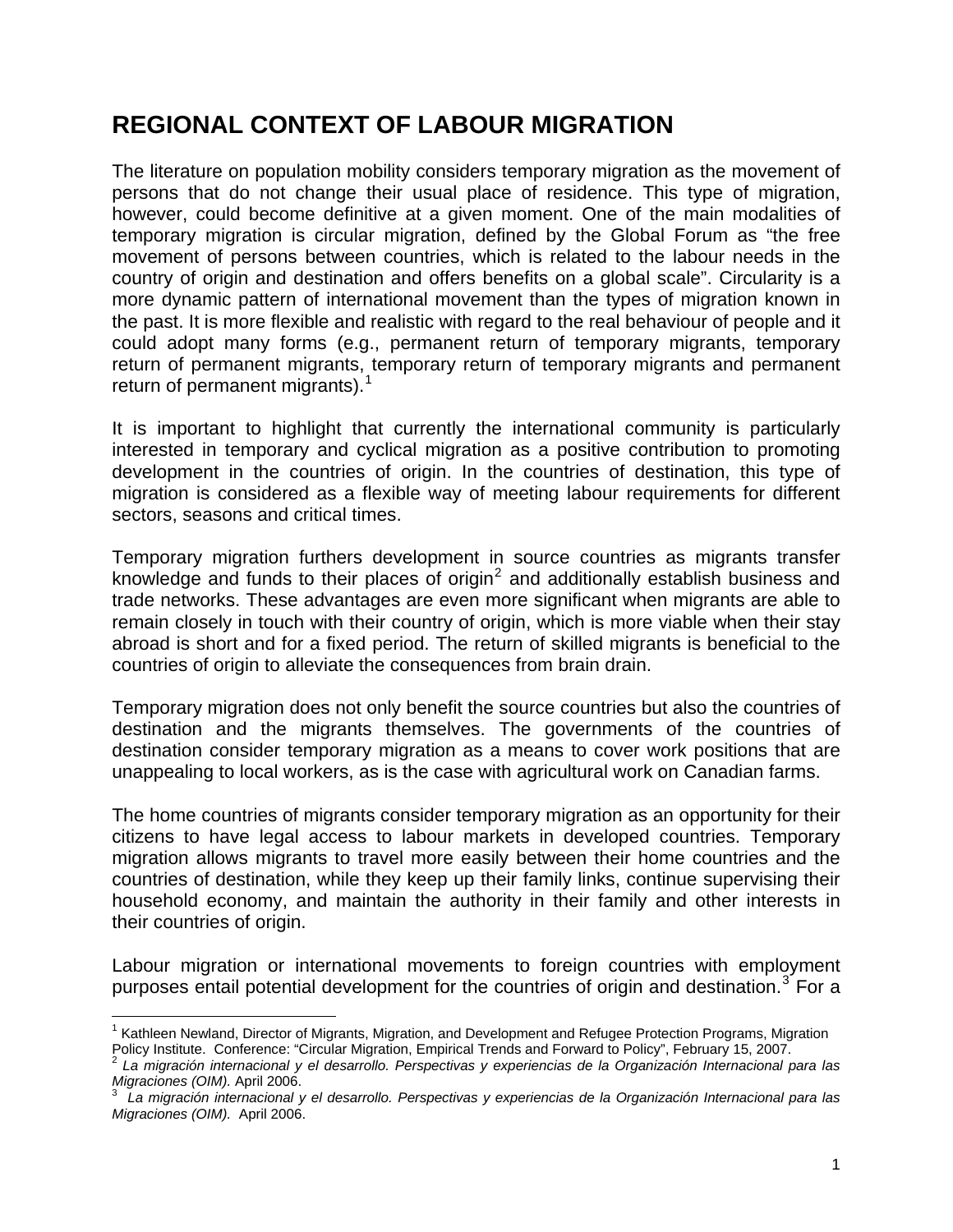successful labour migration, the involved parties have to comply with the agreed conditions of labour migration and respect the human rights of workers while they are hired abroad.

On the other hand, the temporary and transitory nature of this type of migration does not allow an acculturation of the migrants and their assimilation in the country of destination as they keep up a strong link to their social and cultural identity with their families and communities in their place of origin. A temporary and orderly migration prevents irregular migration and risks for the involved migrants and it protects the migrants' rights.

Temporary migration is not a new phenomenon. However, since 1990 the number of temporary workers migrating to high income countries has increased significantly (OECD 2006; World Bank 2006; Agunias 2007; Cholewinski 2007)<sup>[4](#page-5-0)</sup>. This type of migration includes programs based on qualifications and exchange programs for foreign students that may lead to employment and long-term stays in the country of destination, as well as programs for low skilled workers that are often formalized between the governments of origin and destination.

In part, this trend is due to globalization and to the easiness with which people move and find work anywhere. Temporary labour migration programs are gaining an increasing significance and they are being included in development strategies and national labour planning in developing countries, as mentioned in the document issued by the Global Forum on Migration and Development that took place in 2007. In the case of Philippines, a country that has over 4 million nationals working abroad, the Medium-Term Development Plan 2005-2010 takes into account the migration of Filipino workers as part of their national employment program for poverty alleviation.

Also, several developed countries are considering the possibility of establishing or extending temporary migration plans; e.g. the United Kingdom has already started to test a new temporary migration plan to meet the needs in certain unskilled professions in the hotel and food industries. In Italy and Spain immigration is a recent phenomenon. However, these countries also have temporary migration plans, of which the most are part of bilateral agreements with the countries of origin of North African and Latin American immigrants.<sup>[5](#page-5-1)</sup>

Another important aspect to be considered is that most high income destination countries currently recognize the need of migrant labour force at both ends of their labour market, i.e. highly skilled work and unskilled work. Among the highly skilled professions needing migrant workers are sanitation, information technology and finance.

In many countries, migrants are also covering vacant posts for unskilled workers in the

 $\overline{a}$ 

<span id="page-5-0"></span><sup>&</sup>lt;sup>4</sup> Global Forum on Migration and Development (GFMD). 9-11 July 2007. Brussels, Belgium. Background paper. http://www.gfmd-fmmd.org/fr/system/files/Background+paper+-+session+1.1\_ES\_0.pdf<br><sup>5</sup> International Labour Organization 2006. Potencial de la inmigración temporal en la política internacional de

<span id="page-5-1"></span>migraciones. Martin RUHS. *Revista Internacional del Trabajo,* Vol. 125 (2006), No. 1-2.

http://www.compas.ox.ac.uk/publications/papers/RUHS-ILR-Vol145-Sp.pdf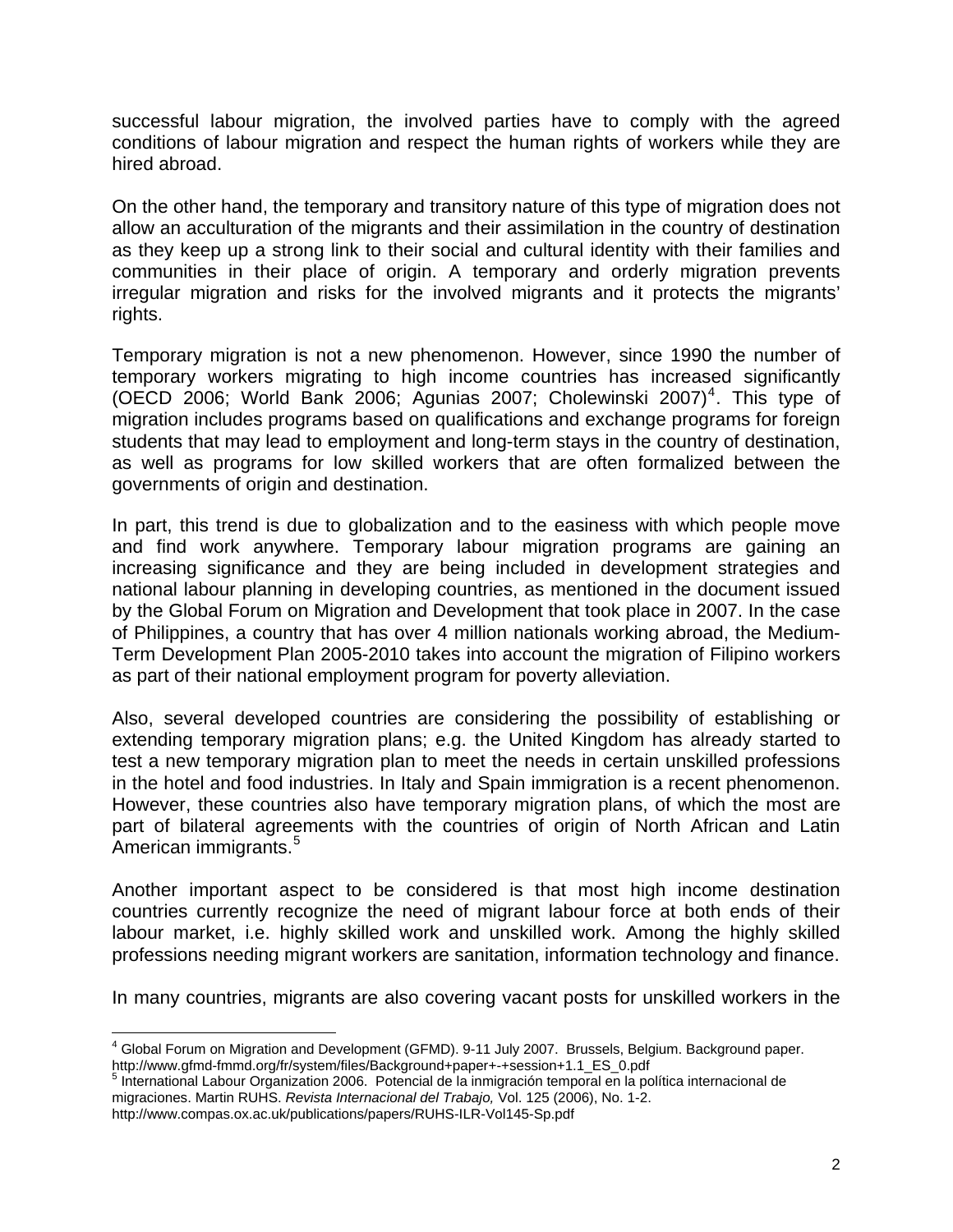hotel industry, construction, cleaning, and agriculture and food sectors.

In the Report 2005, the Global Commission on International Migration declared that the States and the private sector have to consider the option of introducing carefully designed temporary migration programs as a means to meet the economic needs in the countries of origin and destination.<sup>[6](#page-6-0)</sup>

Temporary labour migration programs have been broadly recognized as an instrument that is potentially beneficial for development, mainly if produced in a bilaterally agreed framework and if aimed at unskilled migrants (GCIM, IOM, ILO, UNDESA, World Bank, etc.).<sup>[7](#page-6-1)</sup> Temporary labour migration programs are usually the only opportunity for unskilled migrants to have legal access to employment opportunities in wealthier labour markets. On the other hand, the return of these migrants ensures the transfer of acquired abilities, funds and other assets to their countries of origin.

Multilateral agreements between countries have been limited, but more bilateral labour agreements have been signed. These include framework agreements between governments, which are applied by the governments, entrepreneurs, NGOs, contractors, international organizations and others, to agreements on education, mutual border protection, information dissemination, efforts to combat human trafficking, student or worker exchange for internships, social security, re-admission, mutual recognition of qualifications, etc. For example, Italy has over 20 agreements of this type, most of them with African countries. The Philippines has over 60 agreements worldwide. The Government of Greece has bilateral labour agreements with Egypt, Bulgaria and Albania, mainly for temporary workers, and it considers that if legal channels are established for immigration, the agreements will improve the intergovernmental cooperation in the economic, social and cultural spheres. Spain recruits the majority of its foreign workers in the framework of nine bilateral agreements, mostly with African and Latin American countries. In 2004 it was estimated that there were 170 bilateral labour agreements negotiated by OECD countries, although not all of them are active (OCDE 2004). $8$ 

Bilateral agreements can only be signed by governments, with a minimum intervention from the private sector or other intermediates, as is the case in the agreement signed by Mexico and Canada for temporary agricultural workers. However, these agreements are increasingly supported by private sector agencies, NGOs, unions or international groups. Also, bilateral agreements can be signed by the government of a country with local authorities of a region (e.g. the agreement signed by Philippines and Canada) or by a specialized organization with the private sector (as is the case with Guatemala and the *Quebec Farmers Association*).[9](#page-6-3)

<span id="page-6-2"></span> $8$  Global Forum on Migration and Development (GFMD). 9-11 July 2007. Brussels, Belgium. Background paper.<br>http://www.gfmd-fmmd.org/fr/system/files/Background+paper+-+session+1.1 ES 0.pdf

<span id="page-6-0"></span> 6 Report of the Global Commission on International Migration. October 2005. *Las migraciones en un mundo interdependiente: nuevas orientaciones para actuar*. http://www.gcim.org/mm/File/Spanish.pdf <sup>7</sup>

<span id="page-6-1"></span> $7$  Kathleen Newland, Director of Migrants, Migration, and Development and Refugee Protection Programs, Migration Policy Institute. Conference: "Circular Migration, Empirical Trends and Forward to Policy", February 15, 2007.

<span id="page-6-3"></span>http://www.gfmd-fmmd.org/fr/system/files/Background+paper+-+session+1.1\_ES\_0.pdf<br><sup>9</sup> Global Forum on Migration and Development (GFMD). 9-11 July 2007. Brussels, Belgium. Background paper. http://www.gfmd-fmmd.org/fr/system/files/Background+paper+-+session+1.1\_ES\_0.pdf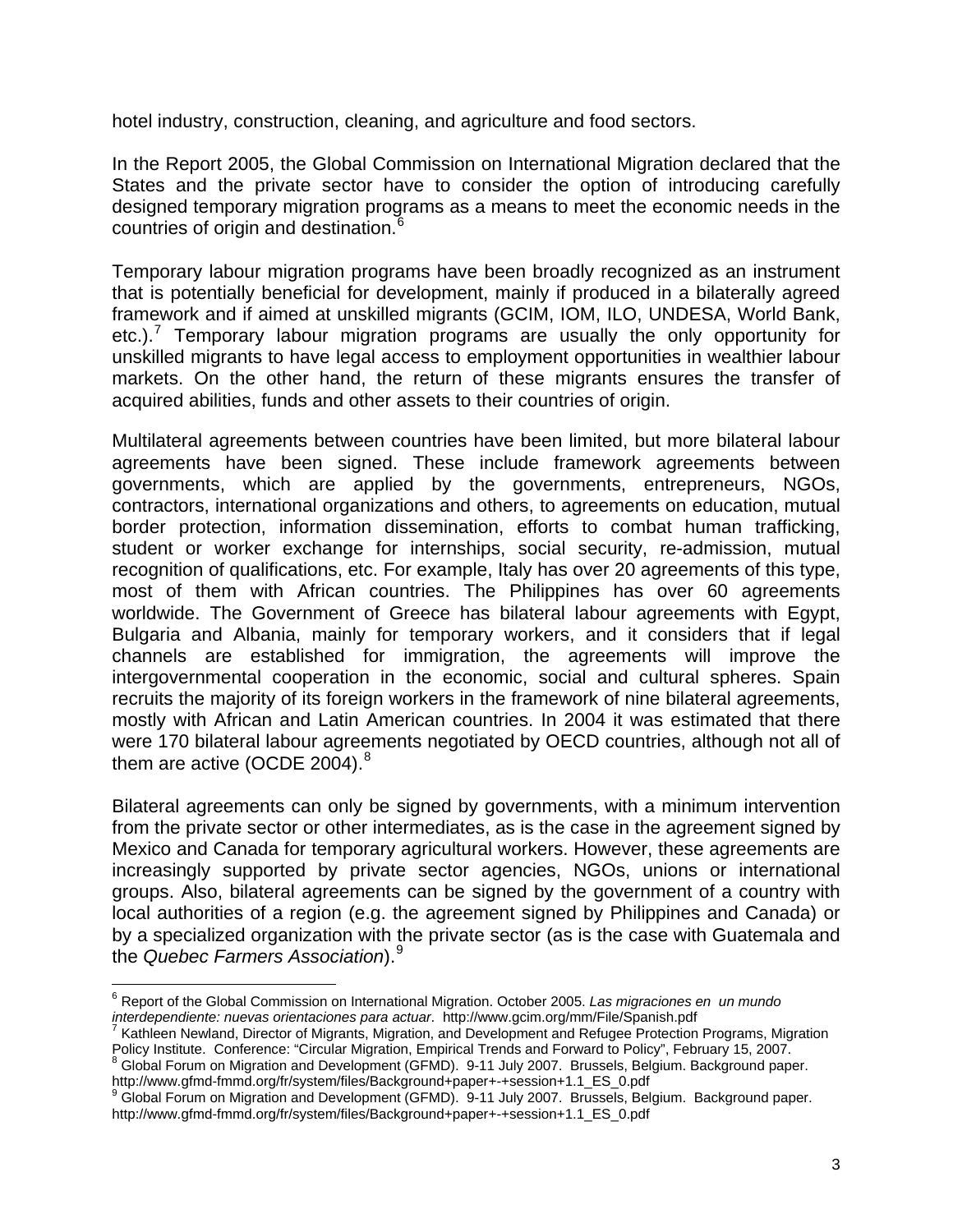<span id="page-7-0"></span>Among the most important and recent references there are the guidelines issued by the High Level Dialogue on International Migration and Development of the United Nations, which originated a new global, consultative, informal and non-binding process through the Global Forum on Migration and Development that met for the first time in Brussels in July 2007. One of the main topics discussed in this meeting was the development of human capital and labour mobility. Also, it was stated that by achieving these two goals the opportunities can be maximized and risks can be minimized for migrants, their families and their communities in their places of origin. Four areas were addressed where migration and development interconnect directly and where new political approaches are emerging:

### **1. Highly skilled migration**

Emphasis was made on the increase of this type of migration, which is partly due to the fact that highly skilled individuals have more access to information and employment opportunities abroad. The movement of skilled and trained professionals can involve a risk for the countries of origin, particularly if these have not reached their optimum development level, and risks are more likely for vulnerable sectors, such as health and education. However, migration is not the main or exclusive cause for health systems in developing countries to be deficient; and the policies addressing the needs with regard to skills are likely to work better if they are multi-levelled and based on partnerships. A few joint proposals are emerging both within and between countries of origin and destination and also among education and training institutions in order to achieve a better control of brain drain and the education of professionals. These proposals include improving the development of human resources, implementation policies, sectors, skills exchange, training and capacity. However, the effectiveness of these initiatives needs to be assessed.

## **2. Temporary labour migration**

This could be a flexible way of facing labour excess and shortage in the countries. The key elements to maximize the mutual benefits from this type of migration are ensuring legal access to a diverse labour market; protecting the basic rights of migrants, especially those of women; and guaranteeing the temporary character of migration. With the lack of a functional multilateral system, it has been established that bilateral agreements operate effectively in certain countries, particularly if they are based on standard contracts and if the social security of the migrants is ensured. Some countries can also adopt institutional and policy frameworks that contribute to comply with the objectives of temporary migration. Joint arrangements between countries of origin and destination, especially for less skilled migrants, can contribute to the compliance with regulations to protect temporary migrants and to increase their contributions to their families and communities of origin. A deeper knowledge is needed on the relationship between temporary labour migration and development, and on the way to deal with large existing populations of illegal migrant workers.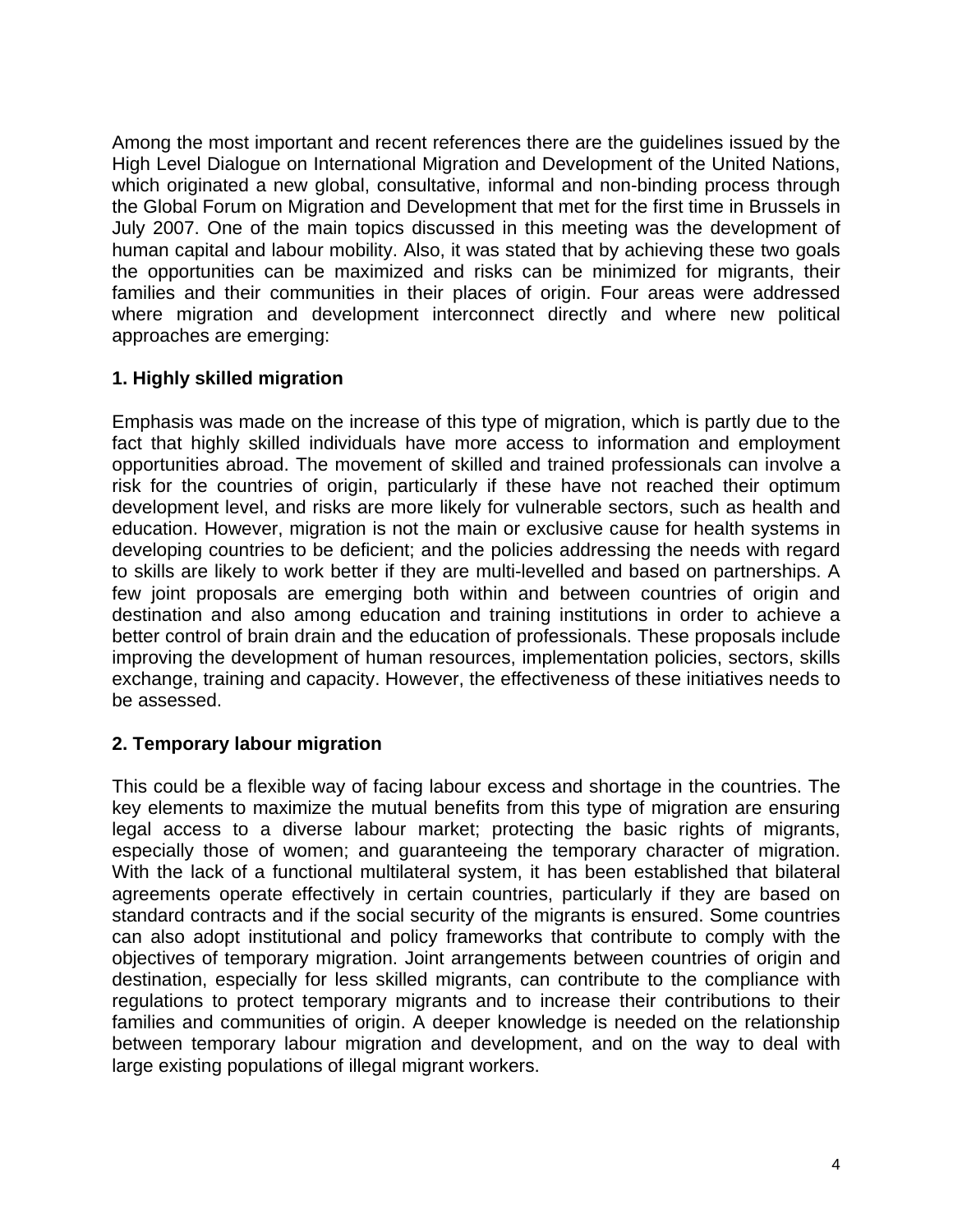#### <span id="page-8-0"></span>**3. Non-governmental partners**

 $\overline{a}$ 

Mainly in the private sector, non-governmental partners are the main driving force behind international labour mobility; however, they are less active to ensure that this migration will favour development efforts. The recruitment and other initial migration costs may be excessive and could severely reduce the capacities of migrants to recover their migration costs and support development efforts in their place of origin. Limited and frequently biased information with regard to opportunities, rights and obligations can also render migrants vulnerable to abuse and exploitation during migration and while staying abroad. There are few consistent programs involving systematically and effectively the government, private sector, international and other organizations in partnerships that could ensure a safer and more productive labour mobility.

#### **4. Circular migration forms and sustainable return**

Circular migration forms and sustainable return would allow temporary labour movements to be more related to the skills and development needs in the country of origin, and they could be included in the skills requirements by the country of destination. Furthermore, the skills return or circulation and other assets of more permanent migrants could reinforce development efforts in the countries of origin. By agreement, the countries of destination could design more flexible entry and labour permit policies in exchange for commitments made by the countries of origin to strengthen incentives for migrants and their skills so that they return to their place of origin either temporarily or permanently; and they could include a multi-sector training in their labour migration planning. Several European countries have been exploring this more comprehensive link between labour migration planning and development in the context of the current broader mobility cooperation approach of the European Commission.

Other lessons learnt from the Global Forum on Migration and Development held in 2007 include the three previous requirements for the functioning of temporary labour migration programs both in the country of origin and in the country of destination: access, protection and training of migrants and ensuring the temporariness of migration. IOM has been working on this issue providing assistance to several countries of origin with the selection of workers needed in specific sectors (agriculture, hotel industry, health care, etc.), as well as providing orientation before the departure and for the trip.<sup>1</sup> The Forum also issued recommendations for drawing up operational cooperation agreements between governments and private agencies, employers, non-profit agencies, etc., both for the country of origin and the country of destination<sup>[11](#page-8-2)</sup>.

Additionally, in the Global Forum on Migration and Development of 2007 the scope of bilateral labour agreements was acknowledged and the countries were urged to carry out the following actions:

<span id="page-8-1"></span><sup>10</sup> *La migración internacional y el desarrollo. Perspectivas y experiencias de la Organización Internacional para las*  Late magnes (OIM). April 2006.<br>*11 Global Forum on Migration and Development* (GFMD). 9-11 July 2007. Brussels, Belgium. Background paper.

<span id="page-8-2"></span>http://www.gfmd-fmmd.org/fr/system/files/Background+paper+-+session+1.1\_ES\_0.pdf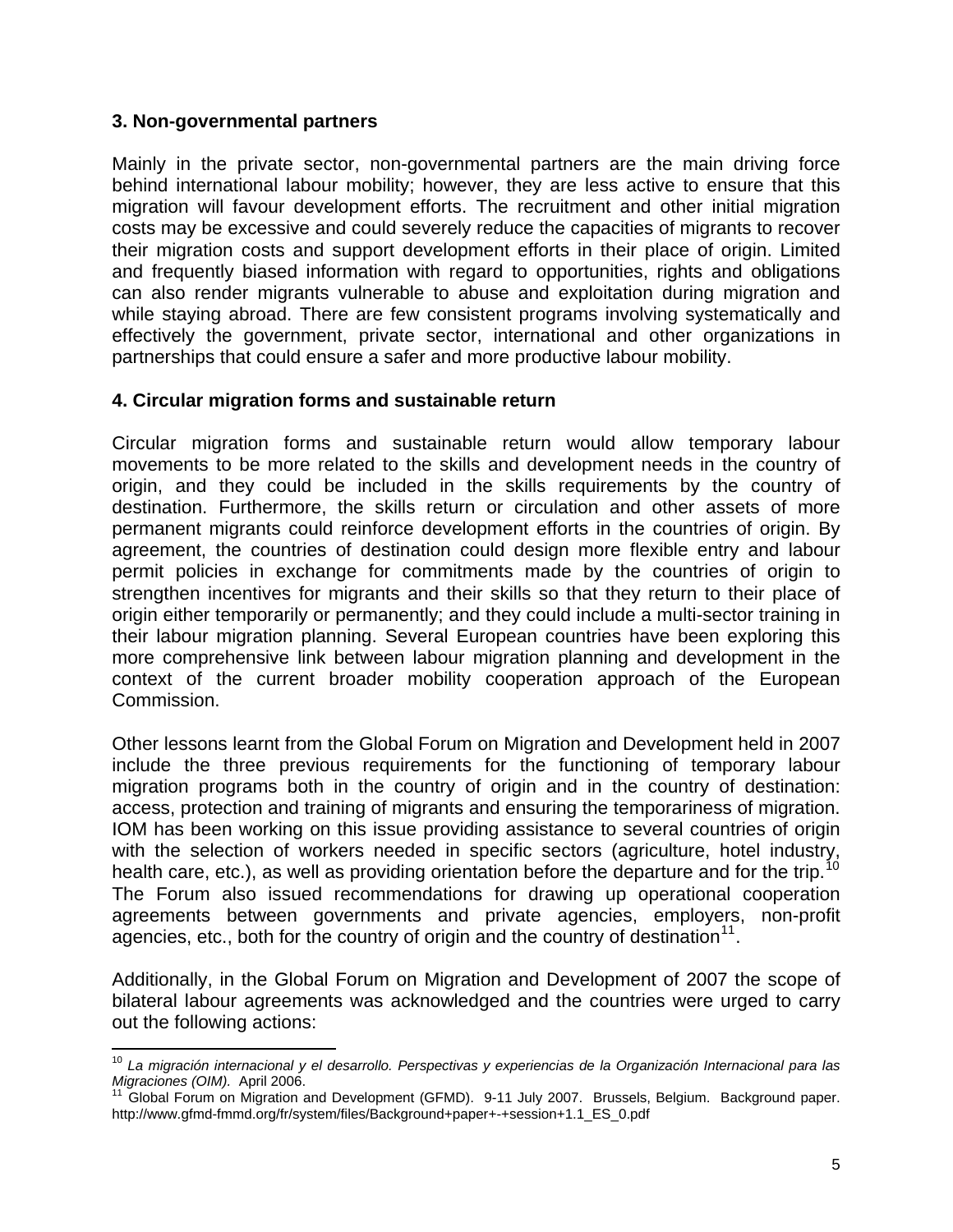**1. Promoting economic and development relationships.** Labour agreements between Germany and their neighbours in Central and East Europe also were aimed at facilitating the entry of these countries into the European Union. There have also existed entry channels for workers from developing countries for internships abroad to improve or complete their education. The program for temporary workers between Canada and Mexico selects agricultural workers from the poorest regions in Mexico. This program benefits migrants through work opportunities and higher wages than those earned in their country of origin. Also an increase in the female involvement in the program has been verified (3% in 2002, while in 1974 there were no women involved at all) and an enhanced use of remittances to educate the children of migrants. Greece has conceived agreements with Albania, Bulgaria and Egypt as an improvement of intergovernmental relationships in economic, social and cultural spheres (Greek contribution).

**2. Establishing labour terms and conditions by mutual agreement,** thus creating a fairer cooperation base between the countries of origin and destination. The mutual skills acknowledgement could make easier the entry into the labour market of the partner country, and thus the country of origin would be compelled to ensure an adequate education that is adjusted to international standards. However, there are few bilateral agreements including this key element.

**3. Providing safeguards against the human rights abuse based on well-being and labour standards.** As an instrument to combat brain drain, the contracting code of health care personnel in the United Kingdom furthers the use of bilateral agreements to prevent adverse consequences for developed countries.

**4. Reducing the costs of migration and remittance transfer** where governments or other agencies create low-cost financial packages for migrants in the banking sector (Ecuador provides low-interest loans in a local bank to cover migration costs of temporary workers). However, people have been sceptical with regard to the limited capacity of these programs to improve skills given that agricultural workers have scarce labour mobility opportunities. France is studying a new shared management approach for labour migration with Morocco in order to balance the benefits from migration between the two countries. This depends on a close collaboration between governmental employment agencies in both countries (ANPE and ANAPEC, respectively). Spain has programs with Colombia, Morocco, Ecuador and Romania that include a "shared development" element thanks to technology transfer and human resource development strategies benefiting the country of origin. The new program between Spain and Senegal combines information, training, job search, and supporting the return of migrants by promoting investments by Spanish companies in Senegal. The impact of these strategies would be worth assessing. Italy suggests planning the entries of foreign workers in coordination with countries as Egypt and Morocco whose nationals traditionally migrate to this country. They would use a double approach for the above purpose: on the one hand, they would offer a visa to foreign workers that are candidates to find jobs; and on the other, they would create joint databases with these countries to determine the number of available workers. This would be based on years of studies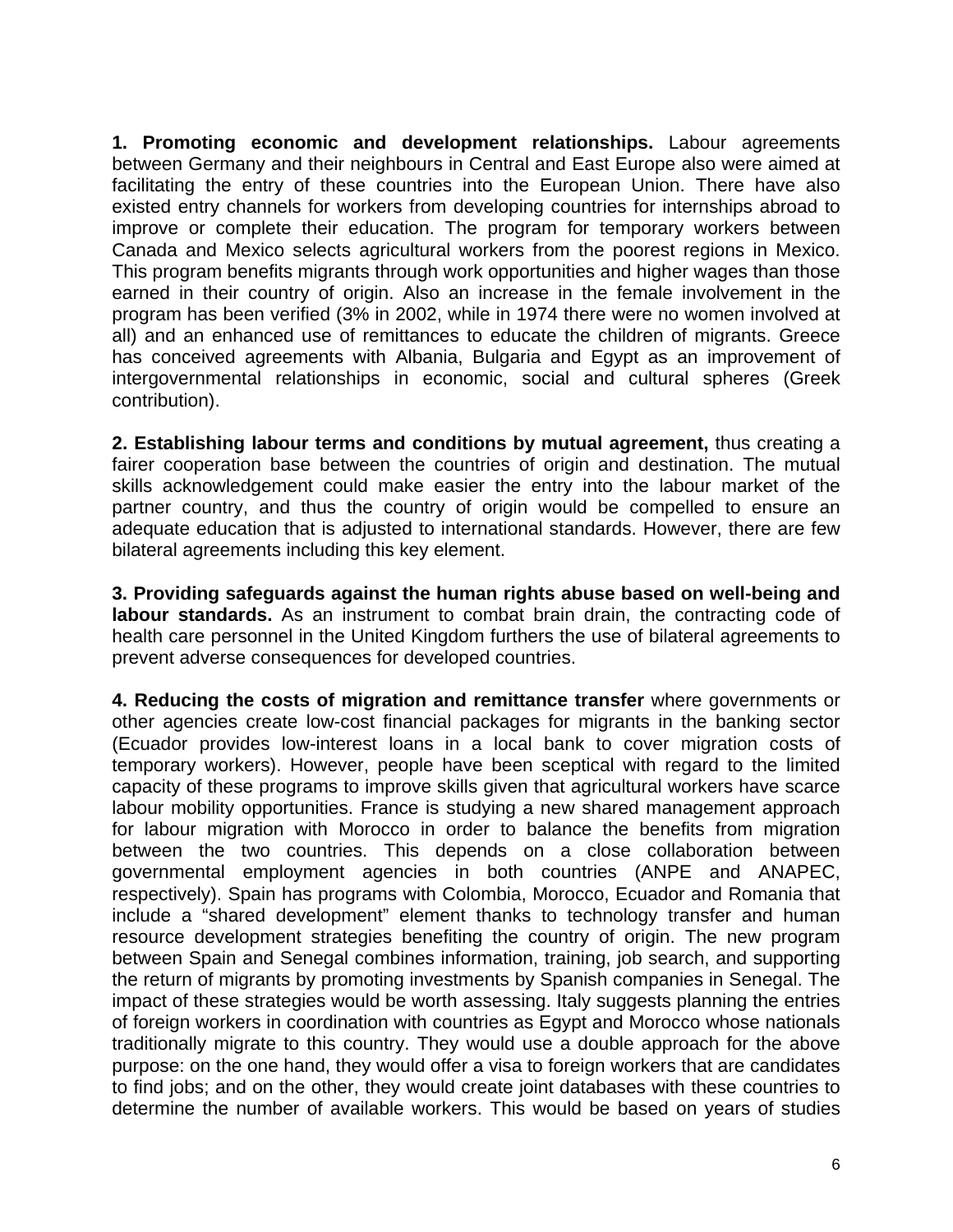and assessments of similar approaches in countries such as Albania and Egypt (IOM Rome).

From the perspective of IOM, the importance of bilateral labour agreements is also recognized, as well as special labour migration programs as a productive means to channel labour flows in certain demand sectors and thwart clandestine migration, thus providing legal alternatives. In this sphere, IOM provides assistance to several destination countries with the selection of workers needed in specific sectors (agriculture, hotel industry, health care, etc.), and also provides orientation before the departure and for the trip.<sup>[12](#page-10-0)</sup>

In international forums and summits organized by the Ibero-American General Secretariat (SEGIB) the issue of labour migration has also been discussed in depth. In the Salamanca Declaration of October 2005, the Heads of State and Government committed themselves to "develop joint policies among sending, receiving and transit countries that favour and facilitate temporary labour migration processes with an adequate encouragement of promotion, training and savings for a return in better conditions"[13](#page-10-1).

On the occasion of the 16<sup>th</sup> Ibero-American Summit that took place in Montevideo in November 2006, the Heads of State and Government of the Ibero-American Community ratified the importance of disseminating and strengthening good practices on migration when establishing bilateral, regional and multilateral agreements. They agreed on the following:

**1. Migration is a reality and an increasingly complex challenge** that requires to be addressed by the States with a multidisciplinary approach in the framework of international development cooperation. The countries of origin, transit and destination need to assume their responsibility with regard to migration. The good practices in migration have to be disseminated and strengthened by establishing bilateral, regional and multilateral agreements, which will contribute to the dynamics of orderly migratory flows. At the same time, the respect of human rights and cultural diversity of the migrants and their families has to be ensured, as well as the strict compliance with the principles of no-discrimination and no-selectivity due to reasons of ethnicity, gender, age, religion or nationality in the framework of the legal system of each country.

**2. Remittances have not to be categorized as official development assistance** as these are private financial flows of family solidarity and it is the individual right of every human being to provide support for the maintenance and well-being of other persons. This right has to be recognized and safeguarded, as well as the right of the recipients to receive remittances. The States have to refrain from issuing legal provisions or from taking coercive administrative steps that could go against this right. We have to facilitate the sending of remittances by reducing its cost and ensuring the access to banking

 $\overline{a}$ 

<span id="page-10-0"></span><sup>&</sup>lt;sup>12</sup> La migración internacional y el desarrollo. Perspectivas y experiencias de la Organización Internacional para las *Migraciones (OIM).* April 2006. 13 Salamanca Summit. Ibero-American General Secretariat. October 2005.

<span id="page-10-1"></span>http://www.segib.org/cumbres.php?idCumbre=24&idioma=esp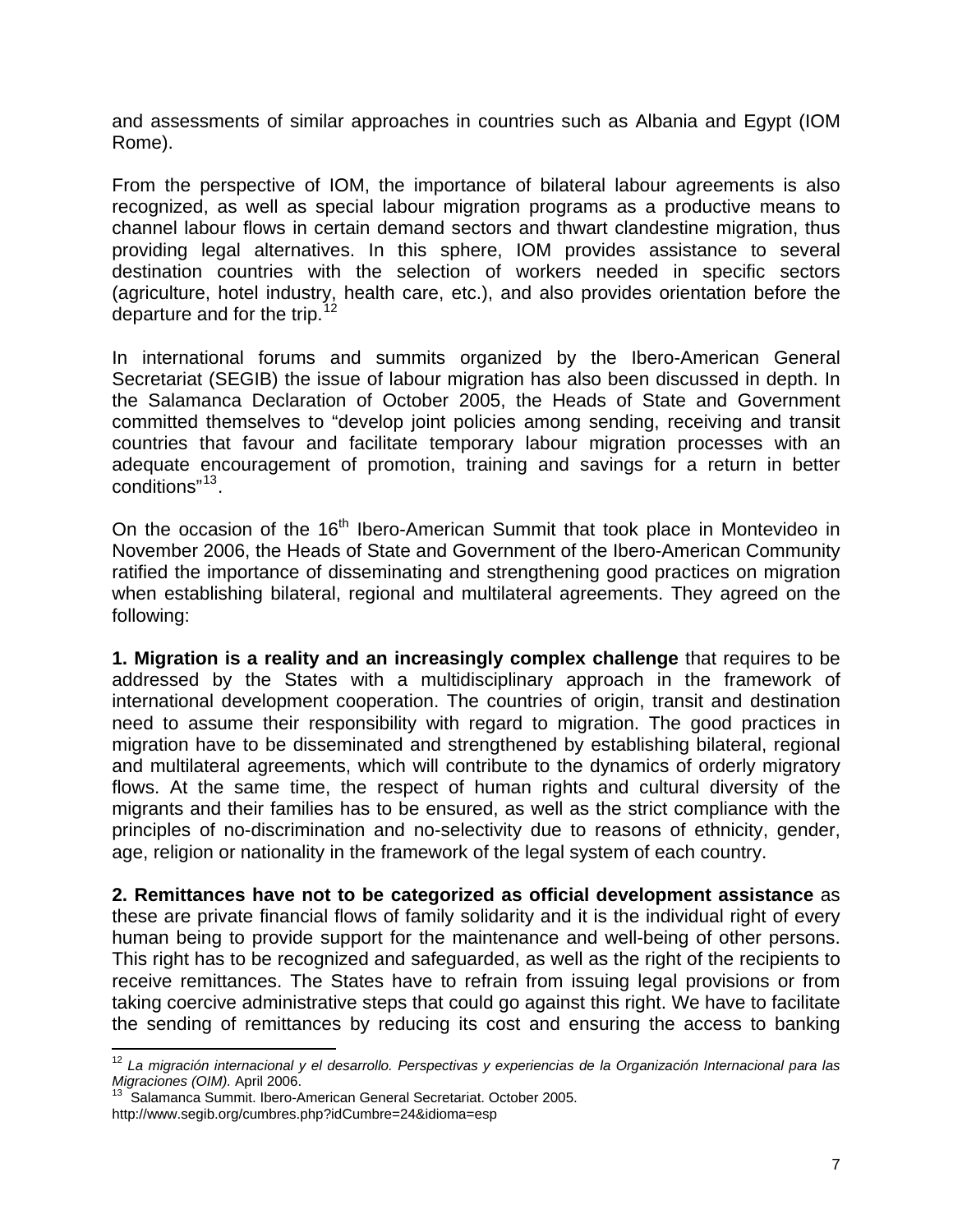services. We will try to encourage opportunities to make better use of these flows in productive and investment activities that favour the families and communities of origin of migrants.

**3. Programs for legal temporary workers play a role for improving the potential of migrant workers**, benefiting the countries of destination and contributing to the development of the countries of origin. In this framework the design and execution of training programs in the country of destination is a positive measure that is compatible with the needs in the migrant workers' country of origin, as long as it allows strengthening their accumulated human capital.<sup>[14](#page-11-0)</sup>

In the specific framework of temporary labour migration, the Montevideo commitment also urges the countries to the following:

**1. Give priority to the diverse forms of temporary labour migration** in the framework of agreements and specific projects between the countries that contribute to enhance the potential of migrant workers, benefit the country of destination and aid development in the country of origin.

**2. Consider the best way to create conditions that favour the return of skilled migrants to their countries of origin** and encourage the exchange of technological and scientific knowledge between migrants and their countries; also, promote measures that facilitate the reinsertion of migrants when they return to their country of origin.

**3. Further the necessary measures to facilitate the remittance transfer by migrants** and continue reducing costs. An important input for this commitment is that the study entrusted to SEGIB on migration and development will consider the operative costs for remittance transfer in order to present suggestions for a cost reduction in remittance transfers.<sup>[15](#page-11-1)</sup>

In the Ibero-American Meeting on Migration and Development in 2006 in Madrid, the Heads of State and Government renewed their pledge regarding temporary labour migration and committed themselves to the following:

**1. Promote the use of different forms of temporary and legal labour migration** in the framework of specific projects between the countries that contribute to enhance the potential of migrant workers in order to aid development in their countries of origin.

**2. Favour temporary migration programs that are functional for co-development** through training modalities that are compatible with the needs of the country of origin of the workers.

 $\overline{a}$ 

<span id="page-11-0"></span><sup>&</sup>lt;sup>14</sup> Montevideo Commitment on Migration and Development of the Heads of State and Government of the Ibero-American Community. Montevideo, Uruguay. November 2006<br><sup>15</sup> La migración internacional y el deserville. Perspectives y y

<span id="page-11-1"></span><sup>15</sup> *La migración internacional y el desarrollo. Perspectivas y experiencias de la Organización Internacional para las Migraciones (OIM).* April 2006.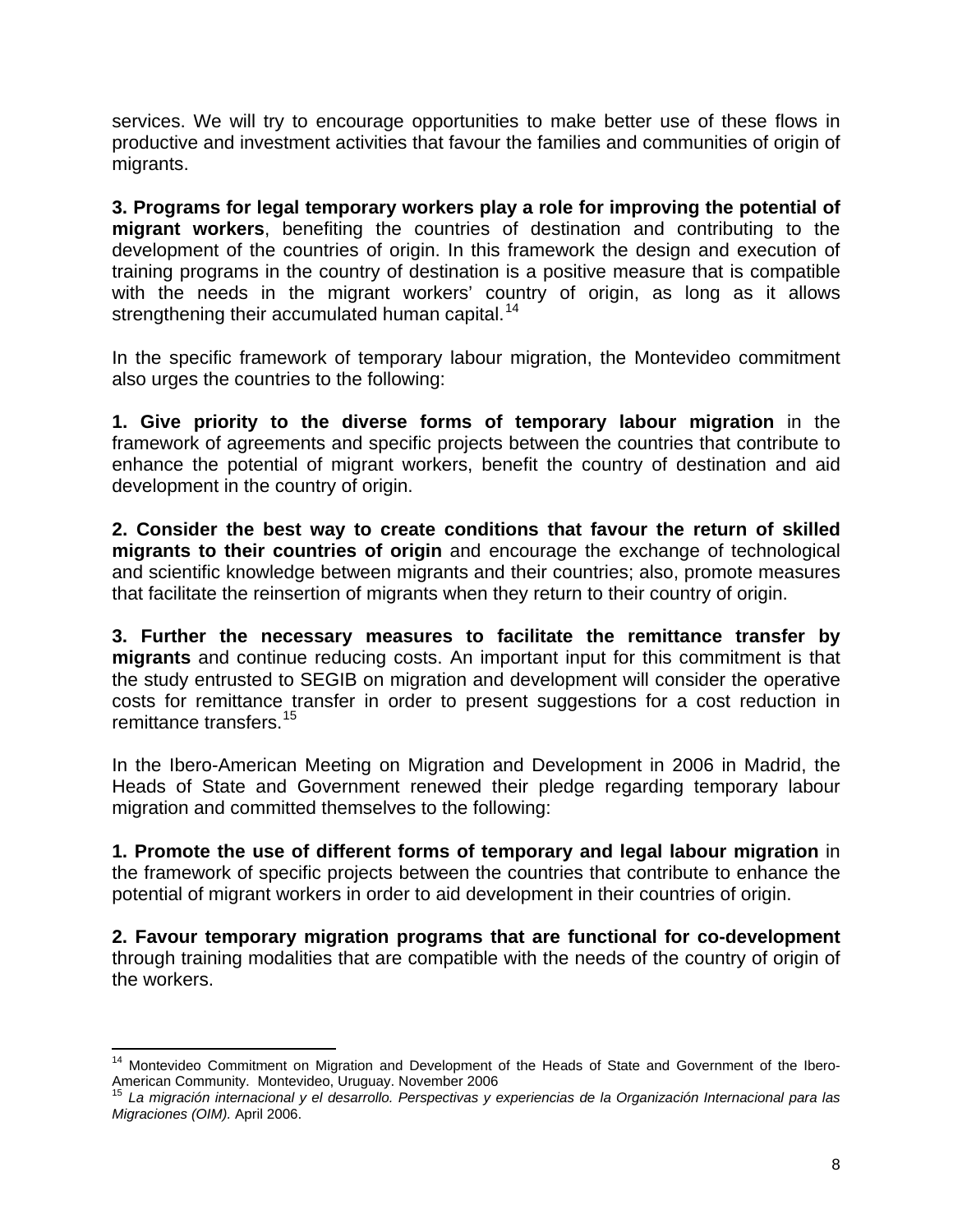**3. Implement measures to facilitate temporary migration and short stays** through mechanisms that consider the definition of specific worker requirement profiles, effective recruitment and enrolment systems, and appropriate visa.

**4. Provide to all concerned parties clear, accessible and comprehensible information** on temporary migration opportunities, necessary requirements and contractual terms and conditions.

**5. Further and execute temporary migration programs that offer migrant workers a safe legal statute** specifying their rights and responsibilities in accordance with their condition.<sup>[16](#page-12-0)</sup>

Finally, during the 17th Ibero-American Summit of Heads of State and Government that took place in Santiago de Chile in November 2007, the Cuenca Forum was instructed to be in charge, in agreement with the Montevideo Commitment on Migration and Development, of designing an action program to promote the human rights of migrants. The Cuenca Forum had not yet been held when this document was prepared. Thus, this action program has not been addressed.

We have made an extensive account of the different international commitments of the countries with regard to temporary migration with the basic purpose of providing a context for the Program Temporary Workers to Canada, which is operating without major problems since 2003. As a result of the good management of the program there has been a 1,000% increase from 215 workers in 2003 to 2,255 workers in 2007.

The Program Temporary Agricultural Workers to Canada is a continuous and permanent program that sends Guatemalans with agricultural skills to Canada in a legal and controlled fashion. The program was launched in July 2003 with the subscription of of a Memorandum of Unterstanding between the "Fondation des entreprises pour le recrutement de la main-d'œuvre étrangère" (FERME) and the office of the International Organization for Migration (IOM) in Guatemala to implement the Project of Migrant Workers to Canada. This program a allows a strictly regulated migration, contrary to what occurs with illegal migration to the United States of America; the main characteristics of this program are the following:

- Ensuring the return of Guatemalan workers to their communities of origin;
- Contributing to fulfill the labour needs required by the Canadian agriculture; and
- Supporting an improved quality of life for Guatemalan agricultural workers.

Programs of this nature, given their dynamic character and rapid growth require comprehensive and systematic assessments. Thus, tripartite annual assessments are carried out with the involvement of the representatives of Canadian employers; authorities of the Government of Guatemala through the Ministry of Foreign Affairs and the Ministry of Labour; and IOM.

<span id="page-12-0"></span> $\overline{1}$ 16 Ibero-American Meeting on Migration and Development. *Unidos por las Migraciones*. Ibero-American General Secretariat. Madrid. 2006.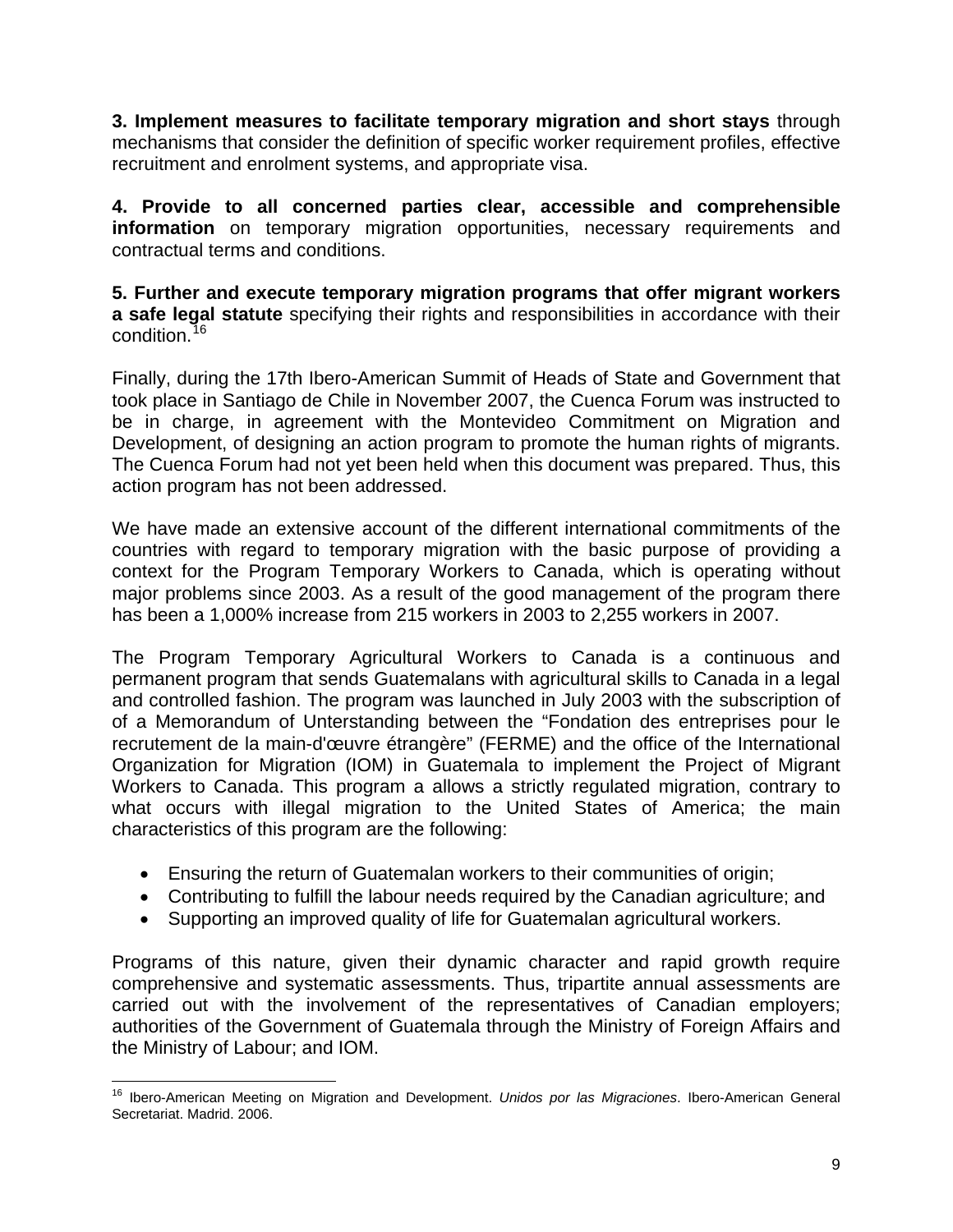<span id="page-13-0"></span>Additionally, the program is also assessed through surveys among the workers themselves; to date, two surveys have been carried out, the first one in early 2006 and the second one in December 2007.

IOM's Workbook on Migration No. 22, "Project Evaluation - Temporary Agricultural Workers to Canada", presents a detailed description of the recruitment process. The complete book is published in our Web site http://www.oim.org.gt.

## **I. ASSESSMENT 2007 OF PROGRAM TEMPORARY AGRICULTURAL WORKERS TO CANADA THROUGH THE WORKERS THEMSELVES**

To measure the economic and social impact of the Program, in December 2007 fieldwork was carried out to survey labourers that have worked in Canada. These shared their views on the benefits gained by working in Canadian agricultural fields, the net income they earned and the advantages and disadvantages they see in the Program. The following are the main findings of the survey.

## *I.1 Development of the Program during six years of work*

The project Temporary Agricultural Workers to Canada was started with 215 workers in 2003. In 2007 the program involved 2,255 workers (2,114 men and 141 women). This increase provides evidence of the good management and political goodwill of the involved organizations. The figure below displays the yearly increase.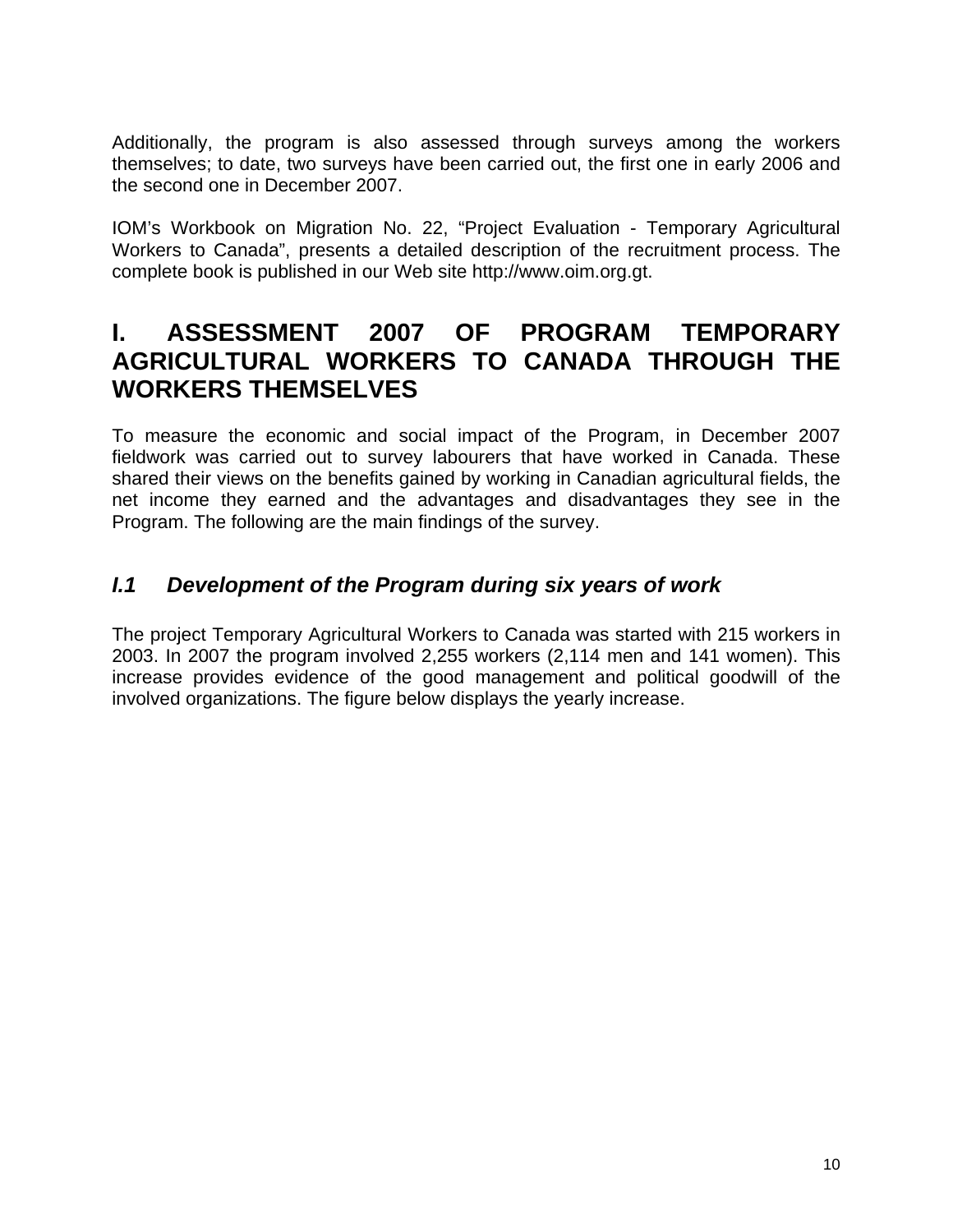

<span id="page-14-0"></span>**Figure No. 1 TEMPORARY AGRICULTURAL WORKERS TO CANADA BY YEAR** 

Table No. 1 displays the continuous increase in the number of persons involved in the program. The behaviour is similar for men and women.

**Table No. 1 TOTAL WORKERS BY GENDER AND INCREASE BY YEAR OF MIGRATION** 

| <b>YEAR OF</b>   |              | <b>WORKERS</b> |              |                 | %               |
|------------------|--------------|----------------|--------------|-----------------|-----------------|
| <b>MIGRATION</b> | <b>TOTAL</b> | <b>MEN</b>     | <b>WOMEN</b> | <b>INCREASE</b> | <b>INCREASE</b> |
| 2003             | 215          | 180            | 35           | ۰               |                 |
| 2004             | 320          | 270            | 50           | 105             | 48.8            |
| 2005             | 675          | 611            | 64           | 355             | 110.9           |
| 2006             | 1,323        | 1,229          | 94           | 648             | 96.0            |
| 2007             | 2,255        | 2,114          | 141          | 932             | 70.4            |

## *I.2 Distribution of workers by geographical location of place of origin*

Labourers that have worked on Canadian agricultural fields have come from 18 provinces (*departamentos*) and 105 municipalities of the Republic of Guatemala, which is equivalent to 32.0% of the total number of municipalities<sup>[17](#page-14-1)</sup> in the country. It was determined that 6.6% of the workers came from 18 municipalities with poverty levels under 30%; 22.7% came from 23 municipalities with poverty levels between 31% and 50%; 43.1% came from 36 municipalities with poverty levels between 51% and 70%;

<span id="page-14-1"></span> $\overline{a}$ 17 Political-administrative division of Guatemala: 8 regions, 22 provinces (*departamentos*) y 332 municipalities.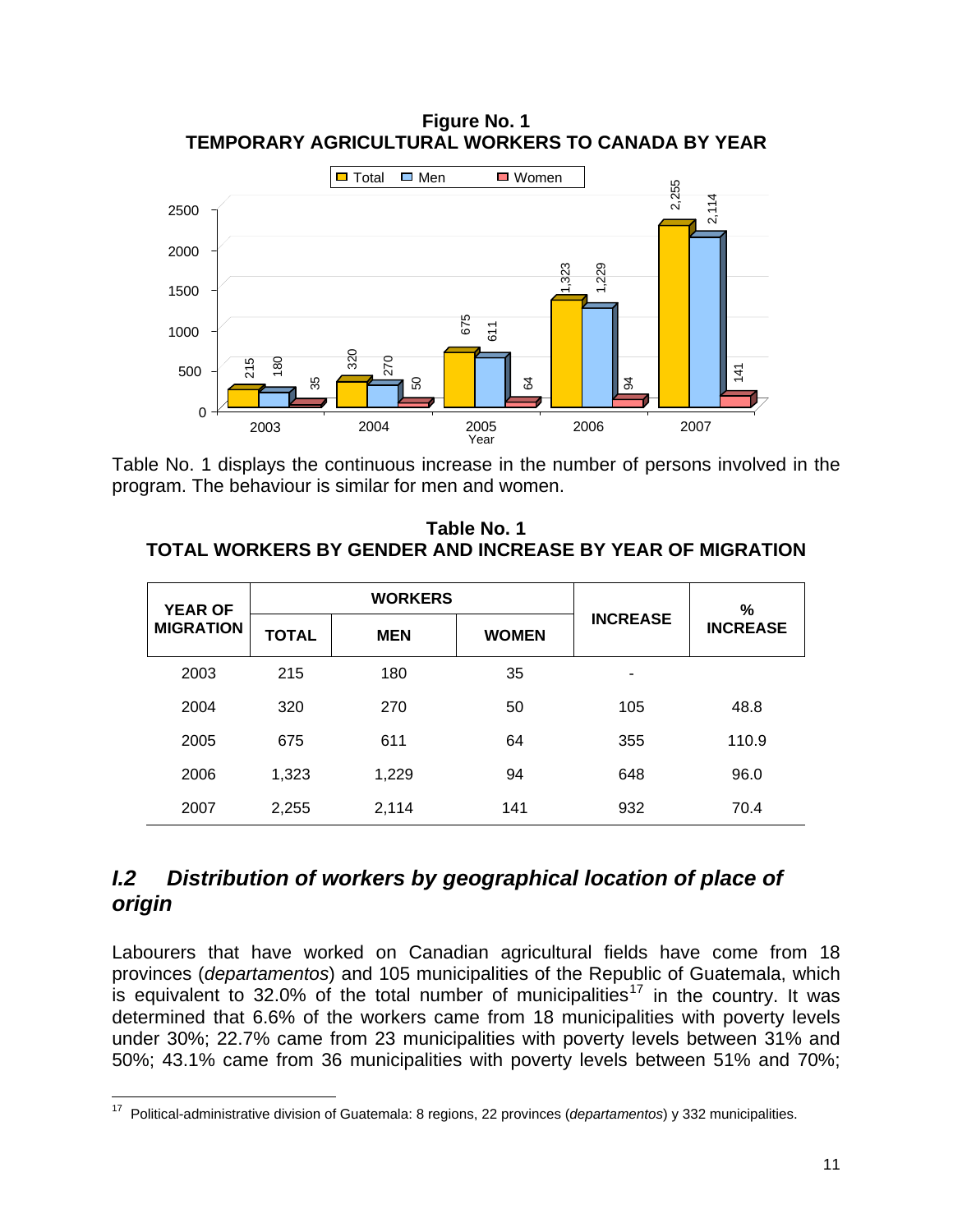and 27.6% came from 28 municipalities with poverty levels over 71%. This means that the municipalities with the highest poverty indicators are being supported and also that they have the labour force required by Canadian farms. The spatial distribution of the workers' municipalities of origin is displayed in the following map.

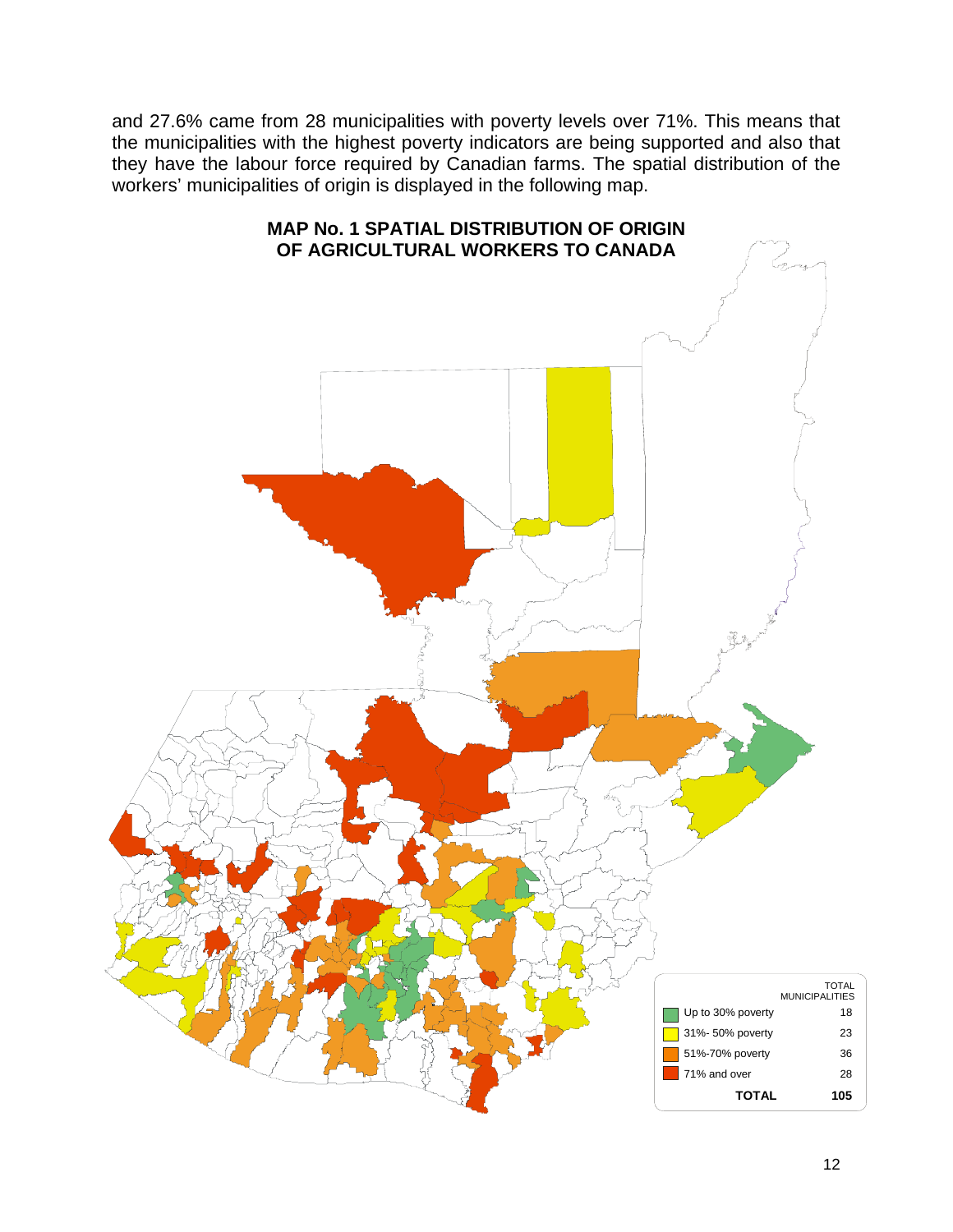## <span id="page-16-0"></span>*I.3 Number of workers by frequency of trips to work in Canada*

In 2007 a total of 2,255 workers were involved in the program. Of these, 46.0% were traveling for the second time; 30.6% had traveled over three times; and only 23.4% were traveling for the first time. Thus, it can be determined that over 75% of the workers keep and care for the opportunity of belonging to the program.

## *I.4 Brief profile of workers*

Of the workers traveling to Canada, 93.7% are male and 6.3% are female. This is due to the fact that only one farm requires female labour. 81.4% of workers are age 25-39, 13.3% are age 40-45, and 5.7% are age 18-24. The behaviour is similar for male and female workers. 41.0% of workers have some degree of primary education; 38.5% have completed primary education; 8.6% have some degree of secondary education; and 4.3% have completed upper secondary education. Only 7.6% have no schooling level at all. The behaviour is similar for male and female workers, as displayed in the figure below.



91.9% of workers involved in the program are married (74.8%) or have common-law marriages (17.1%). 6.7% are single and the rest are widowers, separated or divorced. 93.2% of male workers to Canada are married while only 72.3% of female workers are married. On the other hand the number of single women (19.1%) is higher than the number of single men (5.8%) involved in the program. In the case of separated or divorced people, as well as persons in common-law marriages, 1.0% is male and 8.6% are female. These gender differences are mainly due to cultural factors, as in Guatemala the decision of traveling is easier for men than for women. This is due to the fact that traditionally women are entirely responsible for the children and household. Also, women have to ask their husbands' permission, and in case they are granted permission women have to find somebody to look after their children.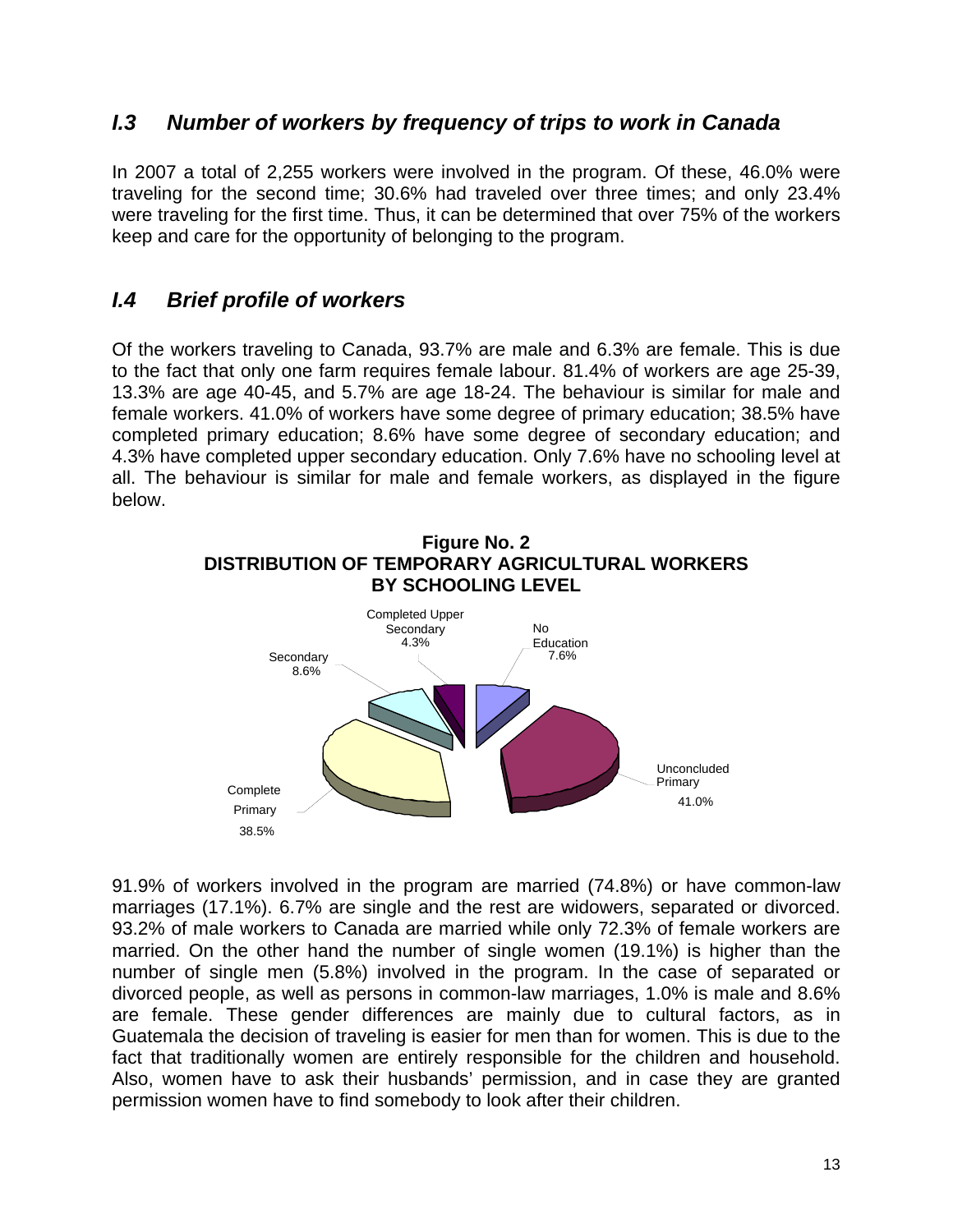<span id="page-17-0"></span>On the other hand, before being involved in the Program people worked on their own (68.3%), for an employer (18.4%), were unemployed (12.4%), or were students or retired (0.6%). Of the population working on their own 69.2% were men and 56.8% were women. Of the unemployed population 11.4% were men and 24.7% were women. In the case of people working for an employer there are no significant differences between genders.



**Figure No. 3 DISTRIBUTION OF TEMPORARY AGRICULTURAL WORKERS BY OCCUPATION BEFORE PARTICIPATING IN THE CANADA PROGRAM** 

It is important to highlight that workers involved in the Canada Program have the necessary experience to perform adequately the agricultural work on Canadian farms. It has been determined that 83.4% of workers have 1-5 years experience and 16.6% have over 5 years experience in agricultural work. The behaviour is similar for men and women.

## *I.5 Characteristics of work in Canada*

Upon their arrival in Canada, Guatemalan workers regularly start working on vegetable fields, growing lettuce, celery, tomato, cabbage, broccoli, etc. In lower proportion they work in nurseries, poultry farms and planting trees. Work on Canadian farms is intense and requires a minimum of 8 working hours daily. If more than 8 hours are required this is beneficial for temporary workers as they are paid a per-hour salary. The usual daily working hours for Guatemalan workers are distributed as follows: 9-12 hours (52.5%), 8 hours (33.9%); and over 12 hours (13.6%).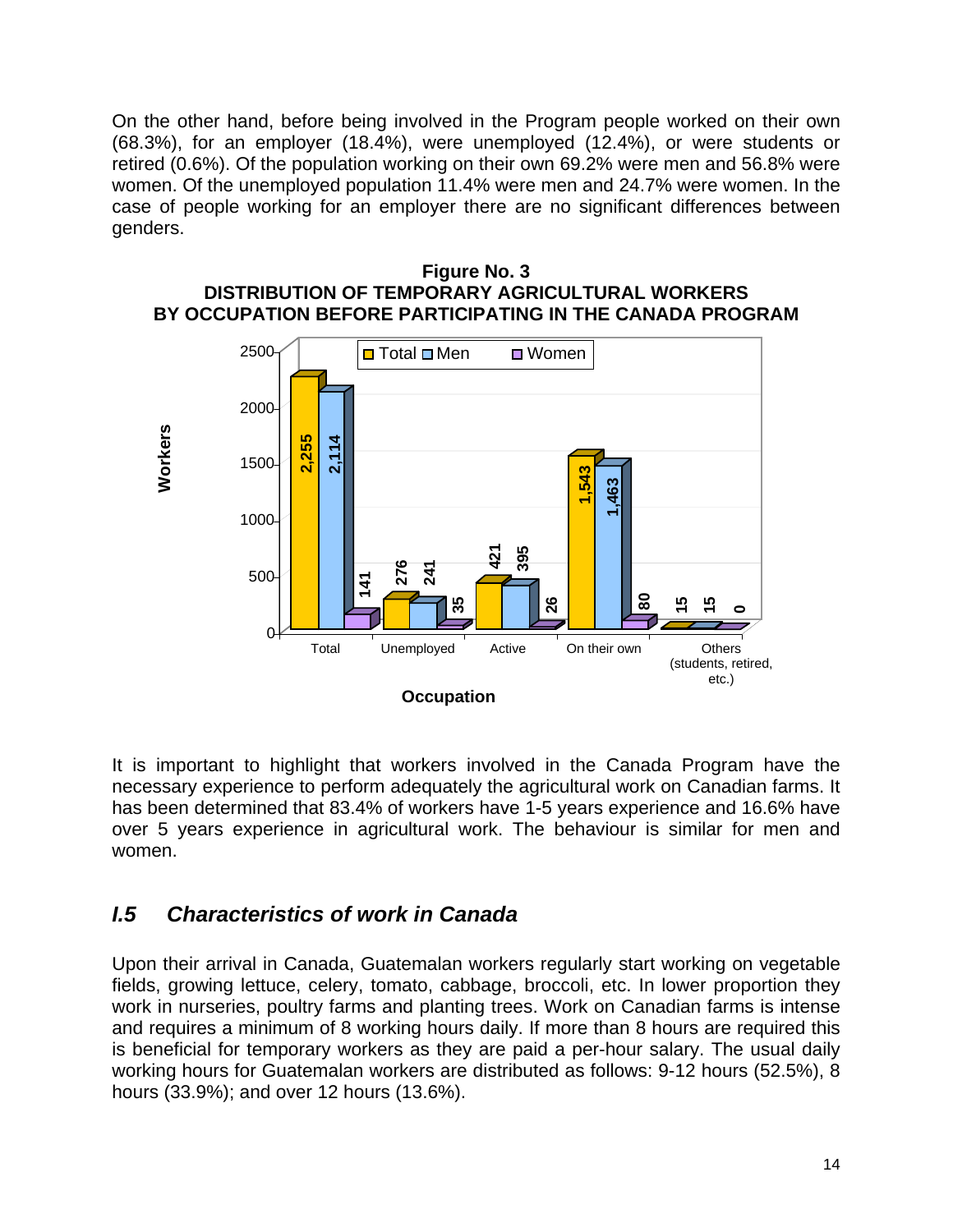<span id="page-18-0"></span>

Under Canadian law, Guatemalan workers are entitled to rest periods and days off. 57.0% of the interviewees said they had 10-minute rest periods twice a day, 24.5% said they rested around 15 minutes every two hours, and 18.4% said they rested once a day. On the other hand, 78.0% of the interviewed workers said they had one day off every week, and 22.0% had other rest periods.

## *I.6 Describing work in Canada*

Guatemalans involved in the Program consider agricultural work in Canada very different from the work they usually carry out in Guatemala, mainly because they mostly work on their own, they grow crops with less technology and they have work schedules that may be adjusted to their best convenience. However, in Canada these workers are employees and they have to comply with the established schedules. However, 43.2% of the workers said that they carried out their work without having encountered any major problems; 54.3% had some problems but were able to overcome them. Only 2.5% considered the work difficult and hard. It is important to mention that women claimed to have encountered medium difficulties to perform their work, but they did not find it difficult or hard and were able to overcome all adversities. The following figure displays the distribution of the way in which the workers described work in Canada.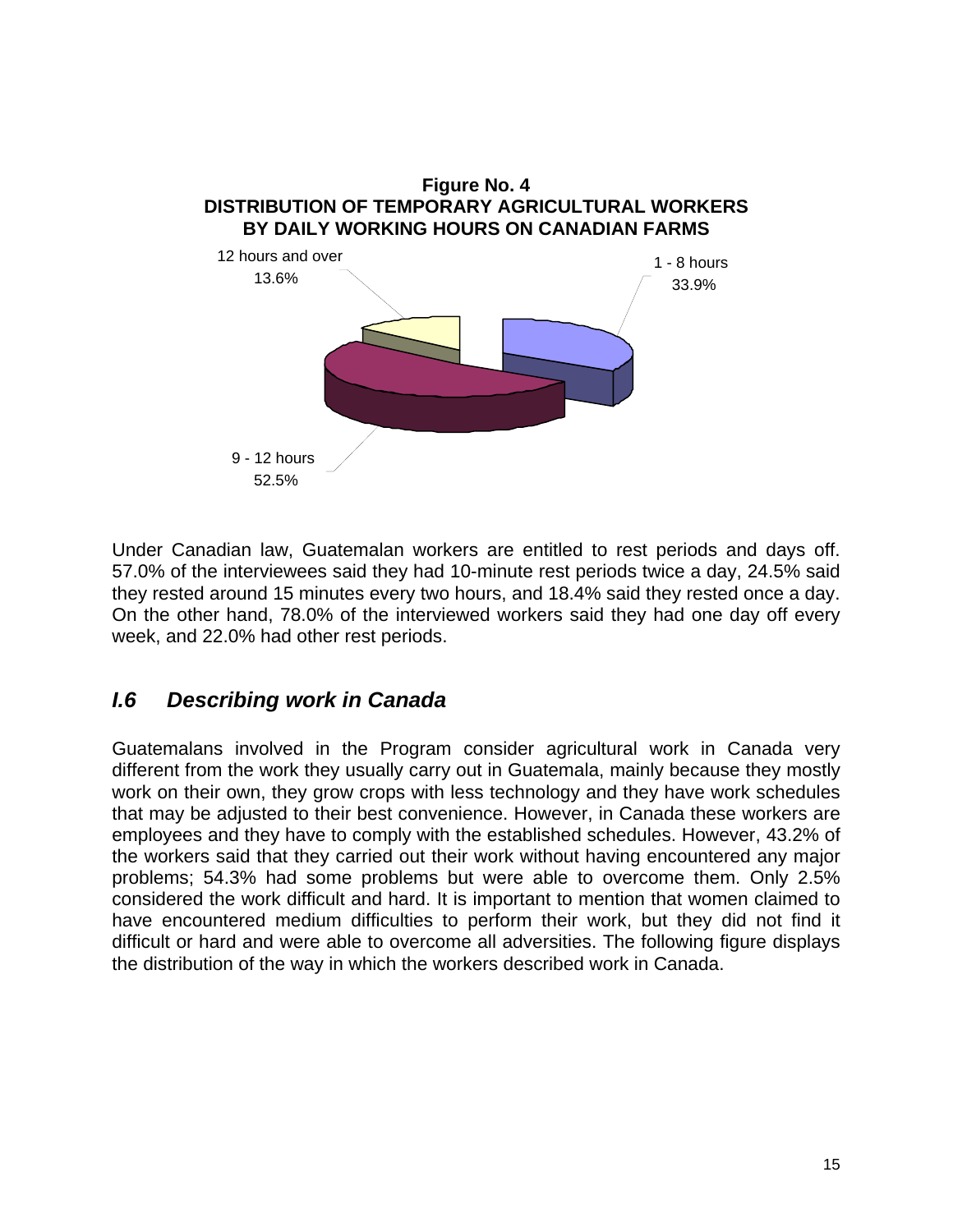#### <span id="page-19-0"></span>**Figure No. 5 DISTRIBUTION OF TEMPORARY AGRICULTURAL WORKERS BY DESCRIPTION OF WORK ON CANADIAN FARMS**



## *I.7 Contract fulfilment*

93.2% of the 2,255 workers that traveled in 2007 complied with their contracts. This percentage is distributed as follows: 76.6% (1,727) were workers that had previously traveled to Québec, while 16.6% went for the first time in 2007 and fulfilled the contract satisfactorily. Some workers (6.8%) failed to perform their contractual obligations due to the following reasons:

- 2.8% of contracts were interrupted by employers due to lack of discipline of worker (alcoholism, conflicts with colleagues at work, et.) and/or low productivity;
- 0.8% of workers did not adjust to living and working in Canada and decided to cancel the contract;
- 1.7% were sent back due to health reasons;
- 1.3% were sent back due to family reasons;
- 0.2% abandoned their work to travel to the United States. One of them was captured and deported by Migration.

It can thus be considered that the premature return rate is of 3.2% due to lack of discipline and not adjustment to living and working in Canada.

## *I.8 Problems adjusting to living together in Canada*

On Canadian farms all workers have to perform household chores such as cooking, laundry and housecleaning. It is important to mention that workers are not always put to live with akin groups and people from their own nationality. Guatemalans also have to learn to live together with foreigners who, although if speaking the same language come from a different culture, which in some cases is a cause of uneasiness. Of the 2,255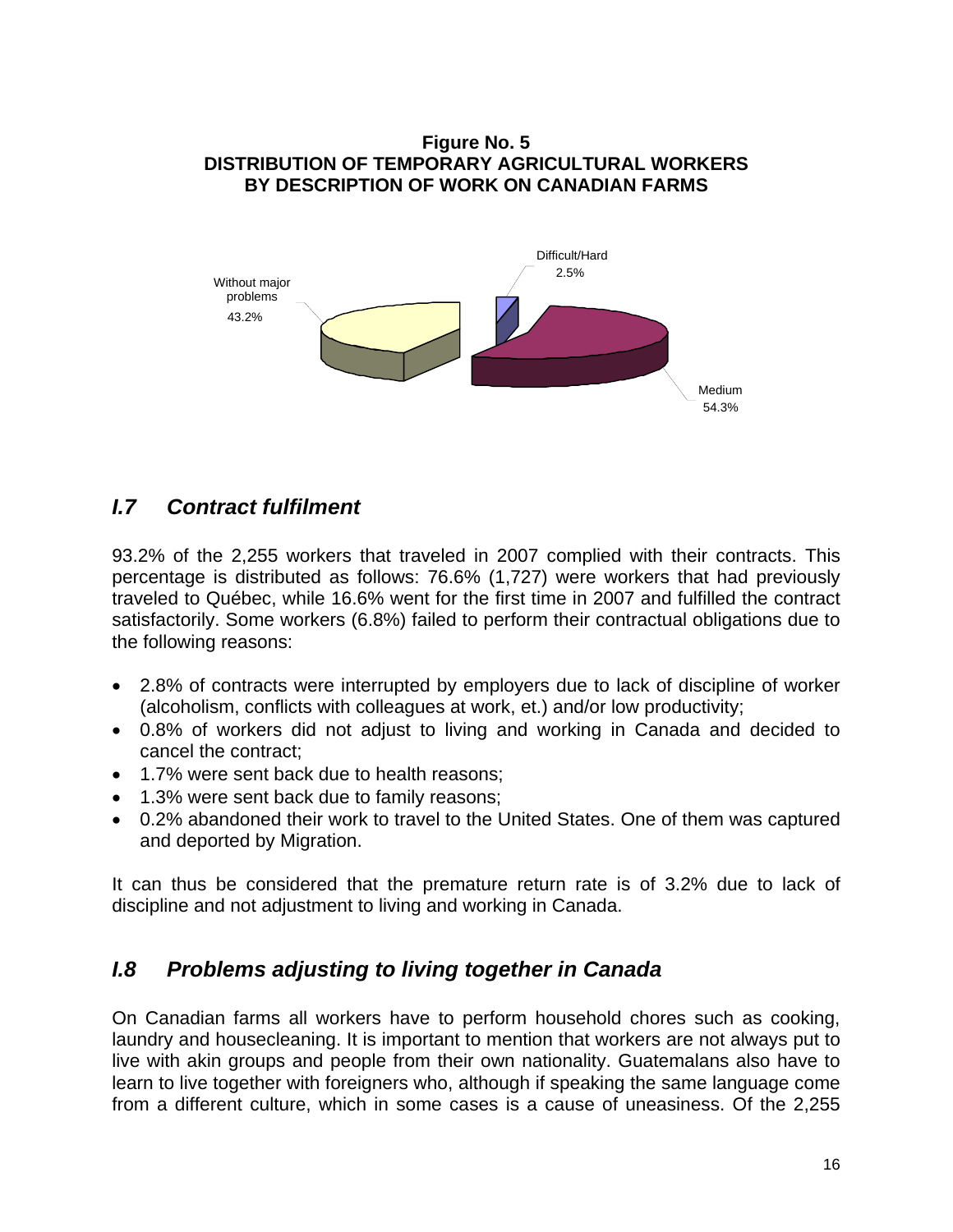<span id="page-20-0"></span>Guatemalans that traveled abroad to Canada only 13.0% reported to have encountered problems performing household chores. 15.0% found the experience of living together with people other than their family was average; however they overcame all inconveniences in order to have a pleasant stay. Only 2.0% reported having had bad experiences relating both with foreigners and with fellow countrymen. Nonetheless, they still wish to return to work in Canada. The above distribution is displayed in the following figure.





## *I.9 Language problems in Canada*

As for understanding instructions for work they did not encounter major problems. Although 80.0% of the workers received instructions in Spanish, 16.7% received them in French and 3.3% received them in English, 96.5% understood instructions correctly and only 3.5% had any problem understanding them. The above distribution is displayed in the following figure.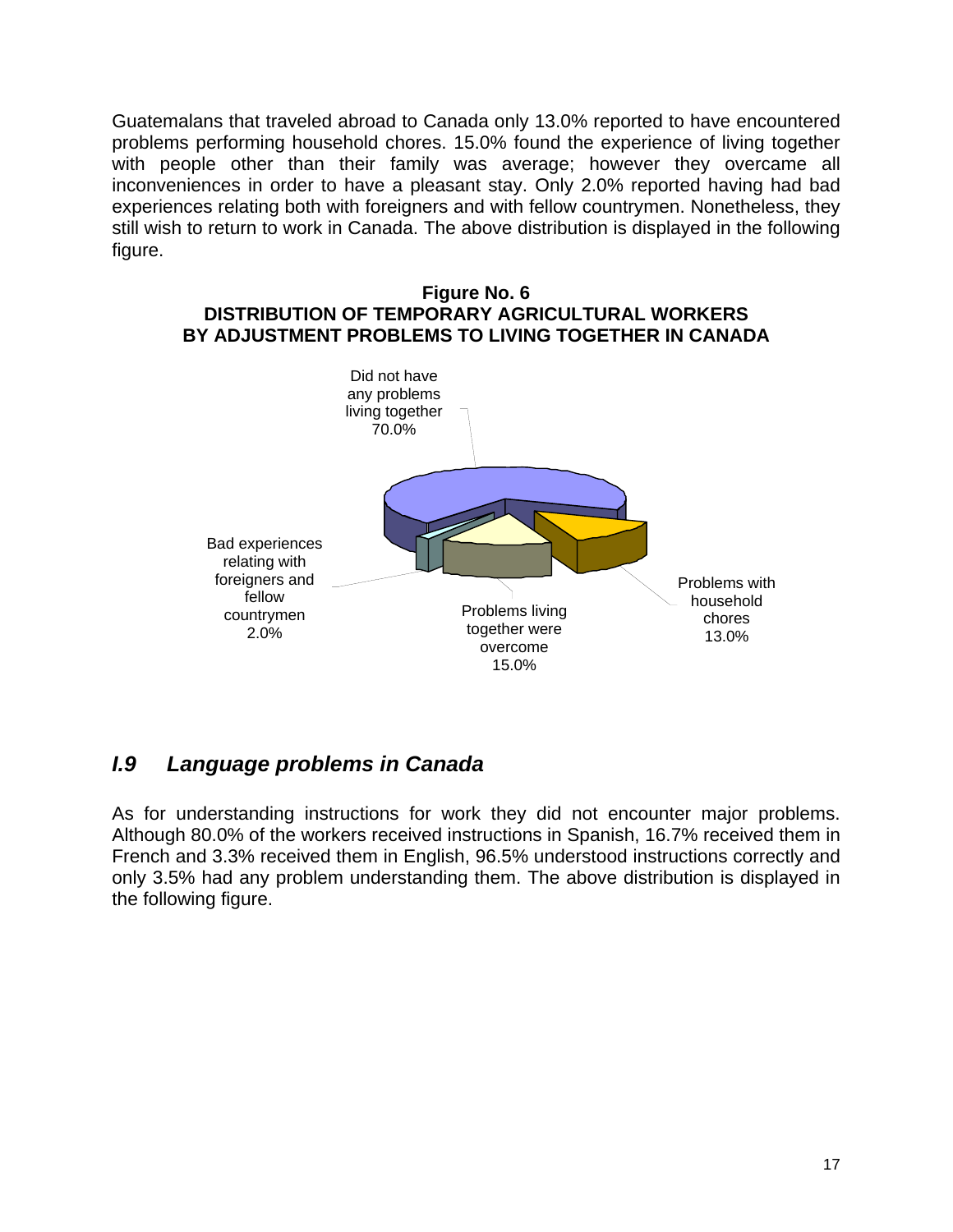#### <span id="page-21-0"></span>**Figure No. 7 DISTRIBUTION OF TEMPORARY AGRICULTURAL WORKERS BY LANGUAGE IN WHICH THEY WERE GIVEN INSTRUCTIONS IN CANADA AND LEVEL OF UNDERSTANDING INSTRUCTIONS**



## *I.10 Experience gained by workers in Canada*

Guatemalans working on agricultural fields in Canada typically gain experience with different crops and technologies. 98.0% of all workers involved in the Program claimed to have gained work experience and 2.0% said they did not acquire any new knowledge.

### **a) Experience by type of crop**

Workers have gained experience growing onions and scallions (12.0%); herbs such as parsley, coriander, celery, etc. (8.1%); and cabbage (7.0%) as displayed in the figure below. The 6.8% refers to Guatemalan women involved in the program as only female workers are hired for strawberry crops.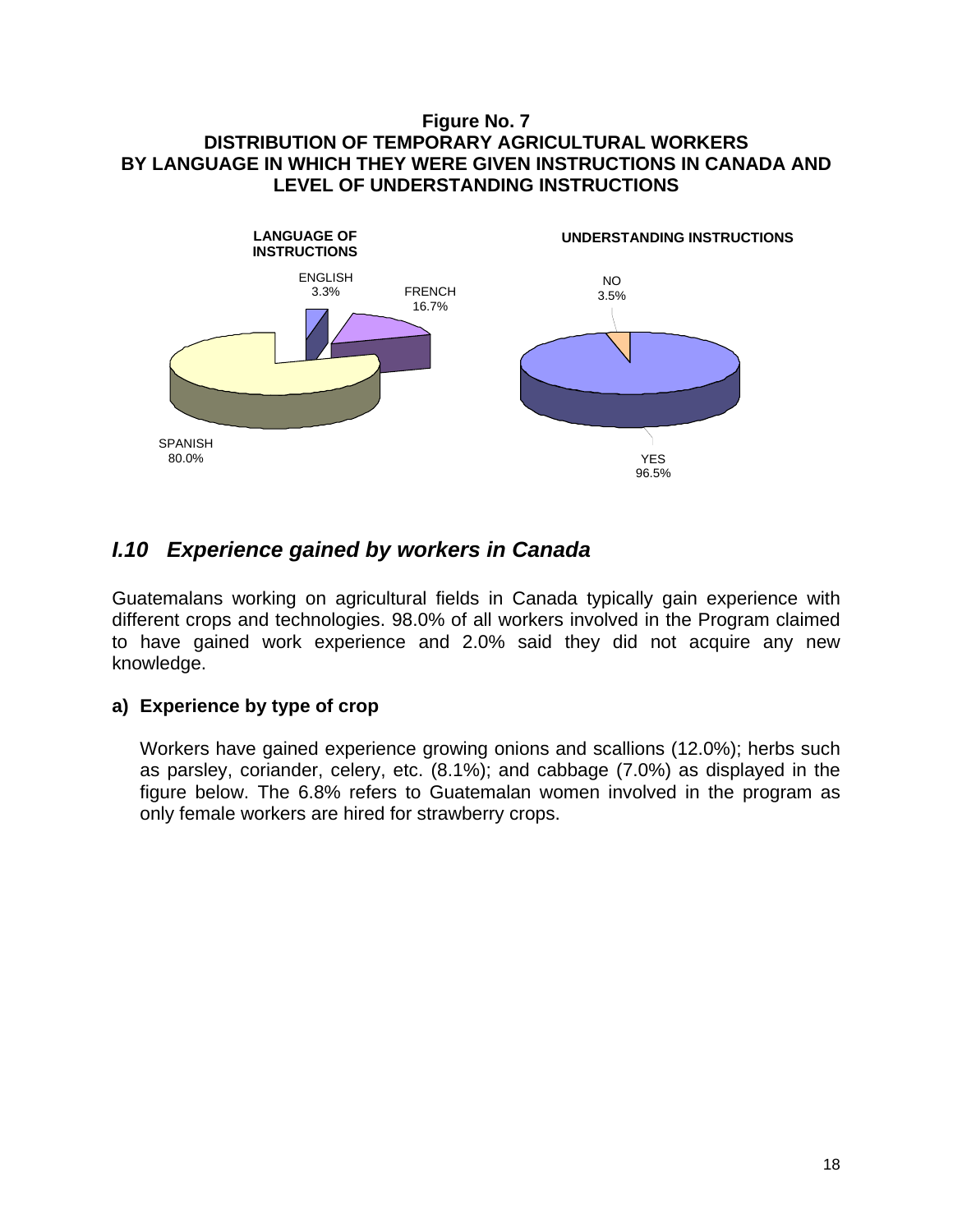**Figure No. 8 DISTRIBUTION OF TEMPORARY AGRICULTURAL WORKERS BY WORK EXPERIENCE GAINED ACCORDING TO TYPE OF CROP** 



#### **b) Technology transfer to workers**

74.0% of Guatemalans that have worked on agricultural fields in Canada claimed to have gained experience in agricultural techniques, which include harvesting, classifying and packing produce. 26.0% claimed that mainly they gained experience in the use of agricultural tools that allow an easier and more effective agricultural production.

14.0% of all workers learned how to harvest crops in Canada, which differs from the way they do it in Guatemala. 10.9% learned to drive tractors and other agricultural machines. 9.3% learned to work faster than at home. 9.3% learned packing and labelling produce. The above distribution according to technological experiences gained is displayed in the following figure.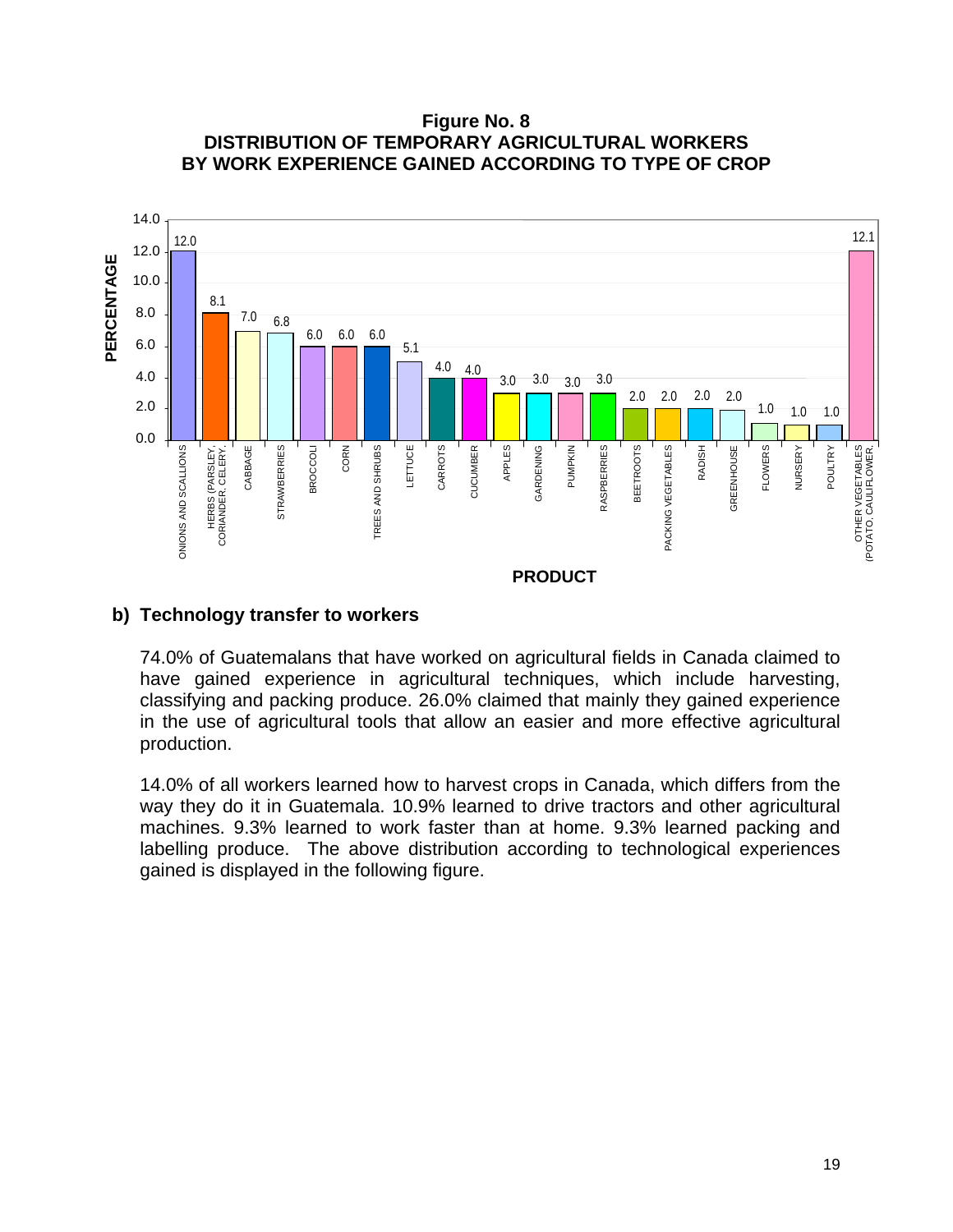#### **Figure No. 9 DISTRIBUTION OF TEMPORARY AGRICULTURAL WORKERS BY TECHNOLOGY TRANSFER**

<span id="page-23-0"></span>

## *I.11 Assessment of the economic advantages of participating in the Program*

The view of the workers themselves confirms the economic advantages of participating in the Program. In fact, 12.5% believed the economic benefit in Canada was very good; 55.0% considered it as good; 25.0% thought it was medium; and 7.5% said it was bad. However, this percentage includes individuals that were sent back before their contract expired, due to the causes indicated under paragraph I.7 of this document (6.8%). Thus, less than 1.0% believed the benefit was bad. This may have been the case for people that worked during a shorter time than expected, thus generating less income than they had hoped for.

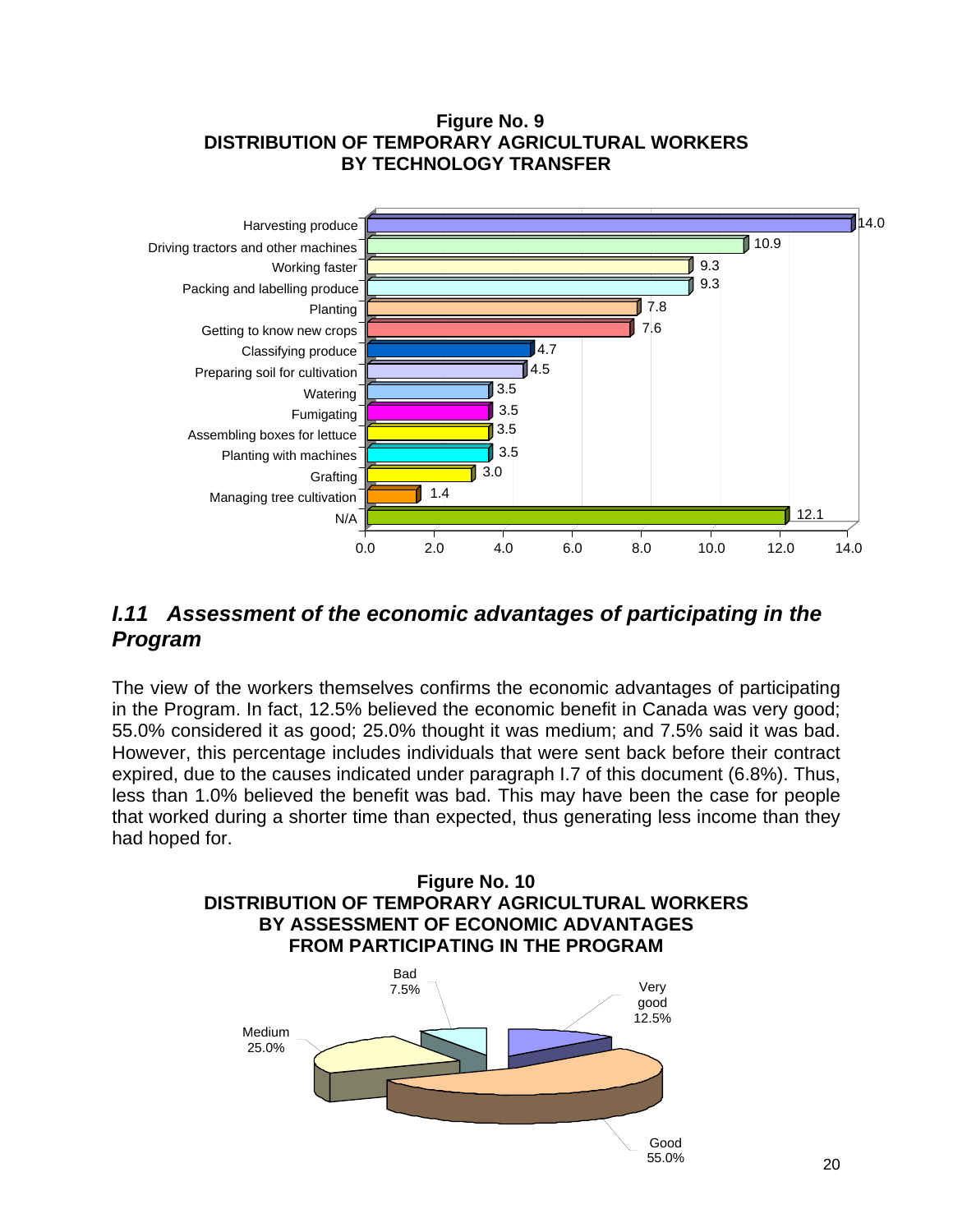## <span id="page-24-0"></span>*I.12 Earnings obtained by workers in the Canada Program*

A way of assessing how the workers' income contributes to an improved standard of living is to compare the different uses it has been given over time. For that purpose, the period 2005-2007 has been examined where in fact there are interesting changes in the way in which workers use their earnings. This could be due to the fact that most of them (76.6%) have worked several times in Canada and have covered some of their basic needs, such as housing, and thus they are using more funds to cover other expenses.

The way in which workers use their income follows a pattern that regularly starts with household expenditure (consumption, clothing, health, education); payment of the debt acquired to cover the initial travel expenses (in case of workers traveling for the first time); and improvement of housing, house building and purchase of land. Additionally, they have the capacity to save.

Taking into consideration the expense groups of the United Nations' System of National Accounts, the results are displayed in the table below. The construction item shows a significant decrease from 45.3% to 10.5%. This may be due to the fact that people usually spend their earnings in house building after their first season in Canada. Then, after having covered this need they decide to spend on other goods and services. This is the case with workers involved in the program because, as mentioned in previous paragraphs, most workers (76.6%) have been in Canada several times working in agriculture. The savings item displays a significant increase from 3.1% to 31.9%, which could be due to the fact that workers start saving what they do not spend on house construction. On the other hand, the item of land and/or house purchase shows an increase from 3.4% to 12.9%, revealing that people are investing more in real estate. As for the basic needs (food, household expenditures, etc.) the upsurge may reflect the increase in the basic food basket and/or an improved nutrition for the workers and their families. In contrast, health expenses decreased from 3.1% to 1.9%, which may be a result from the medical coverage of the program "*Salud a su Alcance"* currently benefiting the workers. Thus, they need to spend less on doctor's appointments and laboratories. It is interesting to note that they are also spending on recreation and on the purchase of vehicles.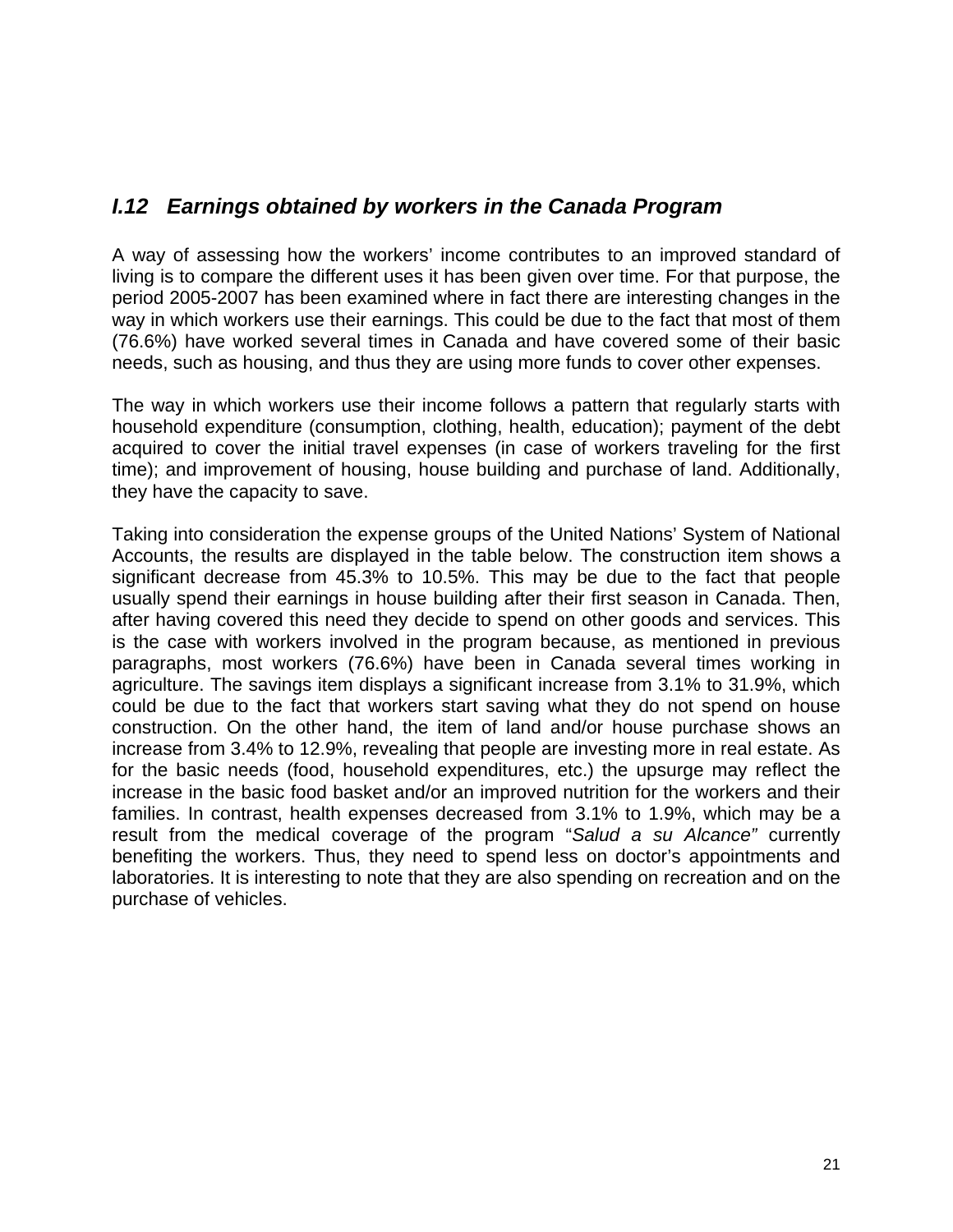#### **Table No. 3 DISTRIBUTION OF INCOME EARNED BY TEMPORARY AGRICULTURAL WORKERS IN CANADA PERIOD 2005-2007**

| <b>DISTRIBUTION OF EXPENSES</b>     | Percentage<br>2005 | Percentage<br>2007 | <b>Difference</b><br>2007-2005 |
|-------------------------------------|--------------------|--------------------|--------------------------------|
| <b>TOTAL</b>                        | 100.0              | 100.0              |                                |
| Savings                             | 3.1                | 31.9               | 28.8                           |
| Basic needs                         | 9.8                | 15.4               | 5.6                            |
| Purchase of land and/or houses      | 3.4                | 12.9               | 9.5                            |
| Payment of debts (trip)             | 10.8               | 10.8               | 0.0                            |
| House building                      | 45.3               | 10.5               | $-34.8$                        |
| House enlargement                   | 7.8                | 4.3                | $-3.5$                         |
| Purchase of clothing and shoes      | 5.5                | 4.1                | $-1.4$                         |
| Spending on education               | 3.8                | 2.3                | $-1.5$                         |
| Purchase of vehicle                 | 0.0                | 2.1                | 2.1                            |
| Spending on health                  | 3.1                | 1.9                | $-1.2$                         |
| Purchase of furniture and equipment | 4.5                | 1.8                | $-2.7$                         |
| Purchase of agricultural tools      | 0.1                | 1.0                | 0.9                            |
| Recreation and culture              | 0.0                | 0.6                | 0.6                            |
| Other expenses                      | 2.8                | 0.4                | $-2.4$                         |

Source: Survey by IOM, 2007.

On the other hand, it is important to mention that workers always spend money on making their homes more comfortable. This was evident when workers described the improvements they had made to their houses. 27.6% of the workers invested in building additional rooms; 18.4% reported to have built fences and/or walls to enclose their properties; and 10.5% changed the doors in their houses.

Another aspect worth highlighting is that 3.9% installed toilets and 3.9% installed water tanks in their houses, two very important aspects to improve the health conditions for the members of the household. This distribution is displayed in the figure below.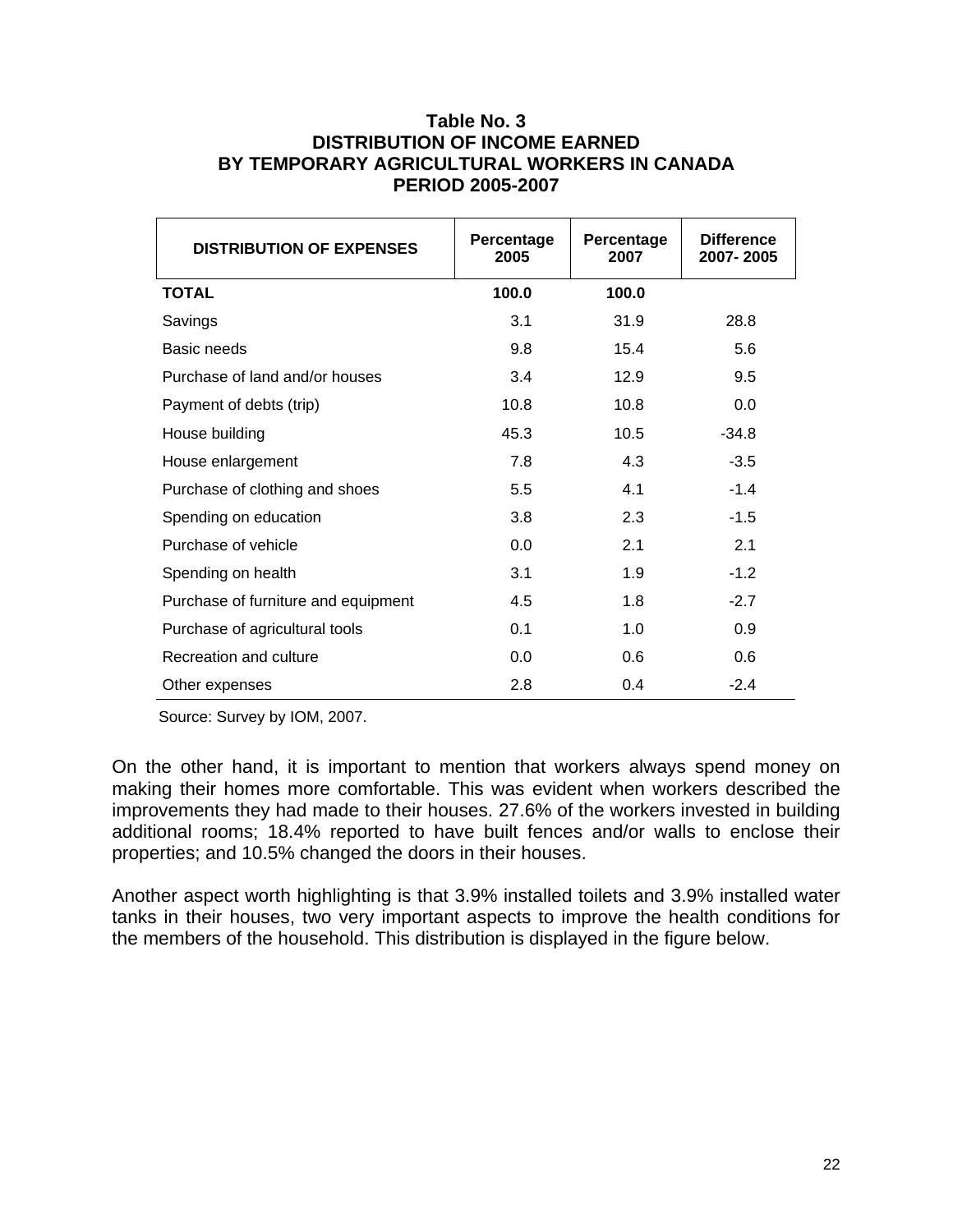#### **Figure No. 11 DISTRIBUTION OF WORKERS BY TYPE OF HOUSE ENLARGEMENT AND/OR REPARATION**

<span id="page-26-0"></span>

## **II. ANNUAL TRIPARTITE EVALUATION 2007 OF THE PROGRAM TEMPORARY AGRICULTURAL WORKERS TO CANADA**

During the first week of February 2008 the annual tripartite evaluation for 2007 was held in Guatemala City by FERME, the Government and IOM. The results were the following:

## *II.1 Evolution of the number of employees*

The program started with 21 employers in 2003. In 2007 this number had increased by 810.0%, reaching a total of 170 employers, which reflects the good management of the program. FERME representatives revealed that in 2008 a total of 2,600 Guatemalans will be hired in the Province of Québec.

## *II.2 Recruitment of workers*

The quality of work delivered by the workers also depends on the specifications provided by the employers; for example, allergic persons are not suitable to work on a poultry farm or tall people are needed to work in nurseries. On the other hand, people with experience harvesting coffee, etc. may lack the skills needed for growing vegetables. Another important aspect is informing the workers beforehand on the working hours.

It was also suggested to provide workers clear information on their duties as well as different recommendations for their stay abroad. This includes advice on their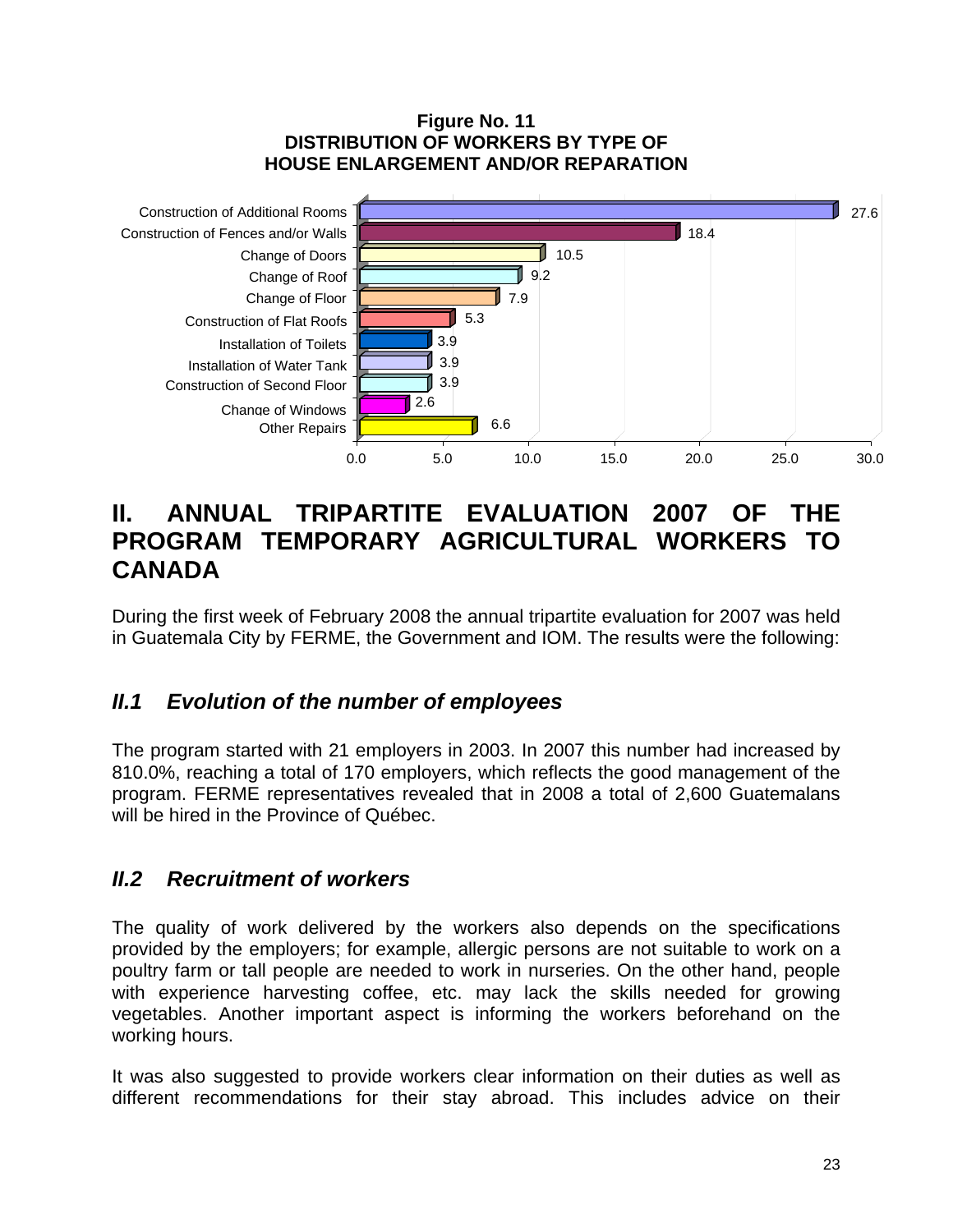<span id="page-27-0"></span>nourishment in order to be in physical conditions to perform hard work in Canada, as well as suggestions with regard to appropriate clothing for all weather conditions.

On the other hand, workers are encouraged to think over and consult with their spouses the decision of working in Canada to avoid non-fulfillment of the contract they will sign. In order to be involved in the program all workers have to pass a severe selection process that does not accept any recommendations for recruitment.

## *II.3 Contract of workers*

It was assessed that too long contract terms are inappropriate as workers and their families get anxious. Thus, the longest terms should be eight months to allow workers to spend yearly four months with their families. According to the results obtained from the survey the terms of the workers' contracts in Canada are either under five months (46.0%), five months (27.0%) or over six and under nine months (27.0%). It was recommended that workers should work during three successive years on the same farm due to the training they are provided. If workers want to change farm they may request it, although 75.0% of all workers usually want to return to the same farm.

## *II.4 Medical examination formalities for workers*

In this assessment the good work carried out by IOM has been acknowledged, which has resulted in the formation of a reserve of available workers for emerging needs.

## *II.5 Visa formalities at the Canadian Embassy*

IOM has achieved a good coordination with the Canadian Embassy, speeding up the visa formalities in spite of the increased workload.

## *II.6 Social security for workers*

Social security is essential for workers to start working in Canada. These formalities may only be carried out by the Guatemalan Consulate in Canada together with the workers. Thus the direct support by the Consulate is important so that these formalities are carried out almost immediately upon the workers' arrival as a delay would be harmful for them. The Guatemalan Consulate has to verify that the Canadian migration authorities stamp the entry of the workers into Canada on the appropriate form. Otherwise they could not obtain a social security number and without this number there would be no record of the worker being in Canada.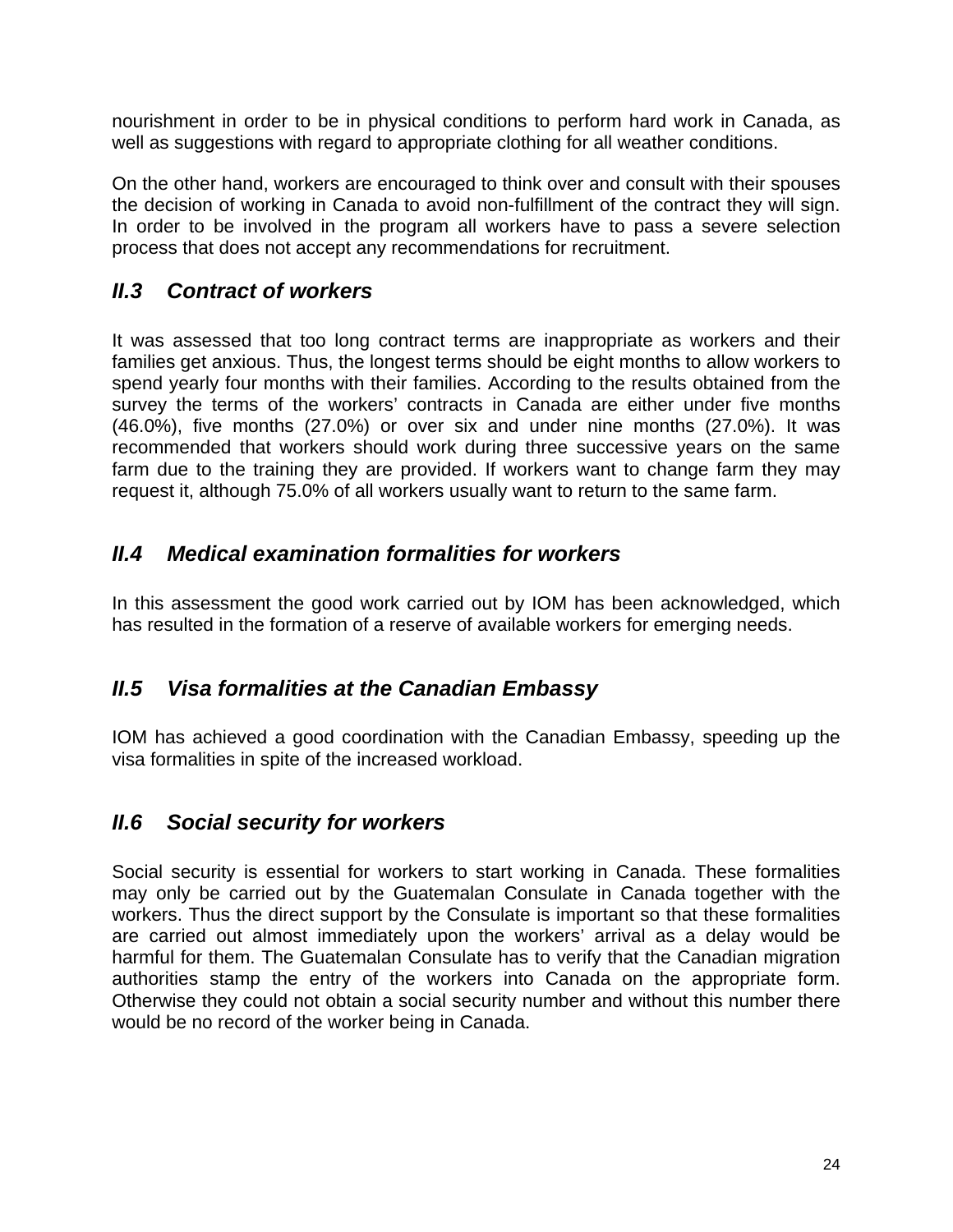## <span id="page-28-0"></span>*II.7 Wages earned by the workers*

The salaries earned by Guatemalan agricultural workers on agricultural fields in Canada are higher than the minimum salary established in Canada.

## *II.8 Protection and benefits of workers in Canada*

According to Canadian laws, all workers are entitled to the same protection and benefits, without discrimination. Antidiscrimination laws expressly prohibit employment discrimination based on race, color, religion, age, sex, mental or physical disability, and one or more of national or ethnic origin or place of origin. Occupational health and safety statutes in every Canadian province place general duties upon employers to ensure that workplaces are safe and that the workers and their supervisors receive safety and health instruction and training, are aware of safety and health hazards, and are familiar with health and safety protection devices.<sup>[18](#page-28-1)</sup>

Compensation laws applied in Canada entitle workers to wage indemnity in the event of occupational injury or illness, and workers with a temporary total disability are eligible to receive the daily occupational or regional minimum wage. Minimum employment standards laws provide for minimum wages, maximum weekly and daily hours after which overtime must be paid, regulation of the manner and interval of wage payments, permissible deductions from pay, daily rest and meal periods, weekly rest periods, statutory holidays, minimum annual vacations, minimum notice of termination of employment, maternity and parental leave, bereavement leave and other matters. In Canada each jurisdiction has a comprehensive public health insurance plan that covers most health services provided by hospitals and medical practitioners for residents of the province.[19](#page-28-2)

82.0% of all interviewed workers claimed to be aware of the benefits to which they are entitled under the Program. The following are the benefits to which all Guatemalan workers are entitled when working in Canada.

- *Employment insurance,* which a monthly deduction of 1.53% from gross wage;
- *Medical insurance,* with a weekly deduction of CAN\$ 3.92 and benefit during their stay in Canada. 7.0% of this insurance was used to buy medicines;
- *Parental insurance:* this is a monthly deduction of 0.4% from the gross wage and the benefit is that if a child was born while working in Canada or one year within his return to Guatemala, and if the worker had accrued over 600 work hours at the end of his season, he is eligible to receiving economic support by the Canadian government. This insurance was used in 2007 by 300 workers, i.e. 13.3%.

<span id="page-28-1"></span> $\overline{a}$ <sup>18</sup> Commission for Labour Cooperation http://www.naalc.org/. Protection of Migrant Agricultural Workers in Canada, Mexico and the United States. http://www.naalc.org/english/pdf/study4.pdf 19 *Idem*

<span id="page-28-2"></span>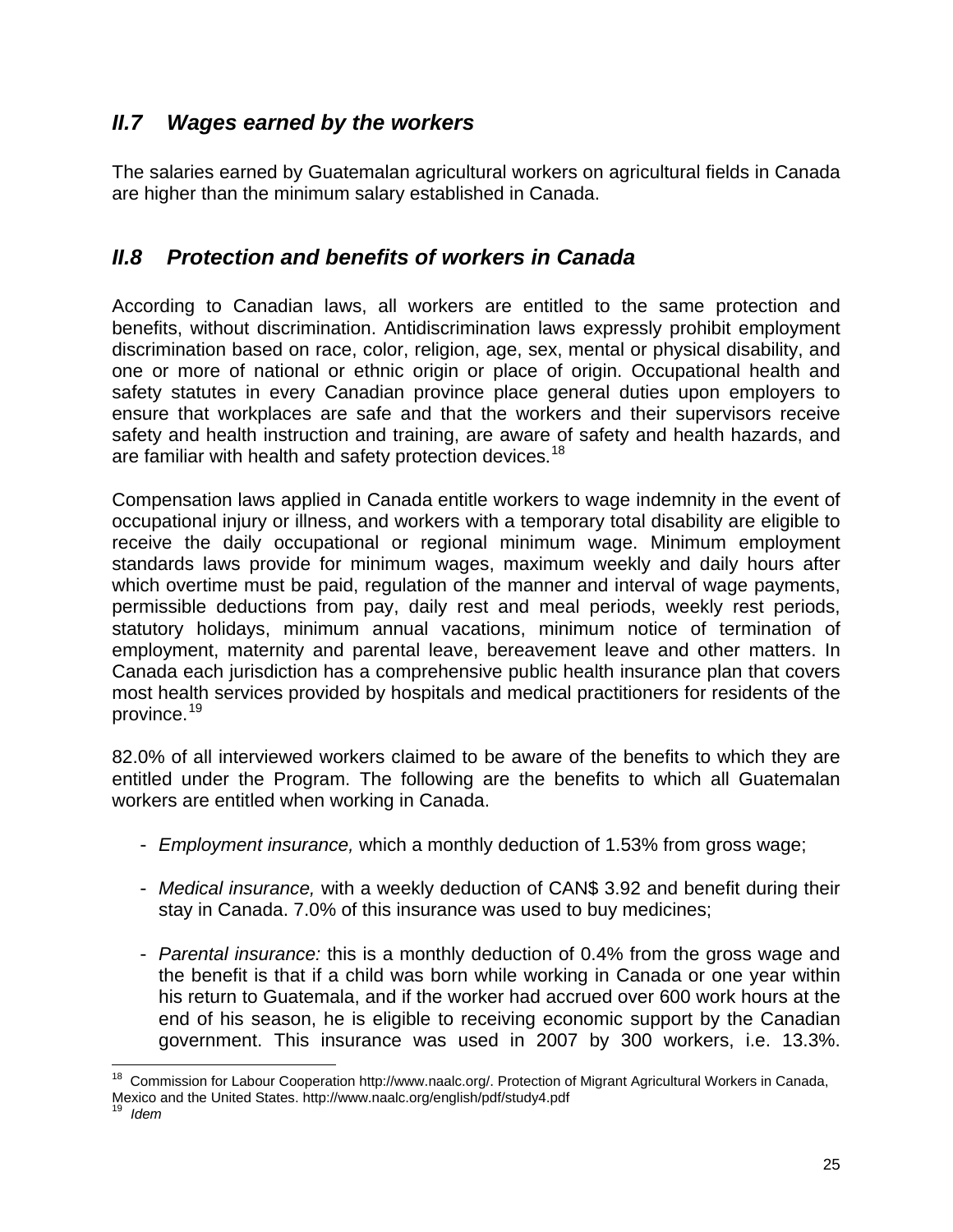<span id="page-29-0"></span>Workers may profit from this benefit only while staying in Guatemala. The maximum term for this benefit is 35 weeks and the maximum amount to which they are entitled is 55.0% of their earned wage. If the worker is not involved anymore in the Program but if he had acquired the benefit he is entitled to having it.

- *Holidays:* All workers in Canada are entitled to holidays. For workers in Québec, this benefit is paid upon conclusion of the contract and is 4.0% of their earned wage.

## *II.9 Deductions from workers' wages in Canada*

Workers have benefits but they are also a few deductions from their wages:

- *Housing and/or lodging:* Workers pay weekly CAN\$ 35.00.
- The *Québec Certificate of Acceptance* is another deduction of CAN\$ 175.00, which is deducted from the 4.0% or paid vacations when the contract expires.
- *Québec Pension Plan:* This is a monthly deduction of 4.95% from the gross wage and it entitles workers to be paid a pension after 10 work seasons in Canada.
- *Income Tax:* This tax applies to married workers or to workers living in a commonlaw marriage that earn over CAN\$ 16,510.00 in one season. They are deducted 16.0% from their earnings. If their income is below the stipulated amount they do not pay Income Tax, as long as they submit to the employer the federal form TD-1-2007 with a tax declaration. If the worker is single he can earn up to CAN\$ 8,929.00 without paying income tax, as long as he submits to the employer the federal form TD-1-2007 with a tax declaration.
- *Income Tax Declaration:* to prepare the documents for this tax and to make paperwork easier for the workers, fill out for them the form TD-1-2007. When the work contract expires the amount of CAN\$ 40.00 is deducted from the 4.0% of their paid holidays to pay a specialized private company that prepares for them the form TD-1-2007.

## *II.10 Purchase of air ticket for workers*

FERME's directors informed that as of 2008 one-way tickets will be purchased and that the return tickets will be purchased for the date defined by the employer, which may vary according to the harvest, weather and other factors that might affect the date of conclusion of the contract.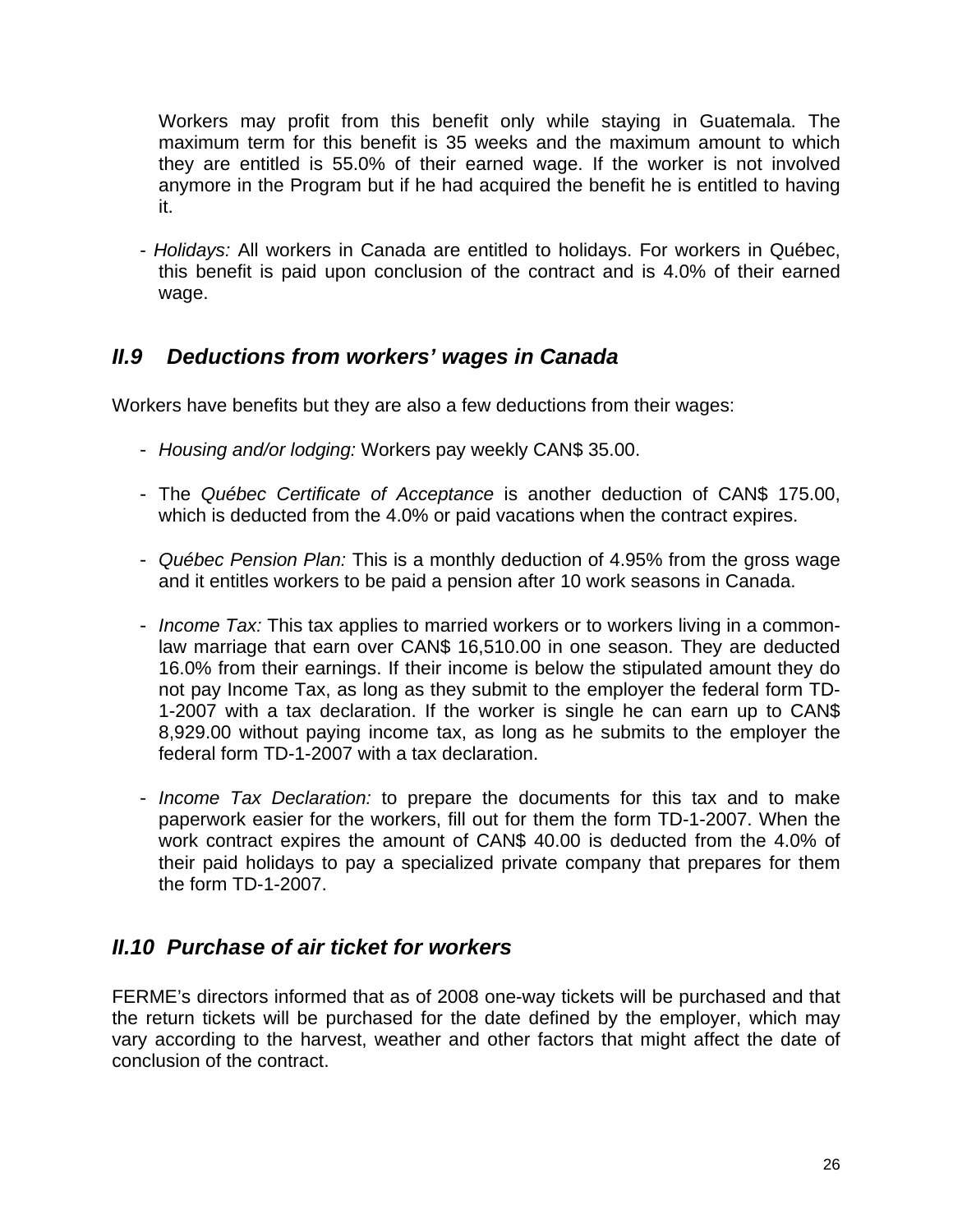## <span id="page-30-0"></span>*II.11 Support provided by the Guatemalan Consulate in Canada*

Staff of the Guatemalan Consulate in Canada provides assistance to employers upon their arrival in Canada and take them to their employers. However, the Guatemalan Consulate faces the problem that the Canadian authorities to not allow its staff to enter into the airport to provide Guatemalan workers all the assistance they require when they arrive.

On the other hand, the Guatemalan Consulate provides support to workers to carry out the formalities for parental benefits, and when they get sick or when they have to undergo medical treatment they accompany them to the hospitals.

The supervision of the farms requires a lot of dedication by the staff of the Guatemalan Consulate in order to perform it frequently and without limitations. This involves allowing its staff a more flexible work schedule to visit the farms after working hours in order to prevent any interruptions in the production process. Additionally, to be able to supervise a larger number of workers the Guatemalan Consulate needs to increase its staff to have one person working exclusively for the Program.

Another aspect where the Guatemalan Consulate participates actively is in conflict resolution, as in some cases the intervention of the staff of the Consulate is required to resolve conflicts among workers or between workers and employers.

## *II.12 Cultural component of the Program Temporary Agricultural Workers to Canada*

Culture and recreation is also a component of a program of this nature. After five years the program is better-known in Canada and as a result a few universities and Guatemalans living in Canada are organizing festivals to promote the culture and tourism in Guatemala.

## **III. ADDITIONAL PRODUCTS THAT STRENGTHEN THE PROGRAM TEMPORARY AGRICULTURAL WORKERS TO CANADA**

With the purpose of strengthening the sustainability and scope of the Program, IOM Guatemala has started two important projects that benefit workers and their families. The first one is a health care plan and the second one is a banking service for remittance transfer.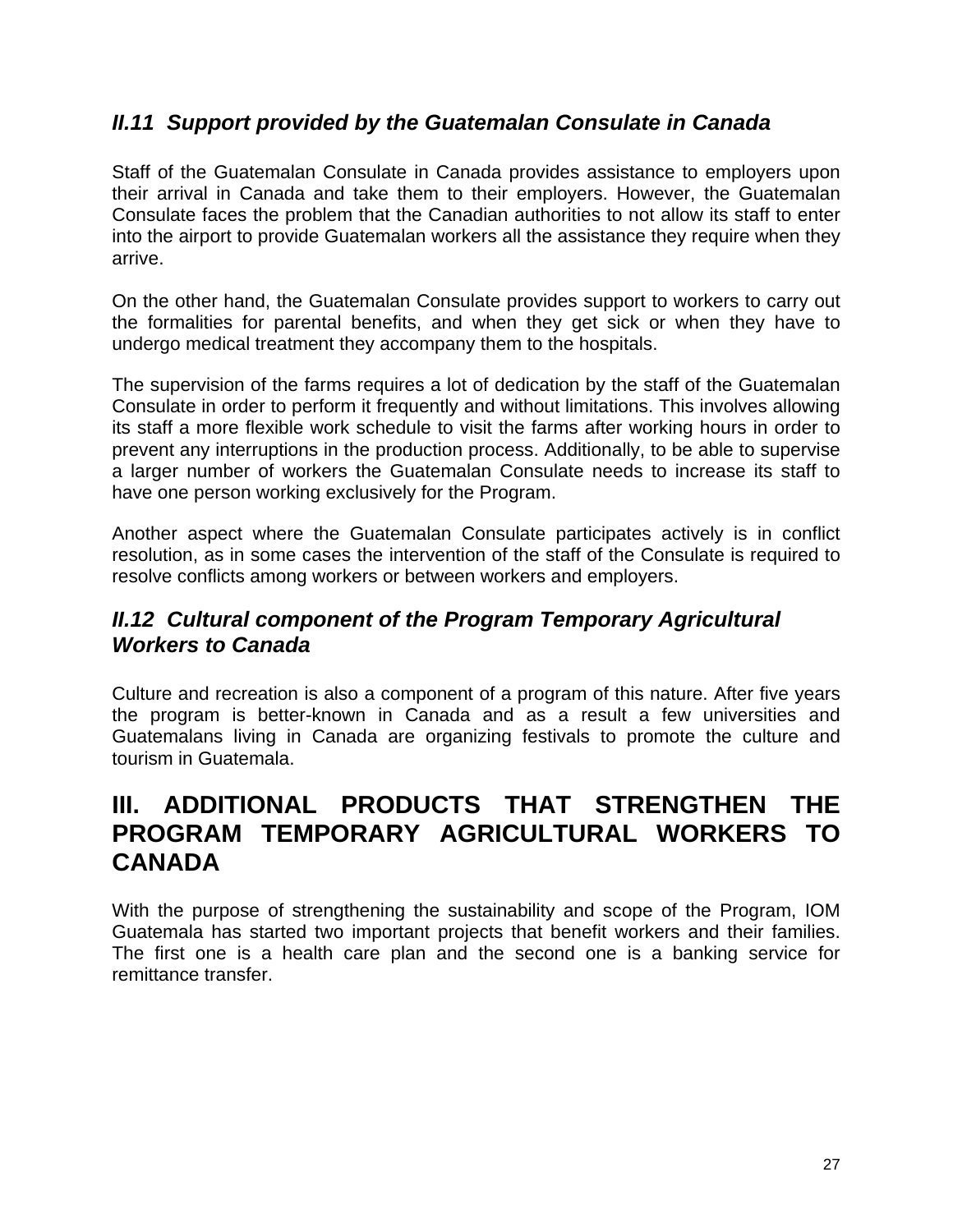## <span id="page-31-0"></span>*III.1 Health care plan for the families of workers*

This Medical Service Plan is a direct and concrete response for the families of migrants who remained in Guatemala and who lack access to public health care services as most of them live in very distant places. In the beginning the main purpose of the health care plan was to provide access to different health care services to the families in Guatemala of migrants living in the United States of America. Later the coverage was extended to the families of workers in Canada.

To make possible this medical care initiative, IOM signed an inter-institutional cooperation agreement with a remittance transfer company (MFIC) in the United States and EPSS (Empresa Promotora de Servicios de Salud, S.A.), a reliable Guatemalan company.

This health care insurance is promoted among Guatemalan workers in the United States by MFIC (Microfinance International Corporation) on the occasion of their remittance transfers with the purpose of enrolling them in the plan.

EPPS is in charge of providing medical care services through different plans, while IOM is in charge of the general coordination, monitoring and evaluation of the Plan.

With the experience gained and the positive results obtained by the plan, and with the purpose of minimizing the health problems of the families of temporary agricultural workers in Canada and providing them medical services while their spouses are away working on Canadian agricultural fields, the health care plan is currently for the members of the families of all workers.

It is important to mention that the Health Care Plan in Guatemala has a unique medical network all over the country with 251 health care centers for general practice and 252 health care centers for specialties. Additionally, it has 69 laboratories and 24 centers for X-rays and diagnostic images, as well as 19 hospitals. With over three years experience in the country medical services have been provided by the plan to over 100,000 persons in different towns, municipalities and/or communities in the country. The plan operates as follows:

**Participation in Health Care Plan.** It is mandatory for each one of the workers selected for the Canada program to participate in the Health Care Plan that ensures medical services for all members of their household and for the workers themselves while in Guatemala. All beneficiaries are immediately entitled to the health care services offered by the plan.

*Registration and access to Health Care Plan.* The process is started by filling out the form to provide the necessary information for the carnet issued to beneficiaries that are entitled to be provided medical services. The data required from the sender are first names and last names; and from the beneficiaries in Guatemala, their first names and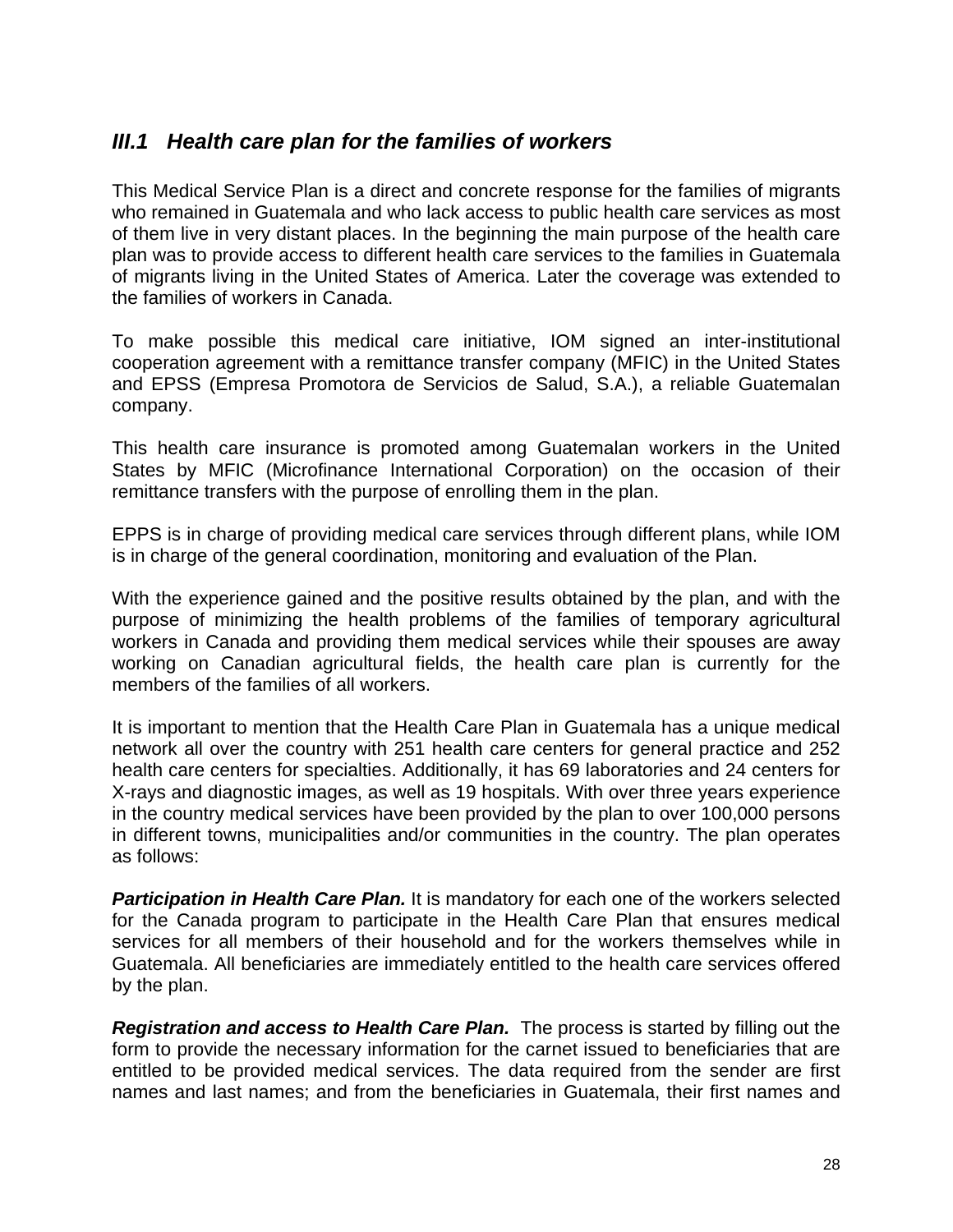last names, age, gender, identification number of main beneficiaries (optional), marital status, kinship, home address and phone number.

The carnet is issued immediately after filling out the aforementioned form, and this entitles members to be provided health care services.

*Geographic coverage of the Health Care Plan.* The program has coverage in all regions, provinces and municipalities of the country.

*Medical Service Plans.* The health care plan offers several options to the workers, who select the one according to their preference and convenience: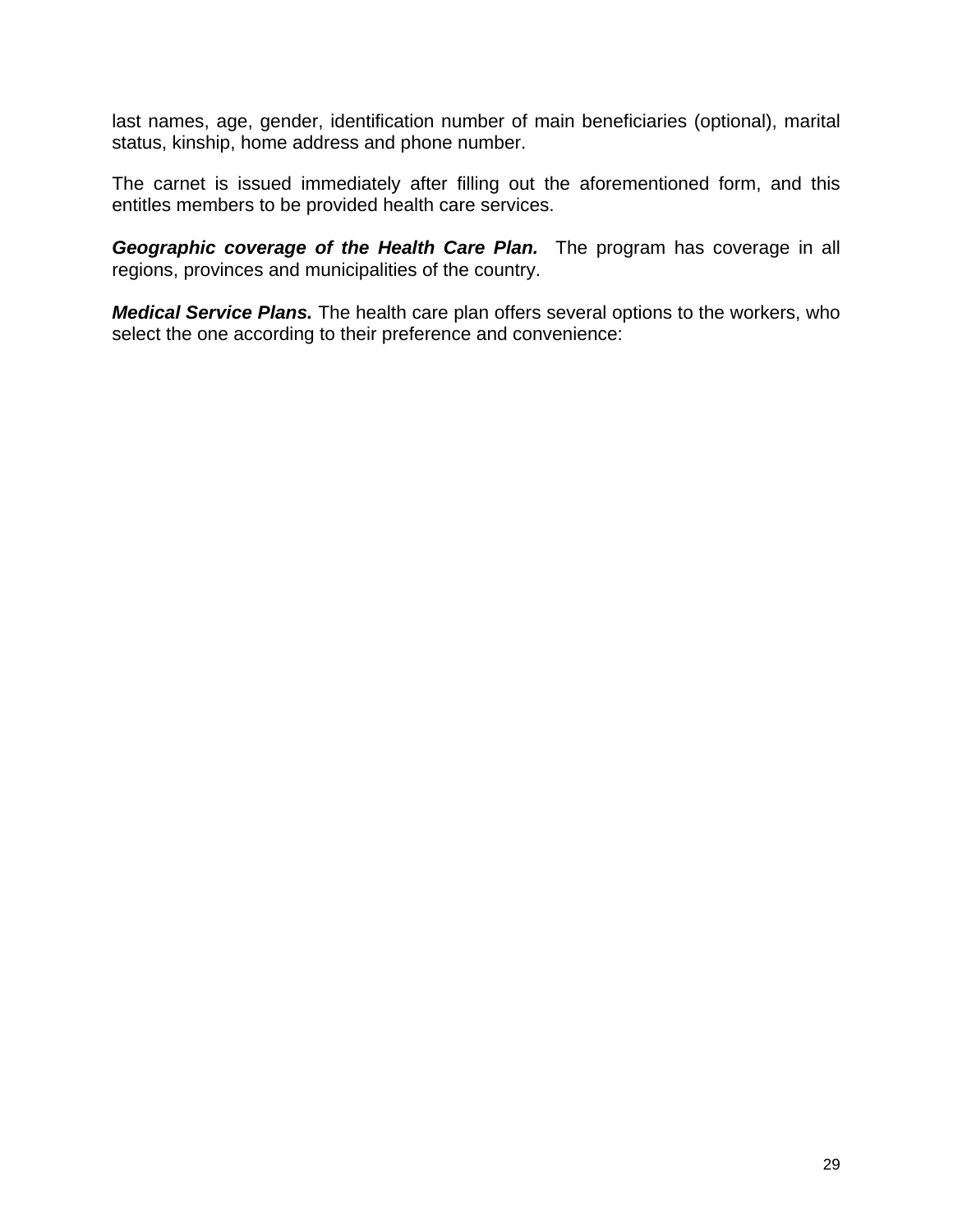#### **TABLE No. 1 OPTIONS OF PLAN "SALUD A SU ALCANCE" AND TYPE OF FUNDING**

| <b>TYPE OF PLAN</b>   | Fee    | <b>Total Cost</b><br>for Migrant<br>in US\$ | <b>SERVICES</b>                                                                                                                                          |
|-----------------------|--------|---------------------------------------------|----------------------------------------------------------------------------------------------------------------------------------------------------------|
| A) BASIC PLAN         |        |                                             |                                                                                                                                                          |
| Individual            | Annual | 18.00                                       | General practitioner, gynaecologist,                                                                                                                     |
| Family                | Annual | 36.00                                       | paediatrician                                                                                                                                            |
| <b>B) SILVER PLAN</b> |        |                                             | General practitioner, gynaecologist,<br>paediatrician<br>Orthopaedist                                                                                    |
| Individual            | Annual | 100.00                                      | Laboratory: urine, feces and blood<br>tests<br>Diagnostic images: X-rays<br>Emergency services and                                                       |
| Family                | Annual | 260.00                                      | programmed transportation<br>2 services yearly<br>Dentist: evaluation, cleaning, fluorine,<br>fillings and simple extractions.                           |
| C) GOLD PLAN          |        |                                             | General practitioner, gynaecologist,<br>paediatrician<br>Medical Specialists (Endocrinologists,<br>Gynaecologists, Neurologists,<br>Cardiologists, etc.) |
| Individual            | Annual | 185.00                                      | Laboratory: urine, feces and blood<br>tests<br>Diagnostic images: X-rays                                                                                 |
| Family                | Annual | 450.00                                      | Emergency services and<br>programmed transportation<br>Dentist: evaluation, cleaning, fluorine,<br>fillings and simple extractions.<br>Maternity         |

**Payment method.** The cost of the Plan is covered entirely by the workers but they are provided special credit terms as the first instalment is paid by the spouse upon receipt of the first remittance.

*Use of Medical Services.* The company that provides health care services (EPSS) has a call center where beneficiaries receive indications on where and when to be provided assistance with the only requirement of supplying their carnet number. Also, the call center coordinates the appointments with the practitioners. If in need of hospitalization,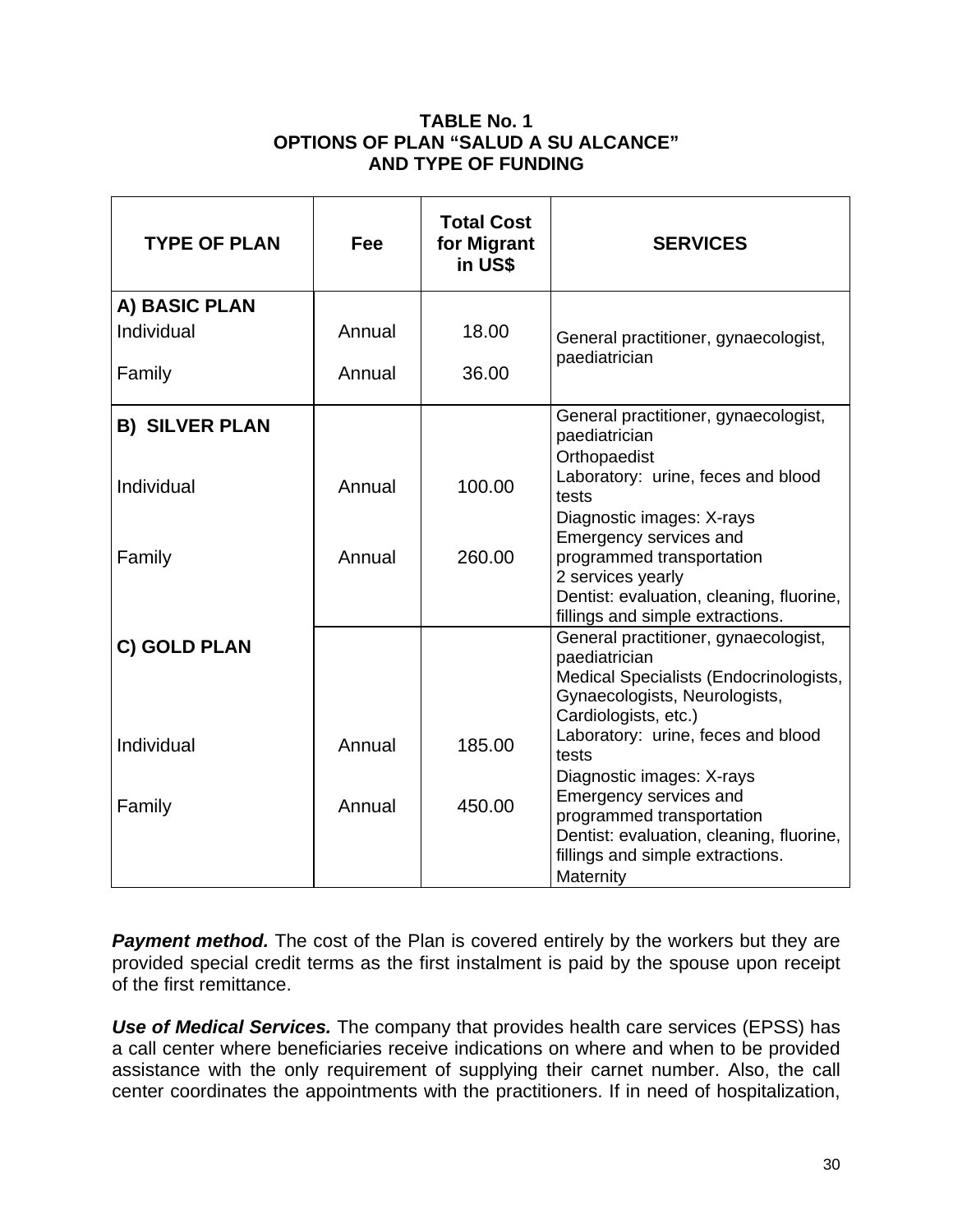<span id="page-34-0"></span>beneficiaries have to coordinate the service in the same way. Additionally the program includes medical services in nonworking hours and holidays by a practitioner that provides assistance by phone. This service is available around the clock.

## *III.2 Support for Remittance Banking*

IOM Guatemala has achieved significant advances in the banking issue as it furthers banking in dollars and quetzals within the program Temporary Agricultural Workers to Canada, an incipient activity in Guatemalan banking. The main purpose of this initiative is to provide workers a fair, safe and low-cost mechanism to transfer their remittances.

This is a collective system that allows transferring remittances for groups of workers from the same farm in Canada. It is required that both the workers and their spouses have a bank account in a local bank in Guatemala. Workers must have a savings account in dollars and spouses must have a savings account in quetzals.

The system works thanks to the joint work of employers, workers and IOM. The employers fill out the forms related to the transfer, the workers decide the remittance amount and recipient, and IOM takes over the formalities in the local bank in Guatemala.

Another benefit provided to workers through this system is a preferential exchange rate that is negotiated by IOM at the local bank. The system operates as follows:

*Opening accounts for workers:* When workers are involved in the Program Agricultural Workers to Canada, IOM takes over all the paperwork (filling out forms) for the them and their spouses to open voluntarily a bank account bank accounts at a local bank (BANRURAL). To carry out this formality IOM has been provided the system used by BANRURAL to open bank accounts, which allows assigning account numbers to new holders. To activate these accounts, workers have to go to the nearest BANRURAL branch in the municipality where they live.

*Activating bank accounts:* Workers go to the bank branch with their identification document (*cédula de vecindad*) for the immediate activation of their bank account.

*Entry of banking data into the computer system of the Program at IOM*: After opening the accounts, IOM enters the account numbers into the computer system of the Program. This information is required to fill out a form to be sent to the employers in order to make possible the remittance transfer.

**Support for remittance transfer provided by IOM Guatemala:** In the moment when workers travel to Canada IOM sends the employer the payroll in Excel format including all calculations and the list of workers hired by each of the farms. Thus, when workers receive their first wage they can be provided this service and transfer their remittances.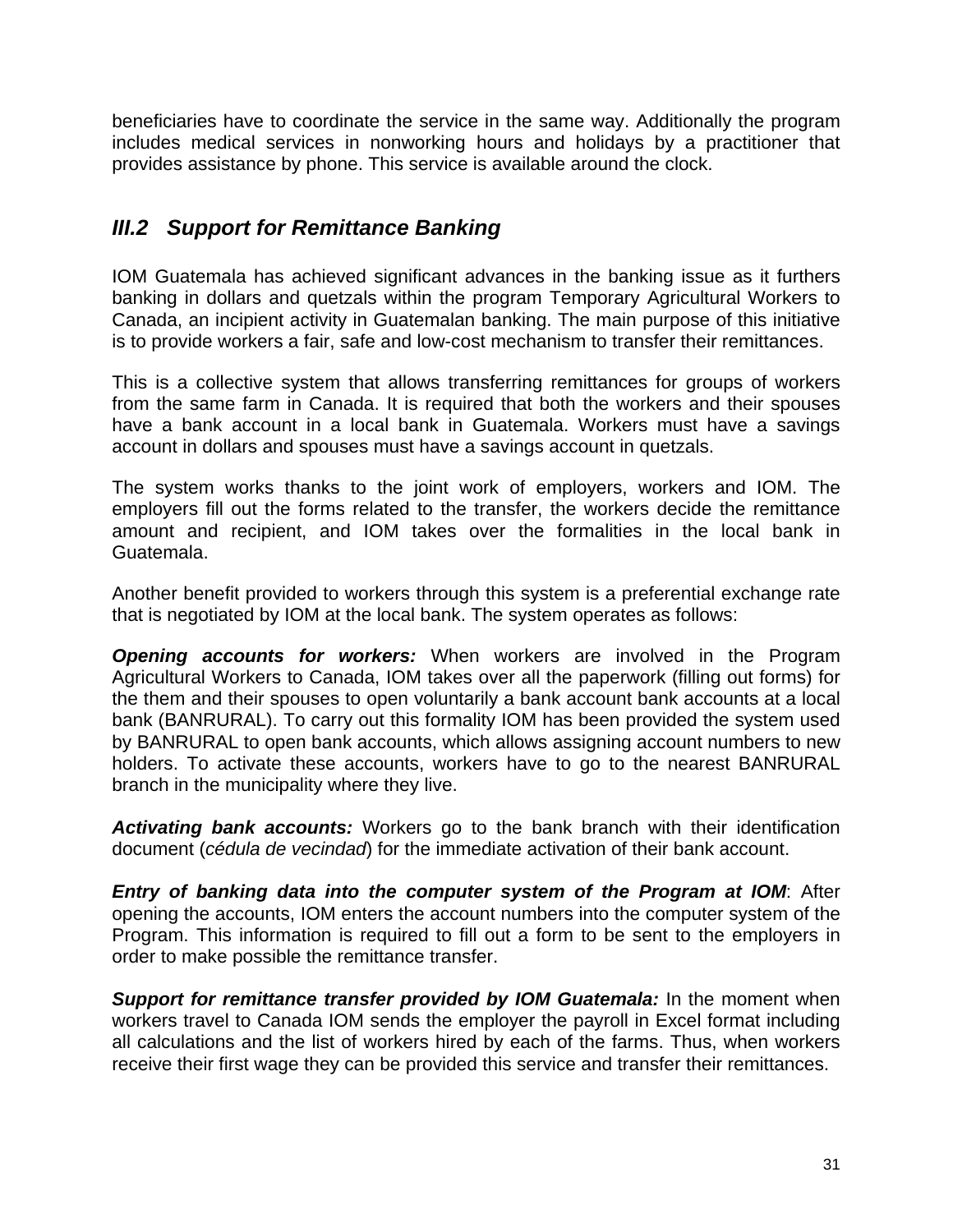<span id="page-35-0"></span>*Amount of a collective remittance:* The remittance amount is the total of all amounts transferred by workers from a farm in Canada.

*Cost of remittance transfer:* The cost is lower than the fee offered by remittance transfer companies as this is a collective remittance and the cost of the transfer is prorated proportionally among the workers participating in the collective remittance.

*Support provided by employers in Canada for remittance transfer:* After filling out the form designed by IOM with the name of each worker, remittance amounts, remittance destinations and transfer cost, the employers complete the formalities at a bank in Canada to make the transfer to a bank account of IOM in Guatemala. Later they send IOM the form with the amounts to be allocated to the bank accounts of workers and their spouses.

*Remittance reception:* When remittances arrive in Guatemala, IOM fills out a form for the bank with the amounts to be allocated in the savings accounts held by the workers and their spouses, following the workers' specifications.

*Allocation of remittances to workers and their spouses:* After being informed by IOM on the distribution of the amounts to be allocated in the workers' and their spouses' savings accounts, the bank performs these transfers immediately.

# **IV. FINDINGS OF THE SECOND EVALUATION**

Generally and in view of the achievements reached, the results of the second evaluation reflect that the program is growing stronger and more sustainable each year.

- **1.** Workers themselves claim to be pleased with the achievements regarding wages, favourable labour conditions on the farms, protection and benefits provided by the Canadian social security, and most importantly, the positive changes in their standard of living.
- **2.** The results of the tripartite evaluation performed jointly by the Government of Guatemala, representatives of the employers and IOM are also positive, reflecting the good management of the program by the sustained increase in the number of workers. The program began in 2003 with 215 participants, reaching a total of 2,255 migrant workers in 2007. The number of employers also increased from 21 in 2003 to 170 in 2007. The good recruitment system has been acknowledged, as well as the high percentage of workers that have fulfilled their contracts and the good work carried out by the Consulate of Guatemala in Canada in its function of protecting the workers.
- **3.** A very important aspect is the evaluation of the Program from the perspective of the commitments acquired by the countries, including Guatemala, in the sphere of temporary labour migration. In fact, the Montevideo Commitment on Migration and Development highlights two major aspects. First, the labour programs have to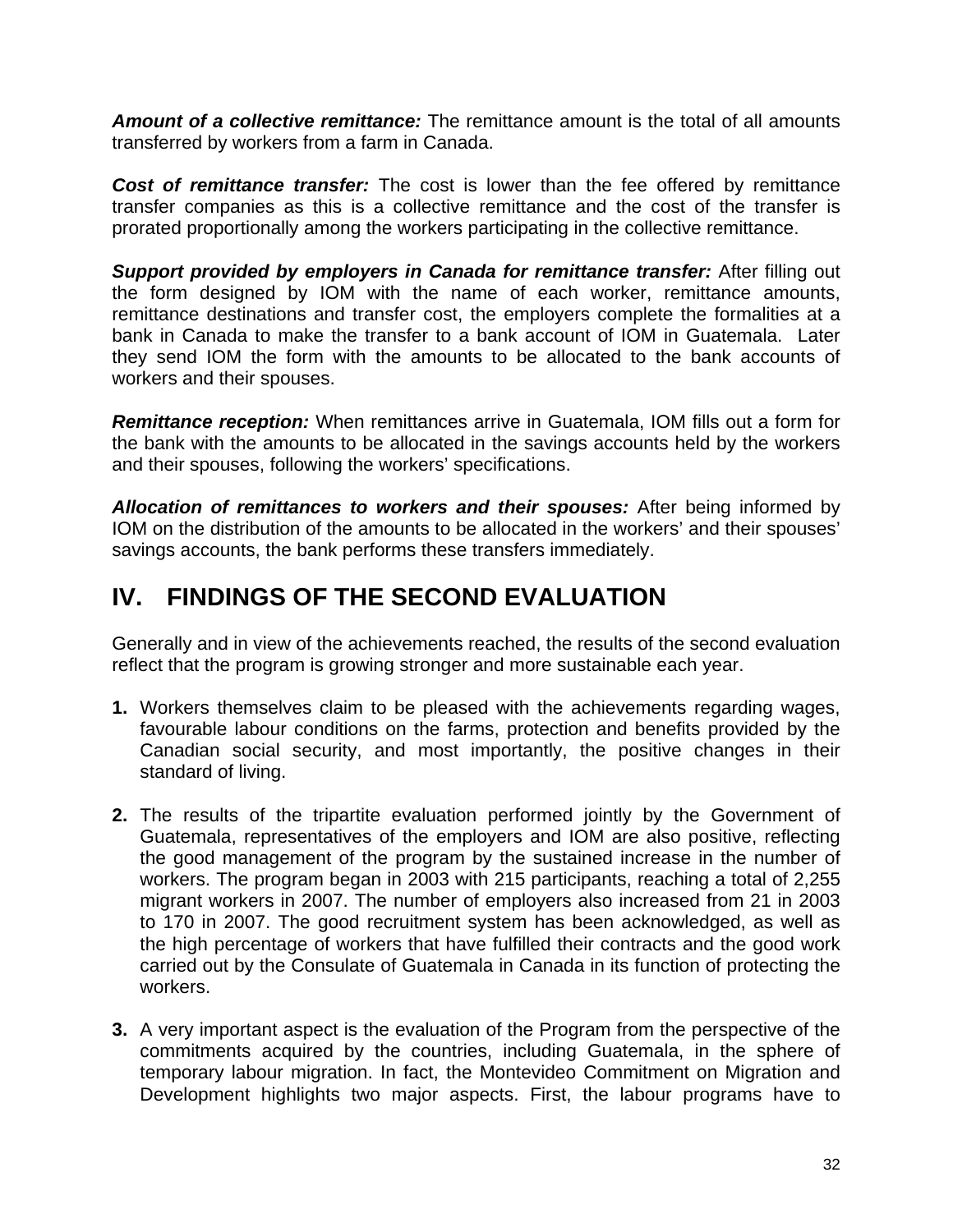contribute to improving the potential of migrant workers; and second, these programs have to provide migrants fair work conditions allowing them to improve their standard of living. The countries are urged to give priority to different forms of labour migration through concrete projects that benefit the countries of origin and destination. In this context, the Program of circular temporary labour migration of Guatemala contributes specifically to the compliance with each one of the aforementioned Montevideo commitments and additionally expands them as it also contains elements recognized and recommended by the First Global Forum on Migration and Development in Brussels, namely:

- The Guatemalan Program contributes to increasing the workers' potential as they learn and apply modern agribusiness technologies and thus improve their training level and productivity, which results in better wages.
- The work conditions for workers are fair. The wages they earn are higher than the minimum salary in Canada; they are entitled to social security, a pension fund and other benefits for themselves and their families; and they have appropriate accommodations. In the evaluation of 2007 most workers asserted to have carried out their work without encountering major difficulties and to be satisfied with the economic advantages resulting from their involvement in the Program.
- The Program contributes to improving the standard of living of the workers taking into account that 93.0% of the workers hail from municipalities with a poverty rate over 30.0%. As confirmed by the evaluation in 2007, they have spent their earnings mainly on housing and land, savings, health, education and less on consumer goods. These are concrete examples that prove the changes in the standard of living of the workers.
- One of the main purposes of the Program is to improve its sustainability and extend its scope for the direct benefit of the workers and their families. Thus, two components have been added to the Program. One is a health care plan and the other is a project for remittance banking to reduce transfer costs and encourage bank savings.
- The First Global Forum on Migration and Development addressed new policy approaches on the direct relationship between migration and development, recognizing the importance and benefits resulting from circular forms of temporary labour migration and sustainable return, as well as the inclusion of non governmental partners as a driving force of labour migration. Thus, the approach and the positive results of the Guatemalan Program described in this document prove the advantages of managing circular temporary labour migration programs through strategic partnerships between a specialized international organization, the Government and the private sector.
- **4.** Finally, we hope that the results of the evaluation set forth in this document may serve as reference for those countries in the region that are planning to encourage and/or strengthen temporary labour migration programs.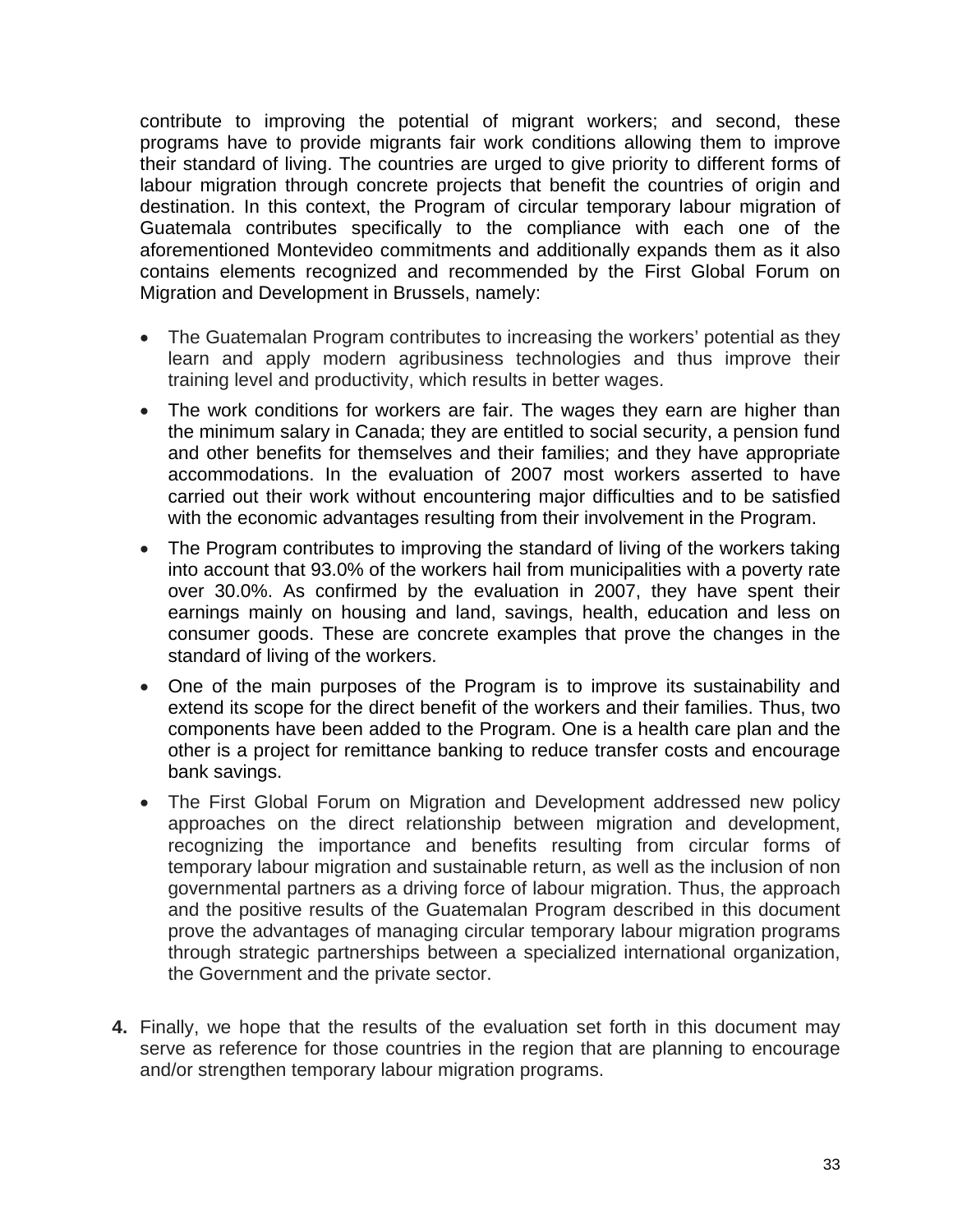# <span id="page-37-0"></span>**V. REFERENCES**

#### **Commission for Labour Cooperation**

2002 Protection of Migrant Agricultural Workers in Canada, Mexico and the United States. http://www.naalc.org/english/pdf/study4.pdf.

#### **ECLAC**

2001 *Comunidades transnacionales y migración en la era de la globalización*. Alejandro I. Canales; Cristián Zlolniski. "Notas de Población", Year 28, No. 73, September. pp. 221-252

#### **Global Commission on International Migration**

2005 Report of the Global Commission on International Migration. *Las migraciones en un mundo interdependiente: nuevas orientaciones para actuar*. October. http://www.gcim.org/mm/File/Spanish.pdf

#### **Global Forum on Migration and Development (GFMD)**

2007 Global Forum on Migration and Development (GFMD). 9-11 July. Brussels, Belgium. Background paper. http://www.gfmdfmmd.org/fr/system/files/Background+paper+- +session+1.1\_ES\_0.pdf

#### **Ibero-American General Secretariat**

- 2007 17<sup>th</sup> Ibero-American Summit of Heads of State and Government. November.
- 2006 Ibero-American Meeting on Migration and Development. *Unidos por las Migraciones*. Madrid. July.
- 2006 Montevideo Commitment on Migration and Development of the Heads of State and Government of the Ibero-American Community. November.
- 2005 Salamanca Declaration

#### **ILO**

2004 *Acuerdos bilaterales de mano de obra: Modo de empleo.* Eduardo Geronimi. "Estudios Sobre Migraciones Internacionales No. 65". Sector de la Protección Social, Programa de Migraciones Internacionales. http://www.ilo.org/public/english/protection/migrant/download/imp/imp65s.pdf

#### **IOM**

- 2006 *La migración internacional y el desarrollo. Perspectivas y experiencias de la Organización Internacional para las Migraciones.* April.
- 2006 *Evaluation Project Temporary Agricultural Workers to Canada*. "Cuadernos de Trabajo sobre Migración No. 22". Guatemala. February.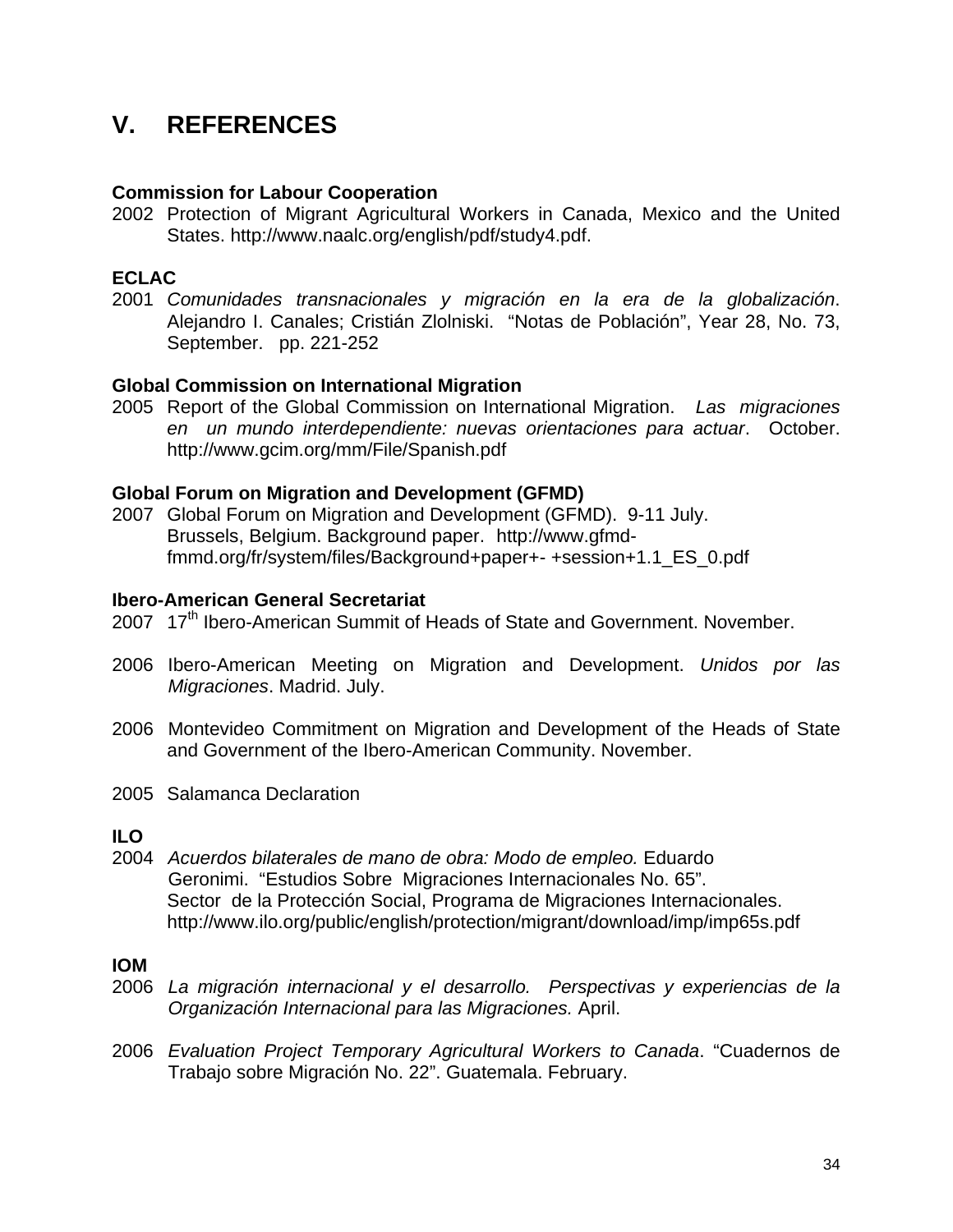# <span id="page-38-0"></span>**STATISTICAL ANNEX**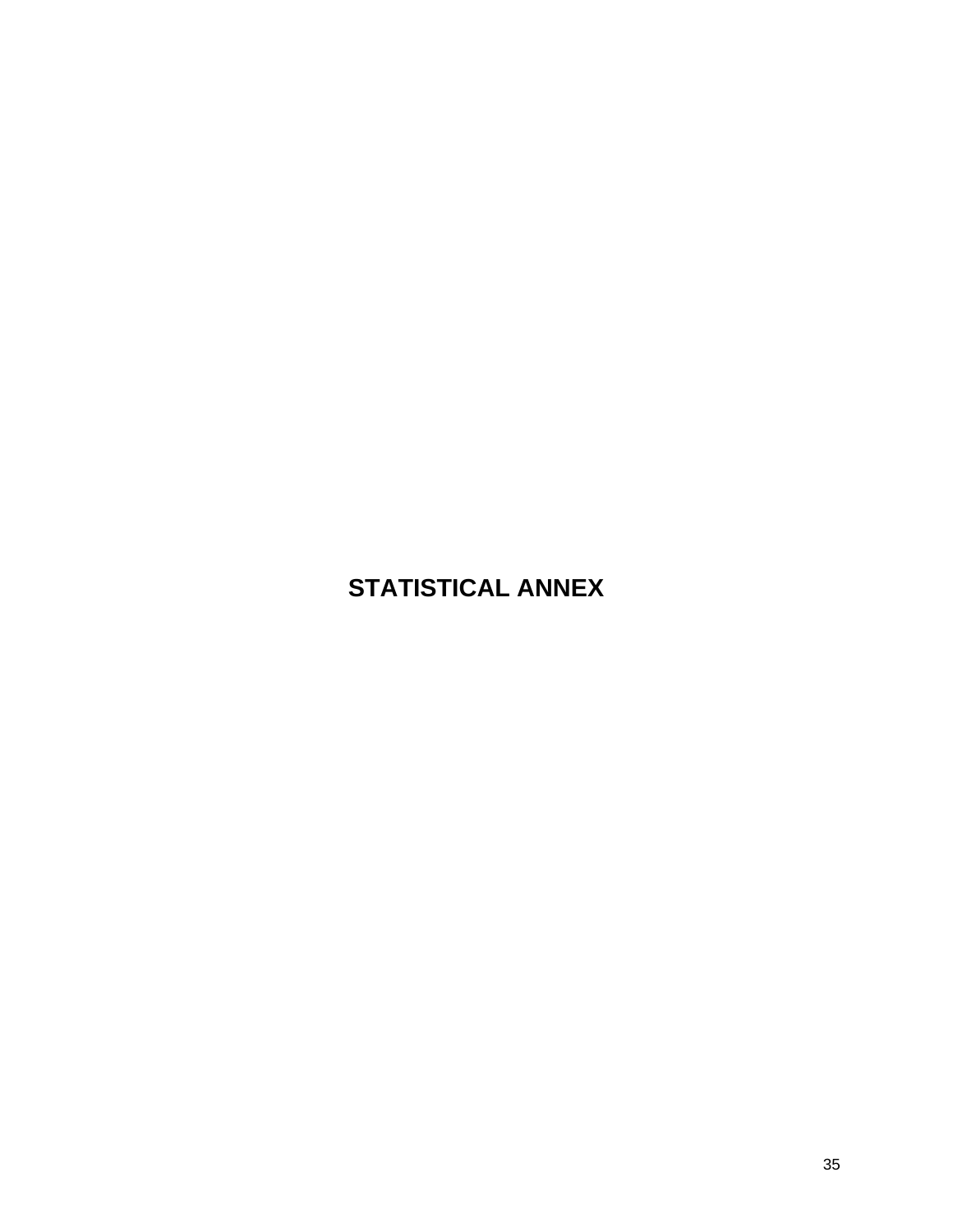**Table No. 1: Temporary Agricultural Workers to Canada by Gender, According to Age Groups** 

| <b>AGE GROUPS</b> | <b>TOTAL</b><br><b>MEN</b> |       | <b>WOMEN</b> |
|-------------------|----------------------------|-------|--------------|
| <b>TOTAL</b>      | 2,255                      | 2,114 | 141          |
| 18 - 24           | 121                        | 110   | 11           |
| $25 - 29$         | 602                        | 575   | 27           |
| $30 - 34$         | 707                        | 663   | 44           |
| $35 - 39$         | 527                        | 491   | 36           |
| $40 - 44$         | 274                        | 253   | 21           |
| $45 - 49$         | 24                         | 22    | 2            |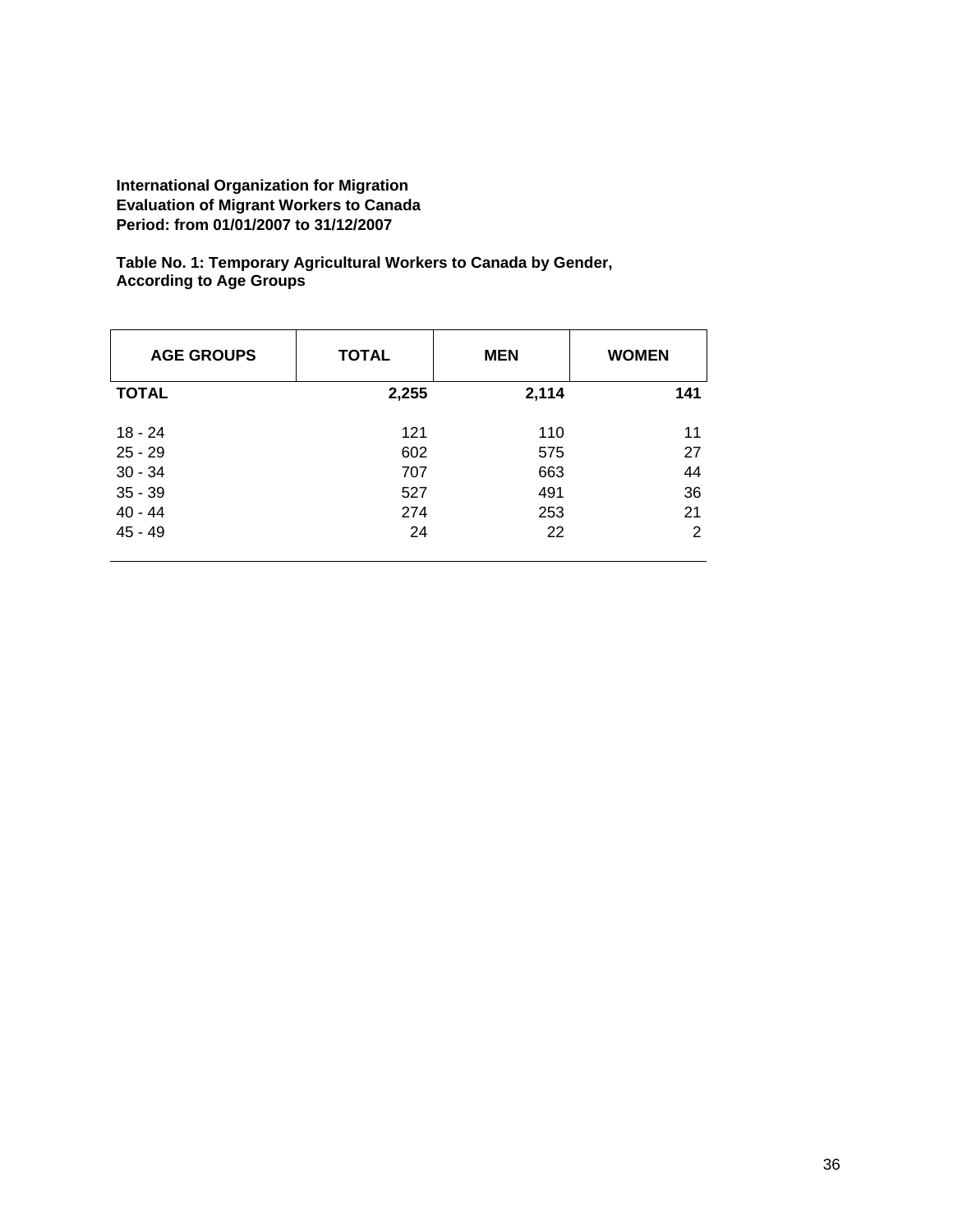| PROVINCE AND MUNICIPALITY OF<br><b>RESIDENCE</b> | <b>TOTAL</b>   | <b>MEN</b>     | <b>WOMEN</b>            |
|--------------------------------------------------|----------------|----------------|-------------------------|
| <b>GENERAL TOTAL</b>                             | 2,255          | 2,114          | 141                     |
| <b>GUATEMALA</b>                                 | 167            | 156            | 11                      |
| Guatemala                                        | 14             | 13             | 1                       |
| Santa Catarina Pinula                            | 1              | 1              | 0                       |
| Palencia                                         | 1              | 1              | 0                       |
| Chinautla                                        | 1              | 1              | 0                       |
| Mixco                                            | $\overline{c}$ | 1              | 1                       |
| San Pedro Sacatepéquez                           | 8              | 8              | 0                       |
| San Juan Sacatepéquez                            | 122            | 113            | 9                       |
| Amatitlán                                        | 6              | 6              | 0                       |
| Villa Nueva                                      | $\overline{2}$ | $\overline{2}$ | 0                       |
| <b>Villa Canales</b>                             | $\overline{7}$ | $\overline{7}$ | 0                       |
| Petapa                                           | 1              | 1              | 0                       |
| <b>EL PROGRESO</b>                               | 130            | 129            | 1                       |
| Guastatoya                                       | 51             | 51             | 0                       |
| Morazan                                          | 57             | 56             | 1                       |
| San Agustin Acasaguastlan                        | 7              | 7              | 0                       |
| San Cristóbal Acasaguastlan                      | 13             | 13             | 0                       |
| El Jícaro                                        | 1              | 1              | 0                       |
| Sanarate                                         | 1              | 1              | 0                       |
| <b>SACATEPEQUEZ</b>                              | 316            | 256            | 60                      |
| Pastores                                         | $\overline{2}$ | 0              | $\overline{2}$          |
| Sumpango                                         | 116            | 92             | 24                      |
| Santiago Sacatepequez                            | 126            | 100            | 26                      |
| Sta. Lucia Milpas Altas                          | 3              | 3              | 0                       |
| Magdalena Milpas Altas                           | $\overline{2}$ | $\overline{2}$ | 0                       |
| Santa Maria De Jesus                             | 4              | 4              | 0                       |
| Ciudad Vieja                                     | $\overline{c}$ | $\overline{2}$ | 0                       |
| San Miguel Dueñas                                | 3              | 3              | 0                       |
| Alotenango                                       | 3              | 3              | $\mathbf 0$             |
| San Antonio Aguas Calientes                      | 19             | 14             | 5                       |
| Santa Catarina Barahona                          | 8              | 8              | 0                       |
| <b>CHIMALTENANGO</b>                             | 1,244          | 1,183          | 61                      |
| Chimaltenango                                    | 25             | 19             | 6                       |
| San Jose Poaquil                                 | 4              | $\overline{2}$ | $\overline{\mathbf{c}}$ |
| San Martin Jilotepeque                           | 1              | 1              | 0                       |
| Comalapa                                         | 13             | 13             | 0                       |
| Santa Apolonia                                   | 12             | 12             | 0                       |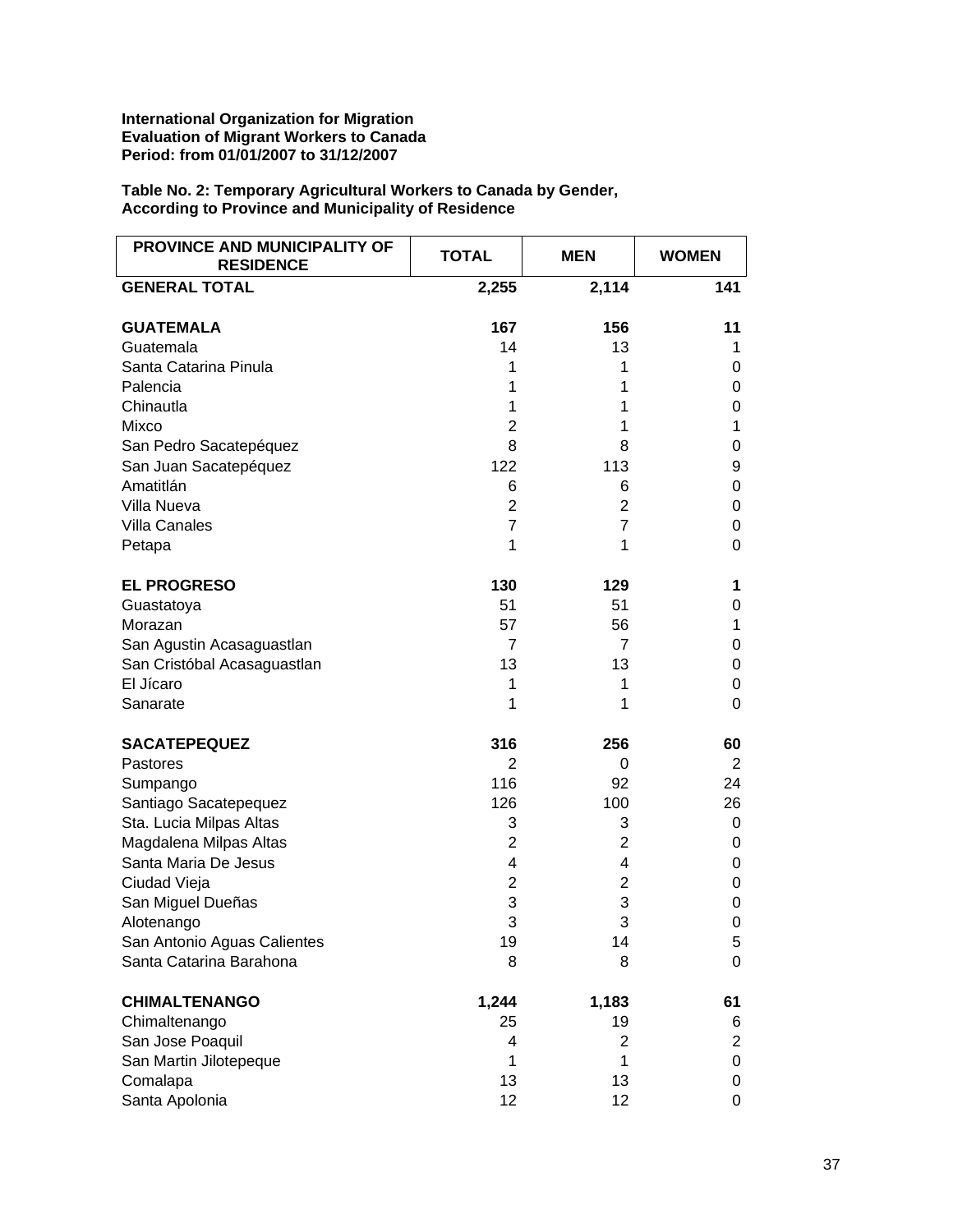| PROVINCE AND MUNICIPALITY OF<br><b>RESIDENCE</b> | <b>TOTAL</b>   | <b>MEN</b>     | <b>WOMEN</b>     |
|--------------------------------------------------|----------------|----------------|------------------|
| Tecpán Guatemala                                 | 424            | 398            | 26               |
| Patzún                                           | 534            | 521            | 13               |
| Patzicía                                         | 152            | 144            | 8                |
| Santa Cruz Balanya                               | 10             | 9              | $\mathbf 1$      |
| Acatenango                                       | $\overline{2}$ | 1              | $\mathbf{1}$     |
| Yepocapa                                         | $\mathbf{1}$   | 1              | $\boldsymbol{0}$ |
| San Andrés Itzapa                                | 6              | 6              | 0                |
| Parramos                                         | 4              | 4              | 0                |
| Zaragoza                                         | 52             | 48             | 4                |
| <b>ESCUINTLA</b>                                 | 14             | 14             | $\pmb{0}$        |
| Escuintla                                        | 5              | 5              | $\mathbf 0$      |
| La Democracia                                    | $\overline{c}$ | $\overline{2}$ | $\pmb{0}$        |
| Masagua                                          | $\overline{2}$ | $\overline{2}$ | $\pmb{0}$        |
| Tiquisate                                        | $\mathbf{1}$   | 1              | $\mathbf 0$      |
| Palín                                            | $\mathbf{1}$   | 1              | $\pmb{0}$        |
| San Vicente Pacaya                               | 3              | 3              | $\overline{0}$   |
| <b>SANTA ROSA</b>                                | 18             | 18             | 0                |
| Cuilapa                                          | 11             | 11             | $\boldsymbol{0}$ |
| Barberena                                        | $\overline{2}$ | $\overline{2}$ | $\pmb{0}$        |
| Santa Rosa De Lima                               | $\mathbf{1}$   | $\mathbf 1$    | 0                |
| Oratorio                                         | $\overline{c}$ | $\overline{2}$ | $\boldsymbol{0}$ |
| San Juan Tecuaco                                 | $\mathbf{1}$   | 1              | 0                |
| Nueva Santa Rosa                                 | 1              | 1              | $\mathbf 0$      |
| <b>SOLOLÁ</b>                                    | 12             | 12             | 0                |
| Sololá                                           | 7              | $\overline{7}$ | $\pmb{0}$        |
| San Antonio Palopó                               | 3              | 3              | 0                |
| San Lucas Tolimán                                | $\overline{2}$ | $\overline{2}$ | $\mathbf 0$      |
| <b>TOTONICAPÁN</b>                               | $\mathbf 2$    | $\mathbf 2$    | 0                |
| Momostenango                                     | $\overline{2}$ | $\overline{2}$ | 0                |
| <b>QUETZALTENANGO</b>                            | 10             | 9              | 1                |
| Cabrican                                         | 1              | 1              | $\mathbf 0$      |
| Almolonga                                        | $\overline{7}$ | 6              | 1                |
| El Palmar                                        | 1              | 1              | $\boldsymbol{0}$ |
| Coatepeque                                       | 1              | 1              | $\mathbf 0$      |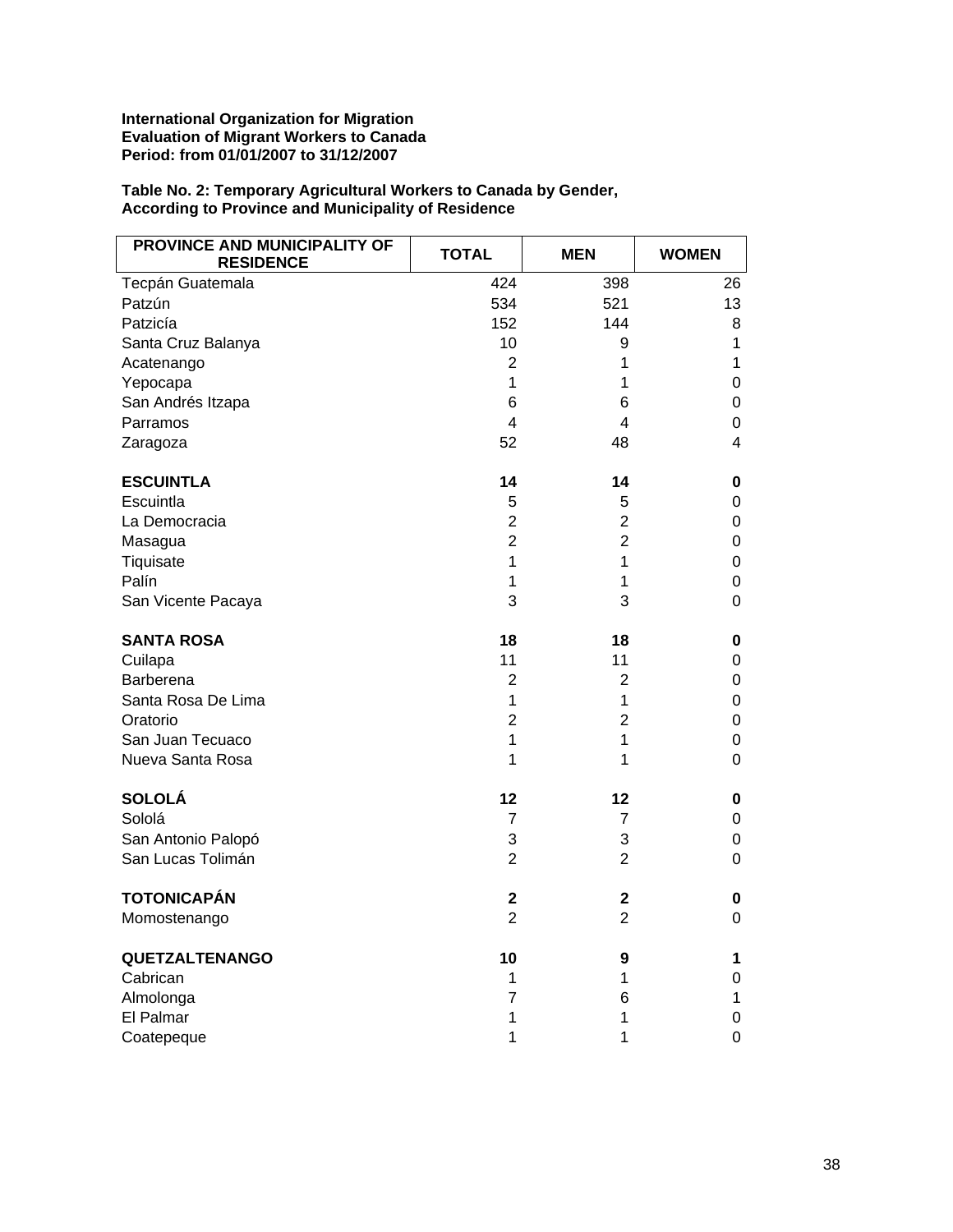| PROVINCE AND MUNICIPALITY OF<br><b>RESIDENCE</b> | <b>TOTAL</b>   | <b>MEN</b>     | <b>WOMEN</b> |
|--------------------------------------------------|----------------|----------------|--------------|
| <b>SUCHITEPEQUEZ</b>                             | 14             | 14             | 0            |
| Mazatenango                                      | 3              | 3              | 0            |
| Cuyotenango                                      | 6              | 6              | 0            |
| San Francisco Zapotitlán                         | $\overline{2}$ | $\overline{2}$ | 0            |
| Patulul                                          | 1              | 1              | 0            |
| Río Bravo                                        | $\overline{2}$ | $\overline{2}$ | 0            |
| <b>RETALHULEU</b>                                | 1              | 1              | 0            |
| Retalhuleu                                       | 1              | 1              | 0            |
| <b>SAN MARCOS</b>                                | 94             | 88             | 6            |
| San Marcos                                       | 2              | $\overline{2}$ | 0            |
| San Pedro Sacatepequez                           | 1              | 1              | 0            |
| Comitancillo                                     | $\overline{7}$ | $\overline{7}$ | 0            |
| Tacana                                           | 16             | 16             | 0            |
| Tejutla                                          | 1              | 1              | 0            |
| Esquipulas Palo Gordo                            | 64             | 58             | 6            |
| Ayutla                                           | $\overline{2}$ | $\overline{2}$ | 0            |
| <b>QUICHE</b>                                    | 89             | 88             | 1            |
| Santa Cruz Del Quiche                            | 1              | 0              | $\mathbf 1$  |
| Chichicastenango                                 | 86             | 86             | 0            |
| Uspantan                                         | 1              | 1              | 0            |
| <b>BAJA VERAPAZ</b>                              | 7              | 7              | 0            |
| Salama                                           | 3              | 3              | 0            |
| Rabinal                                          | 4              | 4              | 0            |
| <b>ALTA VERAPAZ</b>                              | 16             | 16             | 0            |
| Coban                                            | 4              | 4              | 0            |
| Santa Cruz Verapaz                               | 2              | 2              | 0            |
| Tactic                                           | 4              | 4              | 0            |
| San Pedro Carcha                                 | 4              | 4              | 0            |
| San Juan Chamelco                                | 1              | 1              | 0            |
| Fray Bartolome De Las Casas                      | 1              | 1              | 0            |
| <b>PETEN</b>                                     | 4              | 4              | 0            |
| La Libertad                                      | 1              | 1              | 0            |
| San Luis                                         | $\overline{2}$ | 2              | 0            |
| Santa Elena                                      | 1              | 1              | 0            |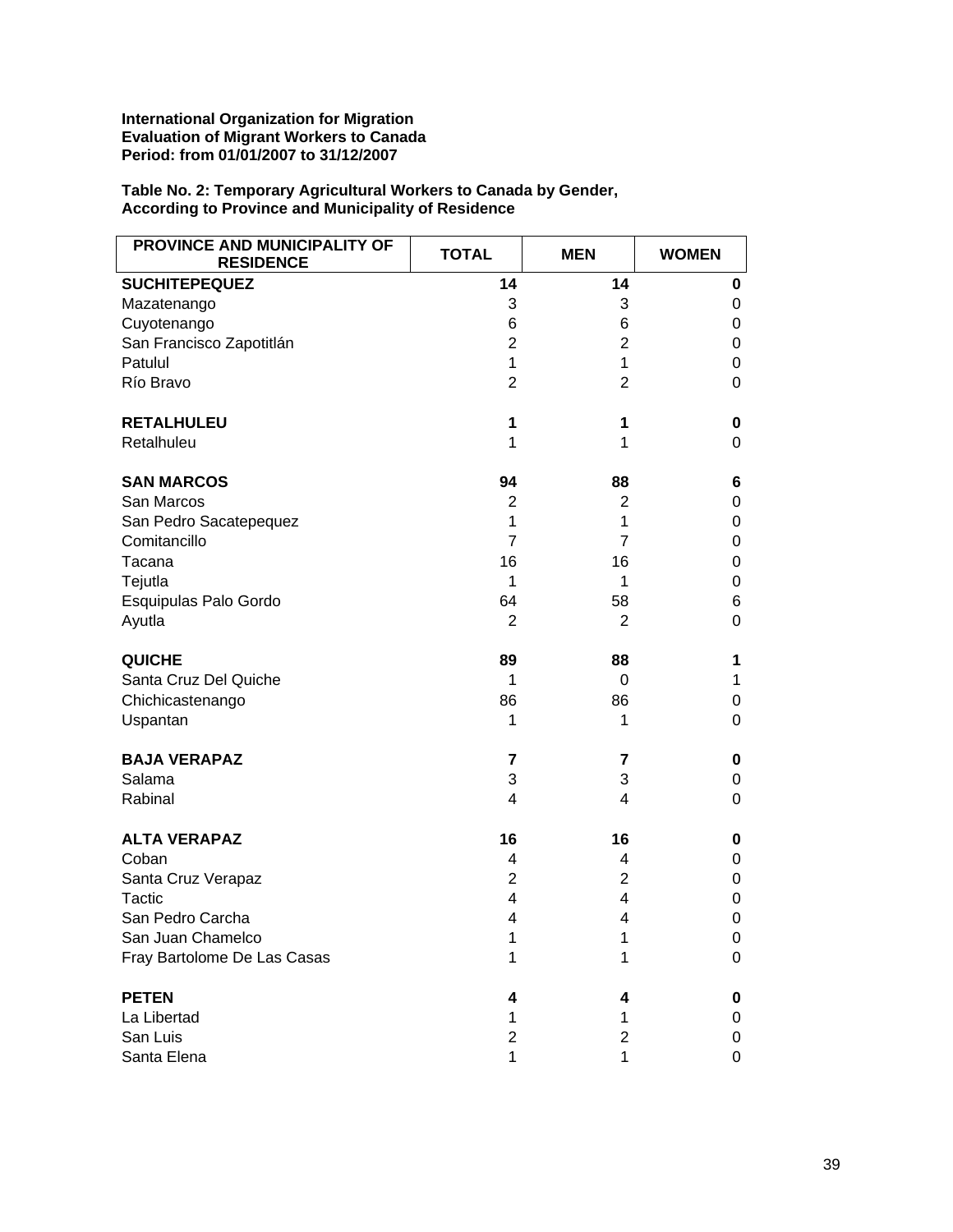| PROVINCE AND MUNICIPALITY OF<br><b>RESIDENCE</b> | <b>TOTAL</b>   | <b>MEN</b>              | <b>WOMEN</b> |
|--------------------------------------------------|----------------|-------------------------|--------------|
| <b>IZABAL</b>                                    | 6              | 6                       | 0            |
| <b>Puerto Barrios</b>                            | 1              | 1                       | 0            |
| Livingston                                       | 3              | 3                       | 0            |
| <b>Morales</b>                                   | 1              | 1                       | 0            |
| <b>ZACAPA</b>                                    | 1              | 1                       | 0            |
| San Diego                                        | 1              | 1                       | 0            |
| <b>CHIQUIMULA</b>                                | 3              | 3                       | 0            |
| Ipala                                            | 3              | 3                       | $\Omega$     |
| <b>JALAPA</b>                                    | $\mathbf 2$    | $\mathbf 2$             | 0            |
| Jalapa                                           | 1              | 1                       | 0            |
| San Carlos Alzatate                              | 1              | 1                       | 0            |
| <b>JUTIAPA</b>                                   | 104            | 104                     | 0            |
| Jutiapa                                          | 30             | 30                      | 0            |
| El Progreso                                      | $\overline{2}$ | 2                       | 0            |
| <b>Asuncion Mita</b>                             | $\overline{2}$ | $\overline{2}$          | 0            |
| Atescatempa                                      | 56             | 56                      | 0            |
| Zapotitlan                                       | 1              | 1                       | 0            |
| Jalpatagua                                       | 4              | 4                       | 0            |
| Moyuta                                           | 2              | $\overline{2}$          | 0            |
| San Jose Acatempa                                | $\overline{c}$ | $\overline{\mathbf{c}}$ | 0            |
| Quezada                                          | 5              | 5                       | 0            |
| <b>NOT SPECIFIED</b>                             |                | 1                       | 0            |
| Not Specified                                    |                | 1                       | 0            |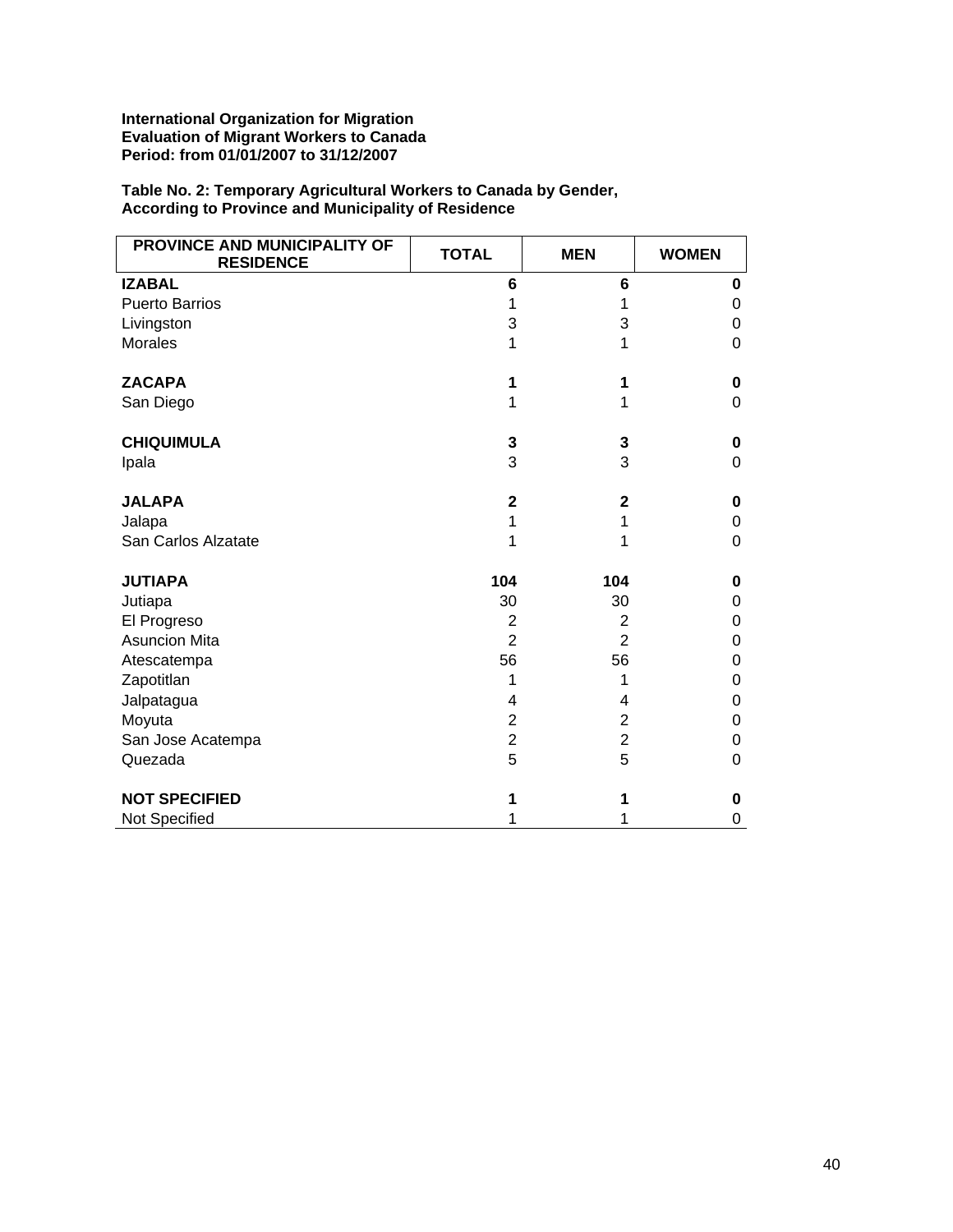**Table No. 3: Temporary Agricultural Workers to Canada by Schooling Level, According to Gender and Marital Status**

| <b>GENDER</b>                                 |                | <b>SCHOOLING LEVEL</b> |                               |                             |                  |                                  |  |  |
|-----------------------------------------------|----------------|------------------------|-------------------------------|-----------------------------|------------------|----------------------------------|--|--|
| <b>AND</b><br><b>MARITAL</b><br><b>STATUS</b> | <b>TOTAL</b>   | <b>None</b>            | <b>Unconcluded</b><br>Primary | <b>Concluded</b><br>Primary | <b>Secondary</b> | <b>Upper</b><br><b>Secondary</b> |  |  |
|                                               |                |                        |                               |                             |                  |                                  |  |  |
| <b>TOTAL</b>                                  | 2,255          | 168                    | 927                           | 866                         | 197              | 97                               |  |  |
| Married                                       | 1,687          | 116                    | 756                           | 636                         | 118              | 61                               |  |  |
| Common-law                                    | 386            | 40                     | 122                           | 161                         | 41               | 22                               |  |  |
| Divorced                                      | 11             | 3                      | 1                             | $\overline{7}$              | 0                | $\mathbf 0$                      |  |  |
| Widower                                       | 6              | 4                      | $\mathbf 0$                   | $\mathbf 0$                 | $\overline{2}$   | $\mathbf 0$                      |  |  |
| Single                                        | 150            | 5                      | 42                            | 54                          | 36               | 14                               |  |  |
| Other                                         | 15             | 0                      | $\overline{7}$                | 8                           | 0                | 0                                |  |  |
| <b>MEN</b>                                    | 2,114          | 153                    | 869                           | 819                         | 183              | 91                               |  |  |
| Married                                       | 1,616          | 106                    | 726                           | 612                         | 114              | 58                               |  |  |
| Common-law                                    | 355            | 39                     | 112                           | 146                         | 39               | 19                               |  |  |
| Divorced                                      | 10             | 3                      | 0                             | 7                           | 0                | $\boldsymbol{0}$                 |  |  |
| Widower                                       | $\overline{2}$ | $\mathbf 0$            | $\overline{0}$                | $\Omega$                    | $\overline{2}$   | $\mathbf 0$                      |  |  |
| Single                                        | 123            | 5                      | 30                            | 46                          | 28               | 14                               |  |  |
| Other                                         | 8              | $\overline{0}$         | $\pmb{0}$                     | 8                           | $\Omega$         | $\mathbf 0$                      |  |  |
| <b>WOMEN</b>                                  | 141            | 15                     | 59                            | 47                          | 15               | $\bf 6$                          |  |  |
| Married                                       | 71             | 10                     | 30                            | 24                          | 4                | $\ensuremath{\mathsf{3}}$        |  |  |
| Common-law                                    | 31             | 1                      | 9                             | 15                          | 3                | 3                                |  |  |
| <b>Divorced</b>                               | 1              | $\boldsymbol{0}$       | 1                             | $\boldsymbol{0}$            | 0                | $\pmb{0}$                        |  |  |
| Widower                                       | 4              | 4                      | 0                             | 0                           | 0                | $\boldsymbol{0}$                 |  |  |
| Single                                        | 27             | $\mathbf 0$            | 12                            | 8                           | 8                | $\pmb{0}$                        |  |  |
| Other                                         | $\overline{7}$ | $\mathbf 0$            | $\overline{7}$                | $\mathbf 0$                 | 0                | $\boldsymbol{0}$                 |  |  |